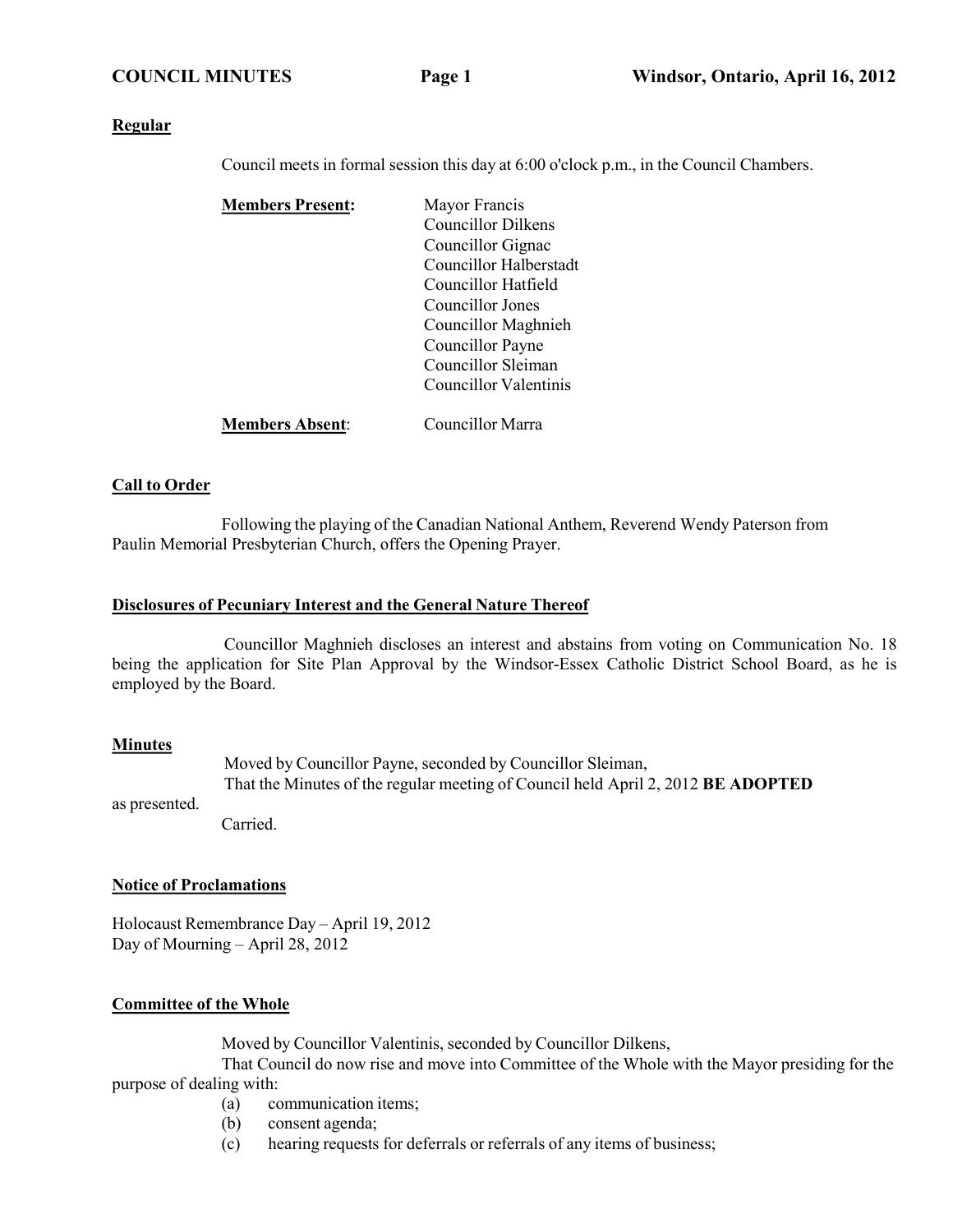- (d) hearing presentations and delegations;
- (e) consideration of business items;
- (f) consideration of Committee reports: None presented.
- (g) consideration of by-laws 43-2012 through 48-2012 (inclusive).
- Carried.

# **Communications**

Moved by Councillor Gignac, seconded by Councillor Halberstadt,

**M181–2012** That the following Communication Items 1 to 21 and 23 to 25 inclusive, as set forth in the Council Agenda **BE REFERRED** as noted except Communication No. 22 which is dealt with as follows:

# **Communication No. 22:**

Moved by Councillor Halberstadt, seconded by Councillor Jones,

**M182–2012** That the report of the City Treasurer dated March 30, 2012 regarding Councillors and Appointees 2011 Statement of Remuneration and Expenses **BE RECEIVED** for information, and further, that Administration**BE DIRECTED**, on a go-forward basis, to **ENDEAVOUR** to include in future reports, the same information currently collected for City Councillors, for City appointees to City agencies, boards and commissions, provided that they are not subject to any legislative restrictions.

Carried.

| <b>Item</b>                           | From                                                           | <b>Description</b>                                                                    |
|---------------------------------------|----------------------------------------------------------------|---------------------------------------------------------------------------------------|
|                                       |                                                                | Establishing Collective Support for Ontario 211                                       |
| Ministry of Community<br>$\mathbf{1}$ | <b>Senior Manager of Communications &amp; Customer Service</b> |                                                                                       |
|                                       | and Social Services                                            | Note & File                                                                           |
|                                       |                                                                | <b>SS2012</b>                                                                         |
|                                       |                                                                | Ontario's 2012 Budget.                                                                |
|                                       |                                                                | <b>Chief Financial Officer &amp; City Treasurer</b>                                   |
|                                       |                                                                | <b>Chief Administrative Officer</b>                                                   |
|                                       | Ministry of Infrastructure                                     | <b>City Engineer</b>                                                                  |
| $\overline{2}$                        | Ministry of                                                    | <b>City Solicitor</b>                                                                 |
|                                       | Transportation                                                 | <b>Community Development &amp; Health Commissioner</b>                                |
|                                       |                                                                | <b>City Clerk</b>                                                                     |
|                                       |                                                                | Note & File                                                                           |
|                                       |                                                                | <b>GP2012</b>                                                                         |
|                                       |                                                                | Notice for hearing regarding the appeal of Shergar Developments Inc.,                 |
|                                       |                                                                | under subsection 34(11) of the <i>Planning Act</i> , <i>R.S.O.</i> 1990 to be held by |
|                                       | Environment & Land                                             | Teleconference on Wednesday, April 18, 2012                                           |
| 3                                     | Tribunals Ontario                                              | <b>City Planner</b>                                                                   |
|                                       |                                                                | <b>City Solicitor</b>                                                                 |
|                                       |                                                                | <b>Senior Secretary, Council Services</b><br>Note & file                              |
|                                       | <b>GP2012</b>                                                  |                                                                                       |
|                                       |                                                                | Update on the role and current work of the Regional & Single Tier CAOs                |
| 4                                     | Urban CMSM                                                     | and lead assignments undertaken                                                       |
|                                       | Commissioners' Group                                           | Note & File                                                                           |
|                                       |                                                                | <b>SS2012</b>                                                                         |
|                                       |                                                                |                                                                                       |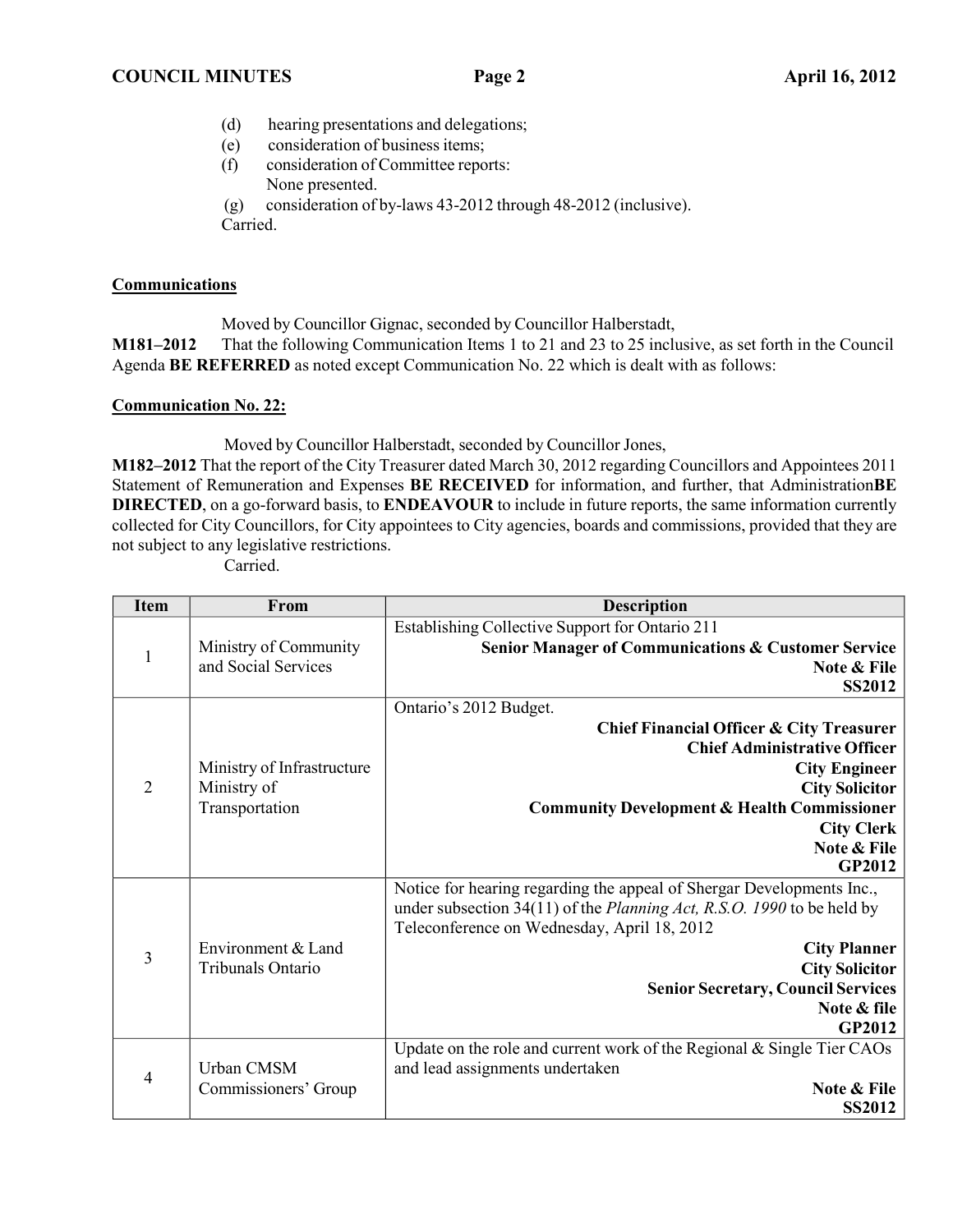| 5      | <b>Windsor Utilities</b><br>Commission                                                                                       | Summary Report for Municipalities for the year 2011 - Schedule 22<br><b>City Engineer</b><br><b>MU2012</b>                                                                                                                                                                   |
|--------|------------------------------------------------------------------------------------------------------------------------------|------------------------------------------------------------------------------------------------------------------------------------------------------------------------------------------------------------------------------------------------------------------------------|
| 6      | The Association of<br>Municipal Managers,<br>Clerks and Treasurers of<br>Ontario (AMCTO)                                     | The 2012 Ontario Budget and Your Pension - Advice from the<br>Association of Municipal Managers, Clerks and Treasurers of Ontario<br>Note & File<br><b>GP2012</b>                                                                                                            |
| $\tau$ | Federation of Canadian<br>Municipalities (FCM)                                                                               | Nominations for FCM's Board of Directors - May 13, 2012<br>Note & File<br><b>MMF2012</b>                                                                                                                                                                                     |
| $8\,$  | Federation of Canadian<br>Municipalities (FCM)                                                                               | Budget 2012 Response - from FCM President Berry Vrbanovic<br>Note & File<br><b>MMF2012</b>                                                                                                                                                                                   |
| 9      | Federation of Canadian<br>Municipalities (FCM)                                                                               | FCM Analysis on federal government's 2012 budget on behalf of<br>Canada's municipalities<br>Note & File<br><b>MMF2012</b>                                                                                                                                                    |
| 10     | Association of<br>Municipalities of Ontario<br>(AMO) - Municipal<br><b>Employers Pension</b><br>Centre of Ontario<br>(MEPCO) | Update on OMERS: April 3, 2012<br>Chief Financial Officer & City Treasurer<br>Note & File<br><b>MMA2012</b>                                                                                                                                                                  |
| 11     | Association of<br>Municipalities of Ontario<br>(AMO)                                                                         | AMO Report to Members - Highlights of the March 2012 Board Meeting<br><b>Chief Financial Officer &amp; City Treasurer</b><br><b>City Engineer</b><br><b>Community Development &amp; Health Commissioner</b><br>Note & File<br><b>MMA2012</b>                                 |
| 12     | Association of<br>Municipalities of Ontario<br>(AMO)                                                                         | AMO Response to the Commission for the Review of Social Assistance<br>in Ontario Discussion Paper 2: Approaches for Reform<br><b>Community Development &amp; Health Commissioner</b><br><b>Chief Financial Officer &amp; City Treasurer</b><br>Note & File<br><b>MMA2012</b> |
| 13     | Windsor-Essex Economic<br>Development Corporation                                                                            | Letter of support of the initiative of Can-Am Tourism Development Inc.<br>for their project relating to the international Asian district and light rail<br>system between Windsor and Detroit.<br><b>City Planner</b><br>Note & File<br><b>MD/8970</b>                       |
| 14     | Canadian Housing and<br>Renewal Association                                                                                  | Support for Much-Needed Affordable Housing Absent from Federal<br>Budget 2012<br><b>Executive Director of Housing &amp; Children's Services</b><br>Note & File<br>GH2012                                                                                                     |
| 15     | Traffic Manager, Parkway<br>Infrastructure<br>Constructors                                                                   | Reminder of the closure of Highway 401 on April 28, 2012 at 1:00 a.m.<br>until April 29, 2012 at 1:00 a.m. for the erection of girders and precast<br>panels for North Talbot Bridge<br><b>City Engineer</b><br><b>Note &amp;File</b><br><b>SAS2012</b>                      |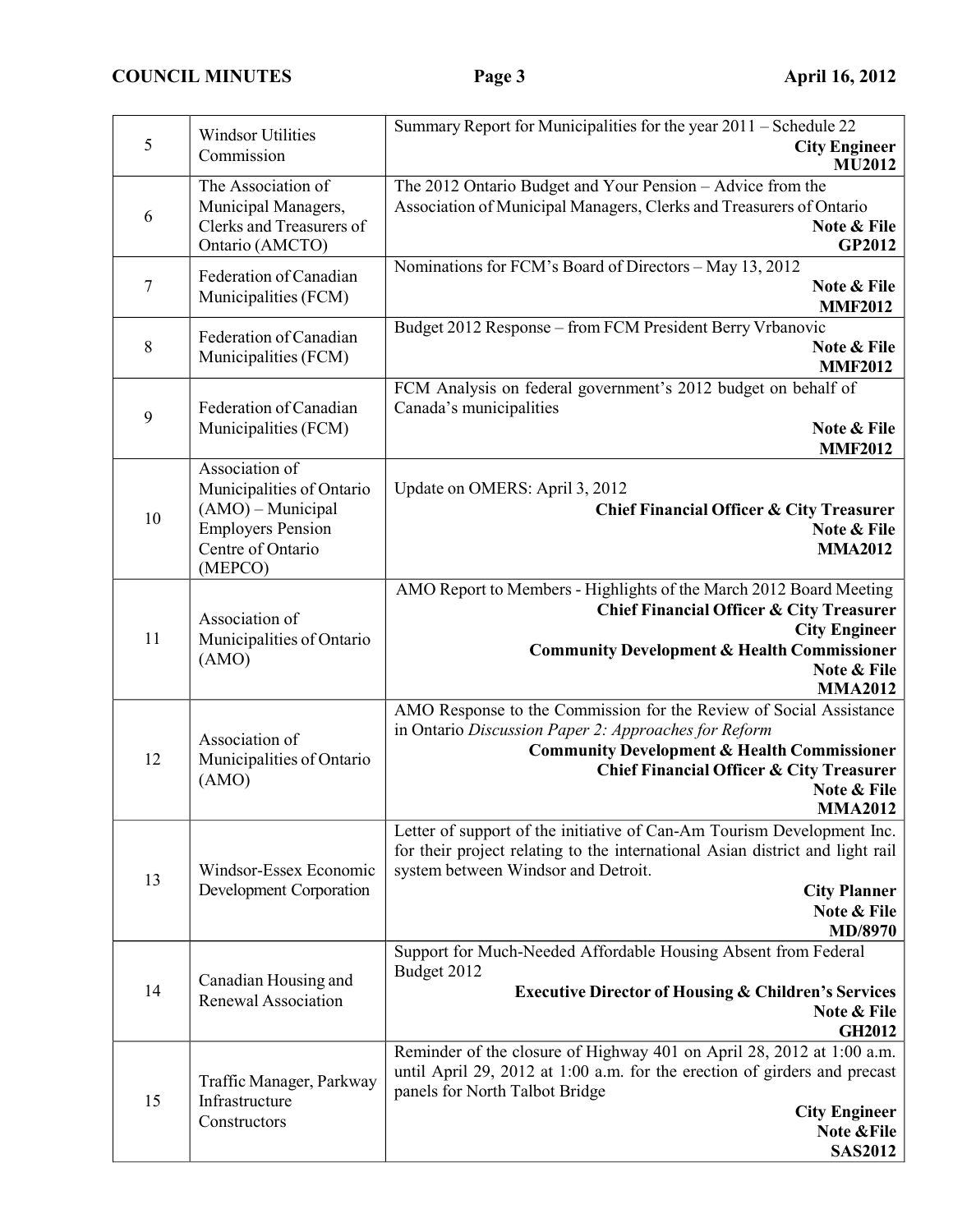| 16 | Secretary/Treasurer,<br>Committee of Adjustment | Consent Authority Agenda Record Hearing to be held on Wednesday,<br>April 18, 2012, Room 409-400 City Hall Square East, Windsor<br>Note & File<br><b>ZC2012</b>                                                          |
|----|-------------------------------------------------|--------------------------------------------------------------------------------------------------------------------------------------------------------------------------------------------------------------------------|
| 17 | Manager of Development<br>Applications          | Application of Dicosc Inc. for zoning amendment to permit the premises<br>be used as a medical/professional office for lands located at 2990 Curry<br>Avenue                                                             |
|    |                                                 | Note & File<br>ZB/11399                                                                                                                                                                                                  |
| 18 | Manager of Urban Design                         | Application of Windsor-Essex Catholic District School Board for Site<br>Plan Approval to permit conversion to a secondary school including a<br>new parking lot located at 477 Detroit Street<br>Note & File<br>ZS/11397 |
| 19 | Manager of Urban Design                         | Application of AMT Walker Development Corporation for Site Plan<br>Approval to permit a commercial plaza located at 4150 Walker Road<br>Note & File<br>ZS/11398                                                          |
| 20 | City Engineer                                   | CR M336-2011 – Tree Pruning on Belle Isle View<br>Note & File<br><b>SRT2012, Livelink 15822</b>                                                                                                                          |
| 21 | City Clerk                                      | Status of the Corporation's Participation in Unpaid and Paid Student and<br>Work Placement Agency Programs in 2011<br>Note & File<br><b>AS2012, Livelink 15703</b>                                                       |
| 22 | Chief Financial Officer                         | Councillors and Appointees Statement of Remuneration and Expenses for<br>2011<br>Note & File<br><b>ACO/7090, Livelink 15835</b>                                                                                          |
| 23 | City Solicitor                                  | Heritage Colouring Contest Presentation<br>Note & File<br><b>MB2012, Livelink 15863</b>                                                                                                                                  |
| 24 | City Solicitor                                  | Reporting Requirements – Section 22(4) of the Purchasing By-law<br>Note & File<br><b>AB2012, Livelink 15850</b>                                                                                                          |
| 25 | Chief Administrative<br>Officer                 | 2012 National Day of Mourning<br>Note & File<br>APR2012                                                                                                                                                                  |

Carried.

Councillor Maghnieh discloses an interest and abstains from voting on Communication No. 18.

# **Consent Agenda**

Moved by Councillor Hatfield, seconded by Councillor Jones,

That the following Consent Agenda and the recommendations contained in the administrative reports **BE APPROVED** as amended:

Item 2 Construction of a Storage Building at Crawford Yard

- Item 3 Walker Road Corridor from Division Road to Digby Street, Construction Phases
- Item 6 2014 Ontario 55+ Summer Games
- Item 7 Time Spent in open and In-Camera Council Meetings 2007, 2008, 2009, 2010, 2011 and 1<sup>st</sup> Quarter of 2012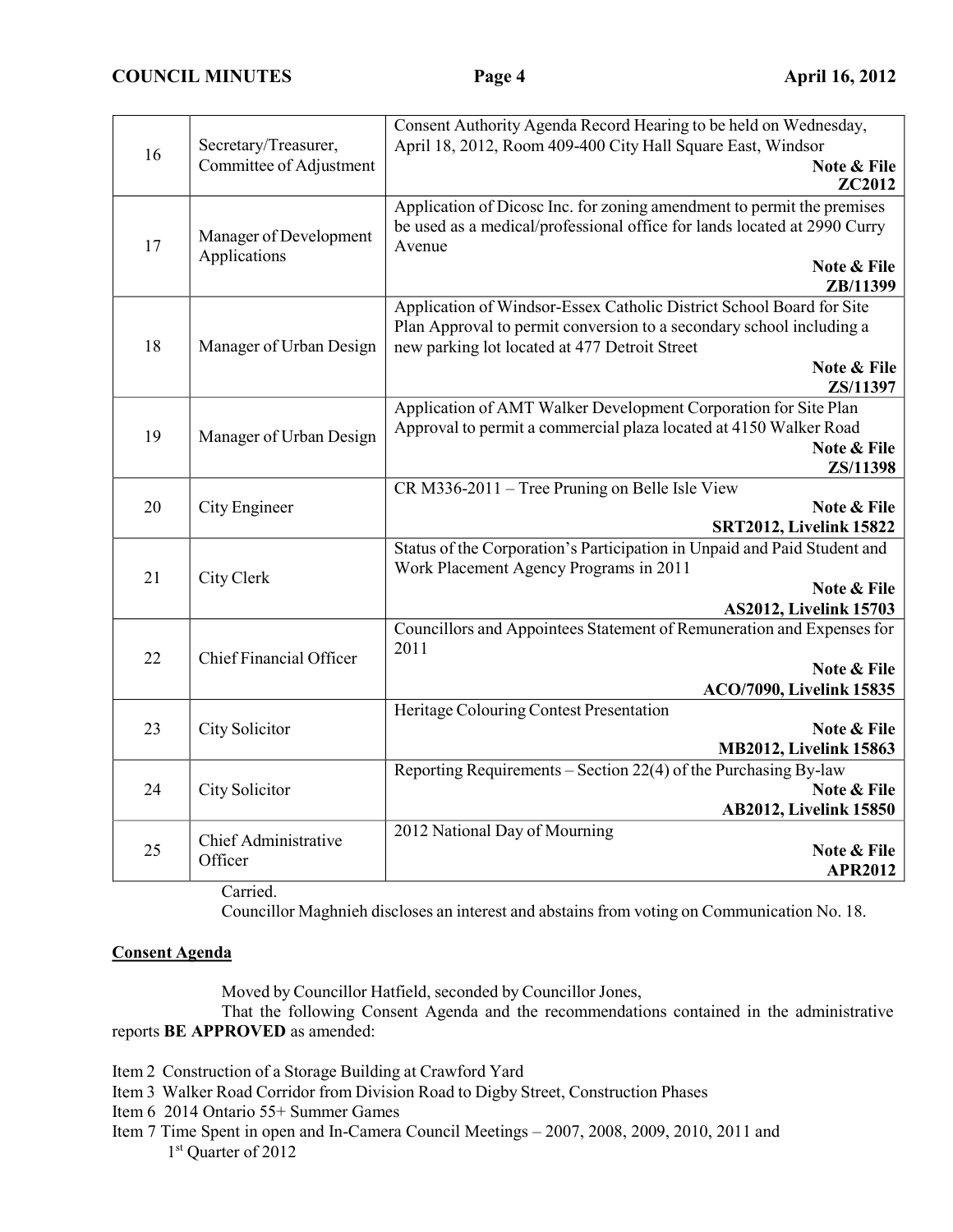# **COUNCIL MINUTES Page 5 April 16, 2012**

- Item 8 City Purchase from Soulliere Land Required for Improvements to Walker Road from Digby Street/ North Service Road East to Foster Avenue
- Item 9 City of Windsor Expropriation of 2801 Walker Road for the Purposes of the Walker Road/CP Rail Grade Separation Project

Item 10 Integrity Commissioner Complaint Protocols (Tabled)

### **Consent Committee Reports**

| <b>Planning Standing Committee</b> |               |                                                                                                                                                                                                             |
|------------------------------------|---------------|-------------------------------------------------------------------------------------------------------------------------------------------------------------------------------------------------------------|
| No.                                |               | <b>Description</b>                                                                                                                                                                                          |
|                                    | Report No. 57 | Zoning By-law Amendment $-1150$ Edward Avenue, creation of approximately<br>14 residential building lots                                                                                                    |
|                                    | Report No. 58 | Rezoning, west side of Huron Church, north of Tecumseh Road West (north of<br>1375 Huron Church Road), Modern Property Management, allow a parking<br>area for future development on 1375 Huron Church Road |
|                                    | Report No. 59 | Zoning By-law 8600, Housekeeping Amendment 2012-1                                                                                                                                                           |

| <b>Social Development, Health &amp; Culture Standing Committee</b> |               |                                                                                            |
|--------------------------------------------------------------------|---------------|--------------------------------------------------------------------------------------------|
| No.                                                                |               | Description                                                                                |
| $\mathbf{1}$                                                       | Report No. 56 | Council Question CQ66-2011                                                                 |
| $\overline{2}$                                                     | Report No. 57 | Mayfair School Monument Stone                                                              |
| $\overline{\mathbf{3}}$                                            | Report No. 58 | The Claim Post Sculpture to be located in the Odette Sculpture Park                        |
| $\overline{4}$                                                     | Report No. 59 | <b>Emancipation Celebrations Monument in Jackson Park</b>                                  |
| 5                                                                  | Report No. 60 | Investment in Affordable Housing for Ontario Program, Year 1 (2011-2012)                   |
|                                                                    |               | Business Case Approval – Operating Components                                              |
| 6                                                                  | Report No. 61 | Save the Date flyer for City of Windsor Cultural Summit                                    |
| $\overline{7}$                                                     | Report No. 62 | Municipal Cultural Master Plan Summary                                                     |
| $\overline{8}$                                                     | Report No. 63 | Culture Workplan 2012                                                                      |
| 9                                                                  | Report No. 64 | Update #1 Municipal Cultural Master Plan                                                   |
| 10                                                                 | Report No. 66 | November 2, 2011 Cultural Summit Summary                                                   |
| 11                                                                 | Report No. 67 | Public Service Announcement – A Historic Moment in the War of 1812                         |
| 12                                                                 | Report No. 68 | Approaches to Social Assistance Reform                                                     |
| 13                                                                 | Report No. 69 | Minutes of the Mayor's Youth Advisory Committee meeting held November                      |
|                                                                    |               | 22, 2011                                                                                   |
| 14                                                                 | Report No. 70 | Minutes of the Mayor's Youth Advisory Committee meeting held February 7,<br>2012           |
| $\overline{15}$                                                    | Report No. 71 | Minutes of the Housing Advisory Committee meeting held November 23, 2011                   |
| 16                                                                 | Report No. 72 | Minutes of the Community Public Art Advisory meeting held December 6,<br>2011              |
| 17                                                                 | Report No. 73 | Minutes of the Community Public Art Advisory Committee meeting held<br>January 24, 2012    |
| 18                                                                 | Report No. 74 | Minutes of the Board of Directors, Willistead Manor Inc. meeting held<br>November 10, 2011 |
| 19                                                                 | Report No. 75 | Minutes of the Board of Directors, Willistead Manor Inc. meeting held<br>December 15, 2011 |
| 20                                                                 | Report No. 76 | Minutes of the Board of Directors, Willistead Manor Inc. meeting held January<br>12, 2012  |
| 21                                                                 | Report No. 77 | Minutes of the Board of Directors, Willistead Manor Inc. meeting held<br>February 9, 2012  |
| 22                                                                 | Report No. 78 | Minutes of the Seniors Advisory Committee meeting held December 7, 2011                    |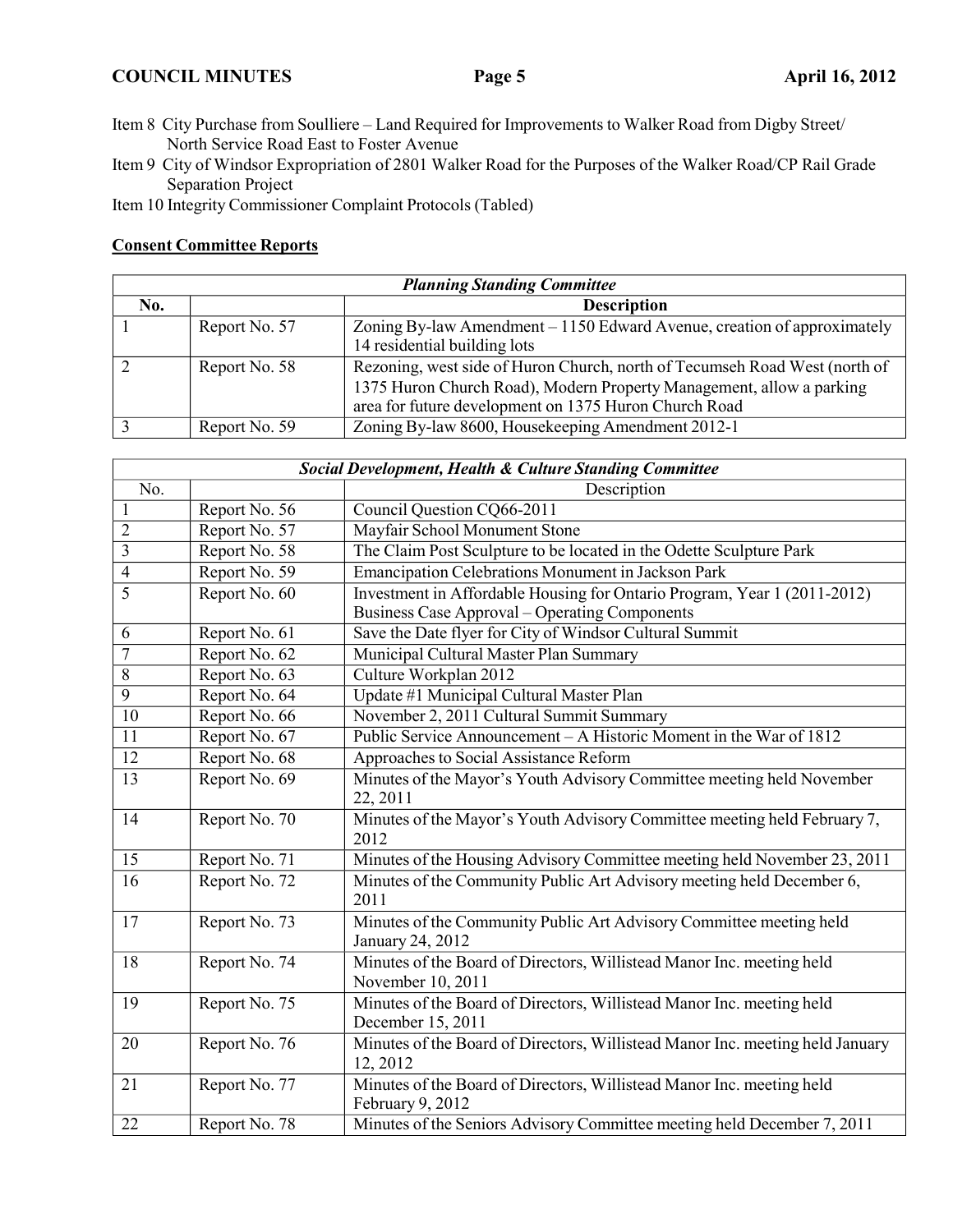**COUNCIL MINUTES Page 6 April 16, 2012**

| 23 | Report No. 79 | Minutes of the Committee of Management for Huron Lodge Long Term Care<br>Home meeting held December 12, 2011 |
|----|---------------|--------------------------------------------------------------------------------------------------------------|
|    |               |                                                                                                              |

Carried.

## **Deferrals and/or Referrals and Withdrawals**

### **1459 Ottawa Street – Garbage Bin Encroachment**

At the request of all affected parties, this matter is being deferred to the May 7, 2012 meeting of Council to allow for consultation with Administration on a possible solution or compromise on this matter.

### **SE2012** 1

(For final disposition of this matter, see Clause **CR78/2012** in Schedule "A" attached hereto.)

### **Report No. 60 of the Planning Standing Committee – Plan of Subdivision, 617847 Ontario Limited, property located north of McNorton Street between Radcliff and the City Limit**

At the request of Remo Valente, 617847 Ontario Limited, this matter is being deferred to the May 7, 2012 meeting of Council, to allow for all affected parties to review the material and to be in attendance.

Moved by Councillor Sleiman, seconded by Councillor Valentinis,

**M186-2012** That **Report No. 60 of the Planning Standing Committee** of its meeting held March 20, 2012 regarding "Plan of Subdivision, 617847 Ontario Limited, property located north of McNorton Street between Radcliff and the City Limit" **BE DEFERRED** to the May 7, 2012 meeting of Council to allow for all interested parties to review the material and to be in attendance.

Carried.

Report Number 15797 ZP/7140

### **Presentations & Delegations:**

### **PRESENTATIONS:**

### **Windsor Heritage Committee Colouring Contest**

### **Robin Easterbrook, Chair, Windsor Heritage Committee**

Robin Easterbrook, Chair, Windsor Heritage Committee, appears before Council, and along with Councillor Maghnieh and Mayor Francis, present recognition to the following awardees of the Windsor Heritage Committee Colouring Contest:

Ages 7 and under: Bathiya Senaratne, Percy P. McCallum School, Grade 1; Ages 8 and 9: Deepashika Senaratne, Percy P. McCallum School, Grade 4; Ages 10 to 12: Sarah Amoah, M.S. Hetherington School, Grade 6.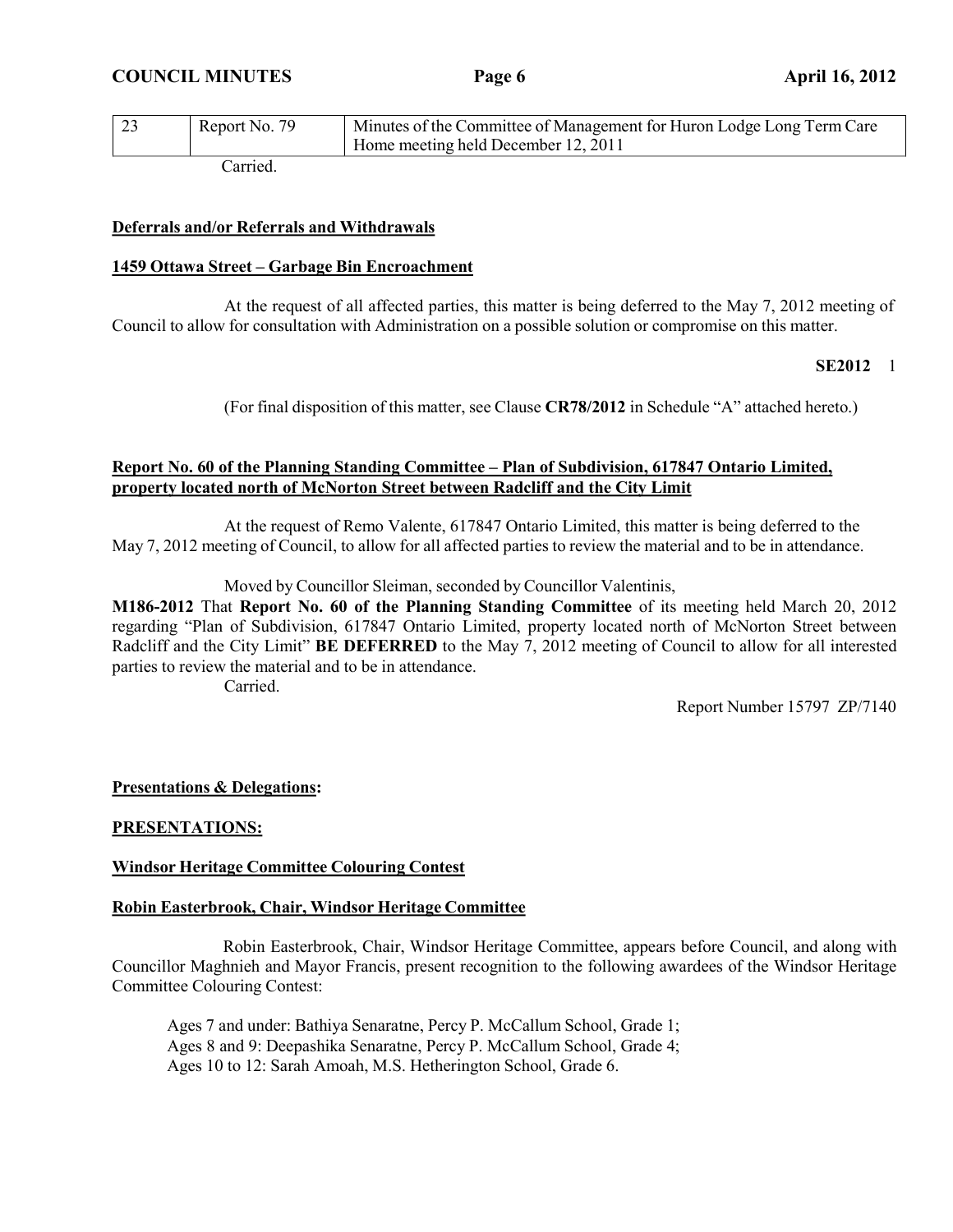# **DELEGATIONS**

# **Wyandotte Street West from Sunset Avenue to Campbell Avenue - Sewers, Pavement, Watermain and Streetscaping**

### **David Hanna, resident, Ward 1**

David Hanna, resident, Ward 1, appears before Council to speak in support of the report of the City Engineer regarding "Wyandotte Street West from Sunset Avenue to Campbell Avenue Sewers, Pavement, Watermain and Streetscaping", stating that the design was quite good, and concludes by offering concepts for consideration such as a ramped up bike lanes and the establishment of a "design review committee".

### **SW/11375 5**

(For final disposition of this matter, see Clause **CR82/2012** in Schedule "A" attached hereto.)

### **Report No. 65 of the Social Development, Health & Culture Standing Committee**

### **David Hanna, resident, Ward 1**

David Hanna, resident, Ward 1, appears before Council to provide comments regarding the city's involvement with the Bicentennial of the War of 1812 Commemoration, stating that there should be another public meeting on this initiative as additional feedback would be beneficial, and that all options should be considered with regards to celebrating this occasion.

Moved by Councillor Jones, seconded by Councillor Dilkens,

**M196-2012** That **Report No. 65 of the Social Development, Health & Culture Standing Committee** of its meeting held March 21, 2012 regarding **Update #2 on City Involvement with Bicentennial of the War of 1812 Commemoration BE ADOPTED** as presented.

Carried.

### **Notice of Motion by Councillor Hatfield regarding Closure of OLG Slots at Windsor Raceway**

### **Dr. Paul Branton, DVM**

Dr. Paul Branton, DVM, appears before Council to speak to the importance of Windsor Raceway and the proud tradition of the horse racing industry, expressing disappointment with the Ontario Lottery and Gaming Corporation's (OLG) decision to close the OLG Slots at Windsor Raceway, as the slots have been profitable and this unilateral decision was made without consultation with key stakeholders, and concludes by stating that over 6000 signatures were collected through the petition process opposing the OLG's decision and askscouncil to support the proposed resolution which asks the OLG and the provincial government to reverse its decision to close the slots industries at the provincial raceways.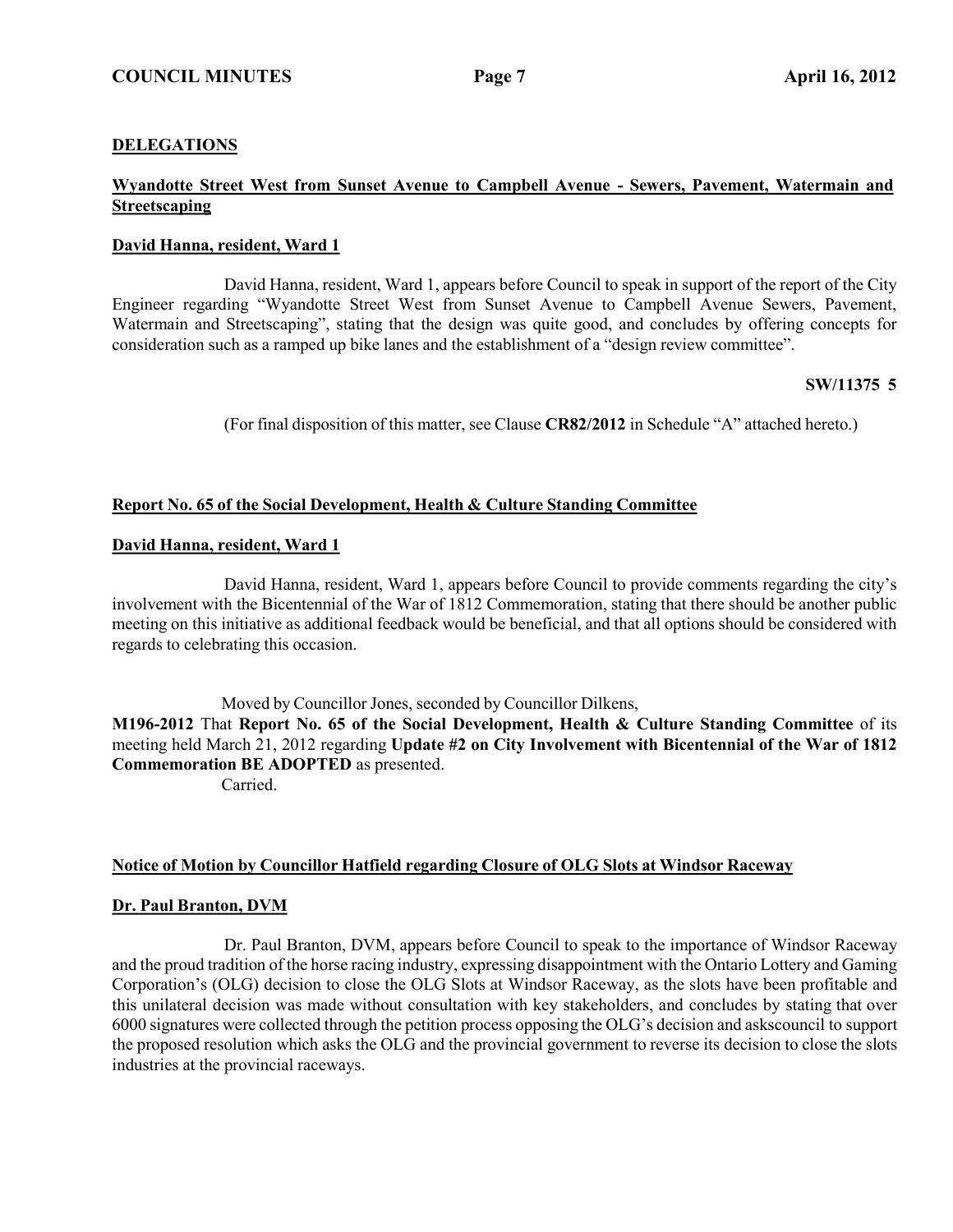### **COUNCIL MINUTES Page 8 April 16, 2012**

### **Bob Ladouceur, St. Lad's Farms**

Bob Ladouceur, St. Lad's Farms, appears before Council to speak from experience as a horse breeder, explaining that the operation is very labour intensive, with six on his payroll, many of whom came from the social assistance rolls, and that he is disappointed with the Ontario Lottery and Gaming Corporation's (OLG) decision to close the OLG Slots at Windsor Raceway, and that there needs to be a thorough explanation from the provincial government, and concludes by asking Council to support the proposed resolution which asks the OLG and the provincial government to reverse its decision to close the slots industries at the provincial raceways.

### **Brian Tropea, General Manager, Ontario Harness Horse Association**

Brian Tropea, General Manager, Ontario Harness Horse Association, appears before Council to state that there is panic in the horse racing industry as a result of the Ontario Lottery and Gaming Corporation's (OLG) disappointing decision to close the OLG slots at Windsor Raceway, as this will have a detrimental effect on rural Ontario, and will have a domino effect resulting in great impact throughout, and concludes by stating that there was a lack of consultation prior to the announcement, and asks that council support the proposed resolution which asks the OLG and the provincial government to reverse its decision to close the slots industries at the provincial raceways.

### **Pat Soulliere, President, Windsor Raceway**

Pat Soulliere, President, Windsor Raceway, appears before Council to provide a brief overview of the many contributions of Windsor Raceway to the City of Windsor, expressing disappointment in the decision of the Ontario Lottery and Gaming Corporation (OLG) to close the OLG slots at Windsor Raceway, stating that there was no consultation prior to this announcement and suggest that Windsor Raceway is being neglected so that focus can be made towards Caesars Windsor, and concludes by asking Council to support the proposed resolution which asks the OLG and the provincial government to reverse its decision to close the slots industries at the provincial raceways.

### **Dino Chiodo, President, Windsor & District Labour Council**

Dino Chiodo, President, Windsor & District Labour Council, appears before Council to speak in support of the proposed resolution which asks the Ontario Lottery and Gaming Corporation (OLG) and the provincial government to reverse its decision to close the slots industries at the provincial level, as the existing program has benefitted all levels of government and provides a large number of jobs, and that if the closure takes place, it will put a huge strain on social assistance programs, and concludes by requesting facilitation for a meeting with Minister of Finance Dwight Duncan, as there has been no consultation or dialogue to date on this matter.

### **Charles Lawrence, owner/breeder (Blenheim)**

Charles Lawrence, owner/breeder (Blenheim), appears before Council to express disappointment in the decision of the Ontario Lottery and Gaming Corporation (OLG) to close the OLG slots at Windsor Raceway, stating that this will have a negative impact throughout the region as the slots have provided both direct and indirect benefits and concludes by requesting that Council support the proposed resolution which asks the OLG and the provincial government to reverse its decision to close the slots industries at the provincial raceways.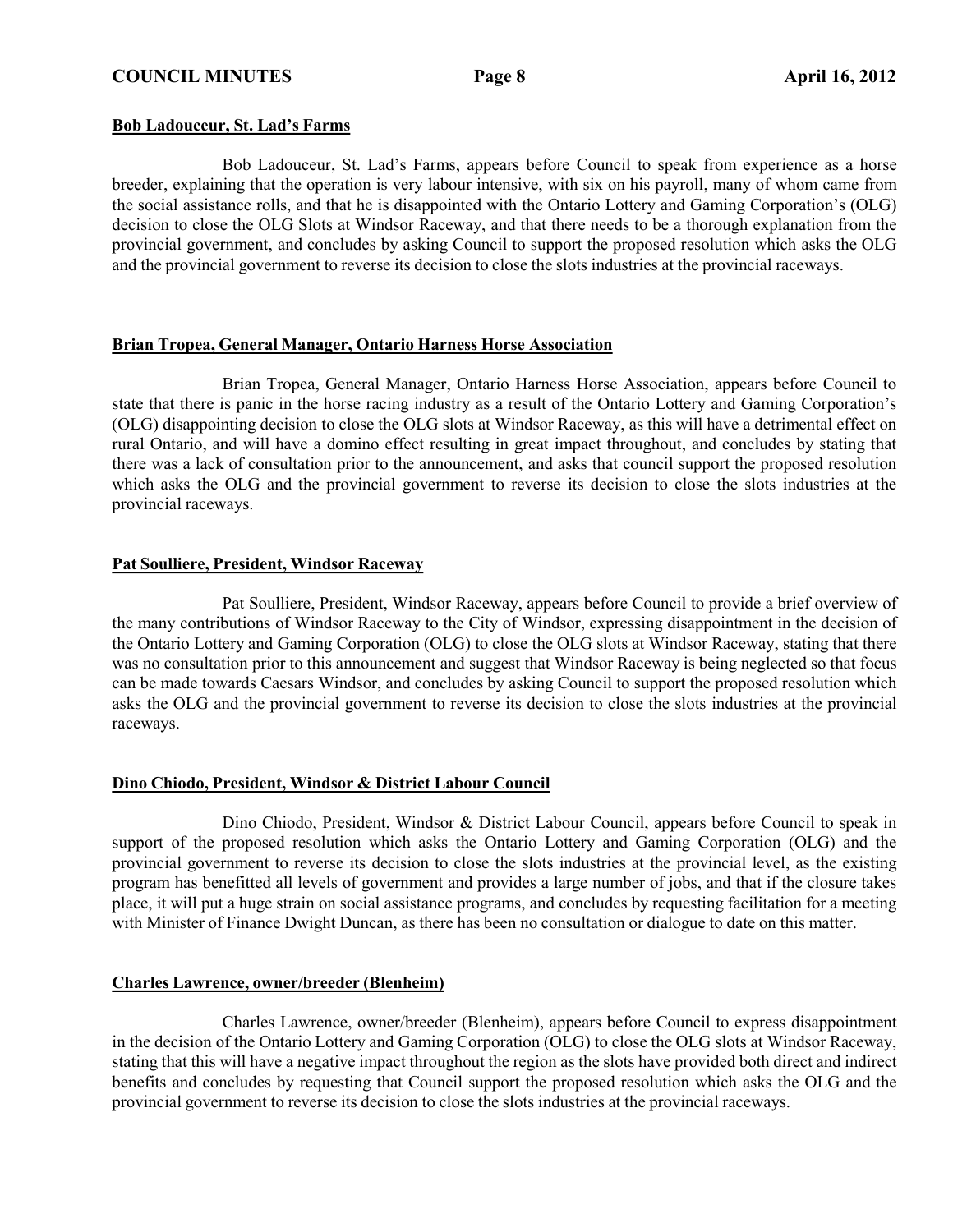### **COUNCIL MINUTES Page 9 April 16, 2012**

### **Jody Percy representing Taras Natyshak, MPP – Essex**

Jody Percy representing Taras Natyshak, MPP – Essex, appears before Council to speak in support of the proposed resolution which asks the Ontario Lottery and Gaming Corporation (OLG) and the provincial government to reverse its decision to close the slots industries at the provincial raceways, as keeping the slots in operation would protect jobs and the local economy, and concludes by expressing disappointment with the fact that there was no consultation or dialogue by the province prior to the announcement being made, and that both Members of Provincial Parliament for Windsor have not stepped forward on this matter.

### **Pamela Davis, horse industry**

Pamela Davis, horse industry, appears before Council to speak from the point of view of 40 years experience in the industry, expressing disappointment with the Ontario Lottery and Gaming Corporation's (OLG) decision to close the OLG slots at Windsor Raceway, and poses the question as to whether or not the province will provide funding for retraining, and expresses concern that this will lead to job losses and pressures on social assistance, and concludes by requesting that Council support the proposed resolution which asks the OLG and the provincial government to reverse its decision to close the slots industries at the provincial raceways.

### **David Brister, resident, Essex**

David Brister, resident, Essex, appears before Council to speak in support of the proposedresolution which asks the Ontario Lottery and Gaming Corporation (OLG) and the provincial government to reverse its decision to close the slots industries at the provincial raceways, and concludes by stressing the importance of devoting time and resources to protecting existing jobs while balancing efforts to attract new jobs.

### **Kathy Kemp, employee, Windsor Raceway**

Kathy Kemp, employee, Windsor Raceway, appears before Council to speak from the point of view of 34 years working experience, expressing disappointment over the recent decision of the Ontario Lottery and Gaming Corporation (OLG) to close the slots at Windsor Raceway, suggesting this will have negative impact including job losses and that the OLG has handled this with great insensitivity, and asks that at minimum, there should be a guarantee that proper severance payments are issued to those affected.

Mayor Francis leaves the meeting at 7:39 o'clock p.m., and Councillor Gignac assumes

the Chair.

### **Karen Duck, Todd Kennedy Stable**

Karen Duck, Todd Kennedy Stable, appears before Council to express disappointment with the recent decision of the Ontario Lottery and Gaming Corporation (OLG) to close the slots at Windsor Raceway, suggesting that this will have devastating effects that will trickle down to many levels, and concludes by requesting that Council support the proposed resolution which asks the OLG and the provincial government to reverse its decision to close the slots industries at the provincial raceways and thereby helping to keep the industry alive.

Mayor Francis returns to the meeting at 7:50 o'clock p.m., and Councillor Gignac returns to her seat at the Council table.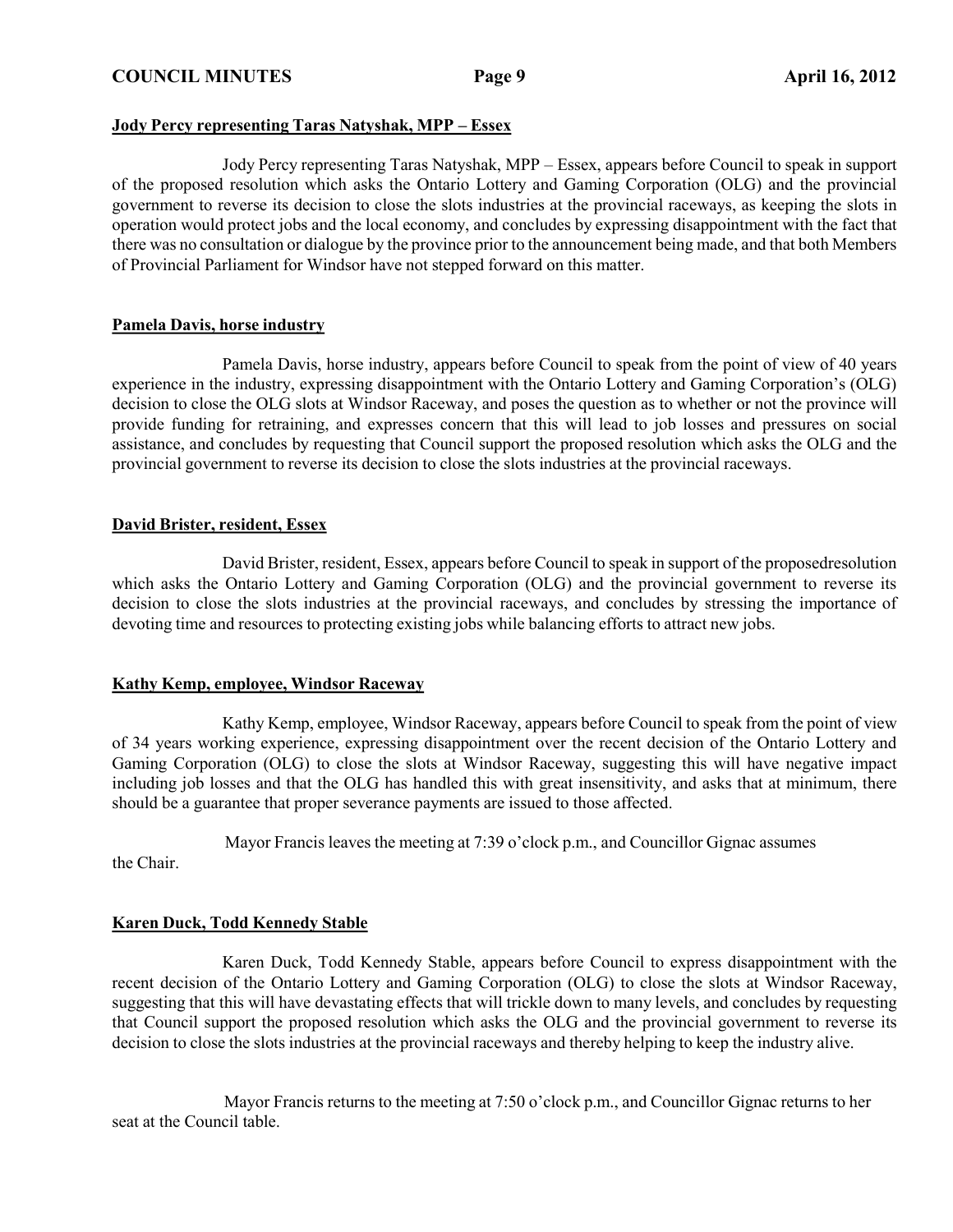# Moved by Councillor Hatfield, seconded by Sleiman,

### **M212-2012**

Whereas the Ontario Lottery and Gaming Commission (OLG) made the unilateral decision to close the OLG Slots at Windsor Raceway; and

Whereas there was no meaningful consultation with any of the OLG's Partners prior to this sudden announcement; and

Whereas this unilateral decision puts nearly three hundred people out of work in one of the areas in the province with the highest unemployment rate; and

Whereas part of the city's share from the revenues from the OLG Slots was used for nutritional school breakfast programs for children in need; and

Whereas this unilateral decision is seen by many of our residents as the beginning of the end for the local harness racing industry; and

Whereas that could lead to the loss of another estimated two thousand local jobs; and

Whereas to date, no one in authority has met with or had meaningful dialogue with local industry leaders to discuss the future of Harness Racing in Ontario; and

Whereas to date none of our local MPPs have stepped up to coordinate efforts to help transition the affected employees with employment and career counselling , job retraining possibilities, and other employee assistance programs; and

Whereas many of these employees will without doubt struggle to find suitable employment elsewhere; and

Whereas the Ontario government has not announced the provision of budgeted amounts to assist in these reemployment initiatives; and

Whereas the Windsor Raceway has been an integral part of this area's entertainment, tourism and gaming initiatives since 1964; and

Whereas a vibrant, viable and sustainable horse racing industry is a key component to our regional economic health as well as our local tourism and entertainment sector; and

Whereas the spinoff jobs associated with the harness racing industry include, among others, those who operate the farms where feed and bedding is grown; those who breed horses; train horses; groom horses; blacksmiths, veterinarians; massage therapists; those who make and supply the tack, the carts, as well as those who build and sell the horse trailers and the pickup trucks which haul them, and those who repair and service these vehicles; and let us not forget those who sell the tickets to the customers, and those who cleanup after them as well as those who televise the races and provide security and start the races, and check the horses, and police the industry as well as the many others, such as those who mend the broken bones of injured drivers and horses and all others who earn a living either full-time or part-time in Ontario's harness racing industry; and

Whereas there are estimates of as many as sixty thousand people working in Ontario's horse racing and breeding industry; and

Whereas the government's actions have led to uncertainty in the industry's future in so much as breeders are reporting cancellations because of this uncertainty; and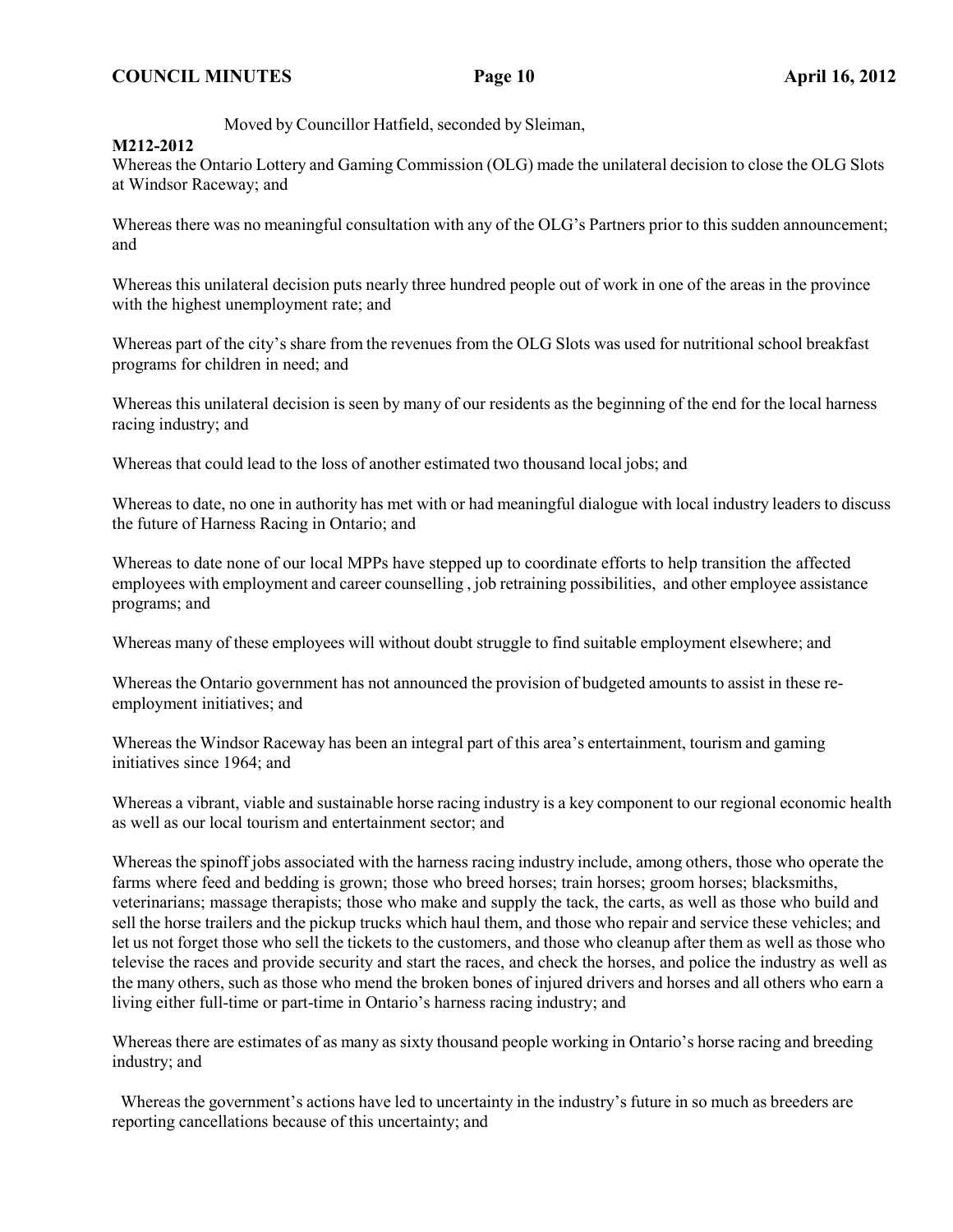# **COUNCIL MINUTES Page 11 April 16, 2012**

Whereas we need assurance that the Ontario government is mindful of the importance of this industry to the economic well being of our Province; and

Whereas without meaningful dialogue and consultation these issues remain unaddressed and a concern to us and to those directly and indirectly affected by everything mentioned above; and

Whereas these issues are also a concern to the County of Essex, and the cities of Sarnia, Fort Erie, and Greater Sudbury, among others;

Therefore be it resolved that the City of Windsor hereby petitions the Province of Ontario to maintain its support and commitment to the horse racing industry so that it may be preserved and enhanced;

AND FURTHER , that the Honourable Dalton McGuinty, Premier of Ontario, as well as the Honourable Dwight Duncan, Minister of Finance, take immediate steps to bring together the many partners associated with this industry for a meaningful consultation on what has transpired and what the future holds;

AND FURTHER, that immediate steps be taken to assist those impacted by the OLG's unilateral decision with onsite counselling and government or OLG paid retraining opportunities;

AND FURTHER, that after hearing from the delegations this evening, that this Council petitions the OLG and the Ontario Government to reverse its decision to close the slots industries at our provincial raceways;

AND FURTHER, that the opposition parties make this motion one of their demands for supporting the Liberal budget;

AND FURTHER, that the Provincial Government share the Business Plan that galvanized these decisions and that the Business Plan be shared with Ontario municipalities and all of the key players directly affected by these decisions;

AND FURTHER, that this motion be brought to the attention of Mr. McGuinty as well as our local MPPs and our local MPs as well as the leaders of the two opposition parties at Queen's Park;

AND FURTHER, that this item be added to the next agenda of a City – County meeting for further discussion and action.

MB/10895

Carried.

### **Regular Business Items (for final disposition of these matters see Schedule "A" attached)**

Item 4 Water-Proofing Membrane Placement – Municipal Parking Garage 3, 1 Riverside Drive West

### **Consideration of Committee Reports**

None presented.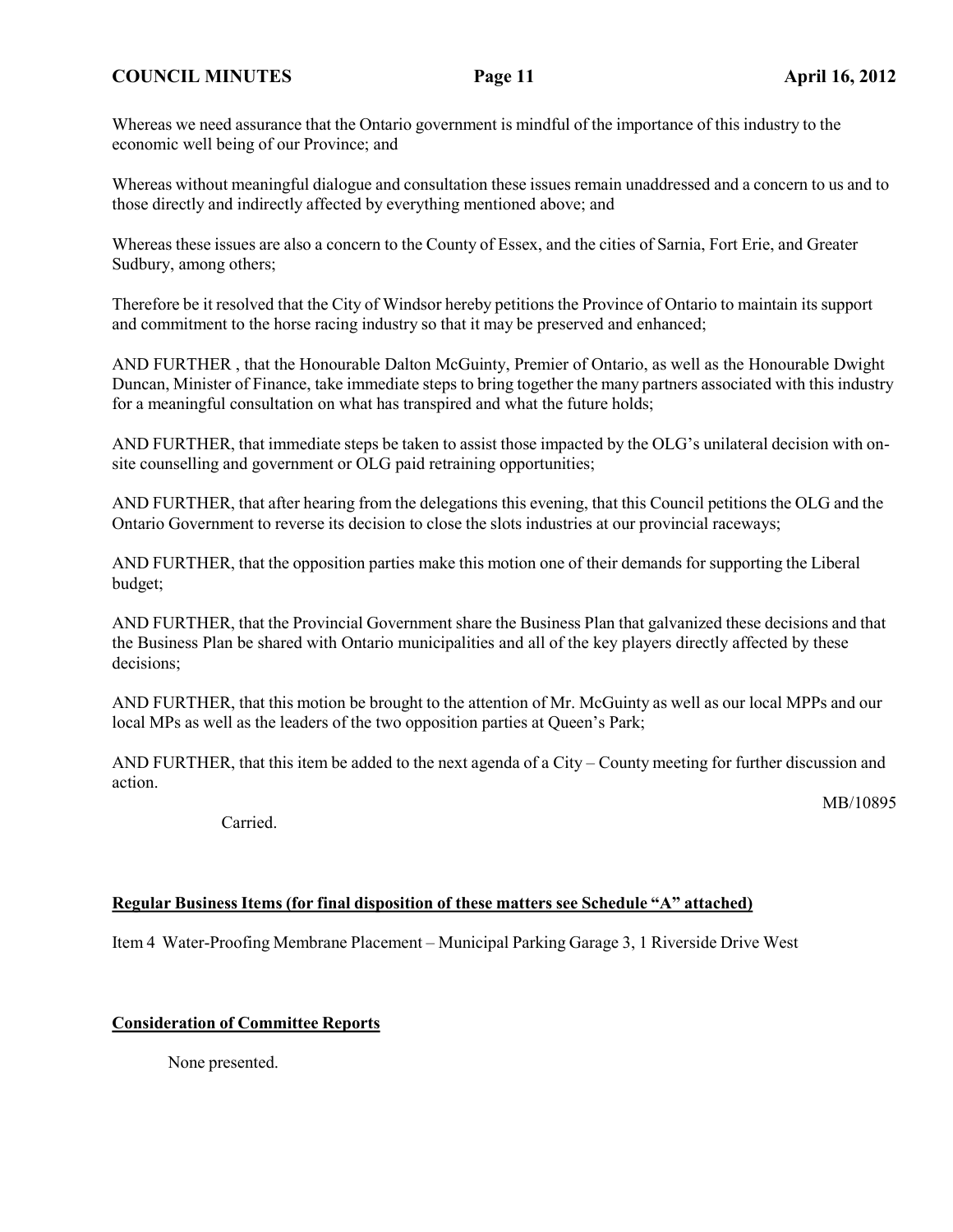### **By-laws**

Moved by Councillor Valentinis, seconded by Councillor Dilkens,

That the following By-laws No. 43-2012 through 48-2012 (inclusive), be introduced and read a first and second time:

- 43-2012 "A BY-LAW TO FURTHER AMEND BY-LAW NUMBER 52-1999, BEING A BY-LAW TO APPOINT MUNICIPAL ENFORCEMENT OFFICERS FOR THE CORPORATION OF THE CITY OF WINDSOR"
- 44-2012 "A BY-LAW TO FURTHER AMEND BY-LAW NUMBER 9023 BEING A BY-LAW TO REGULATE VEHICULAR PARKING WITHIN THE LIMITS OF THE CITY OF WINDSOR ON MUNICIPAL STREETS, MUNICIPAL PARKING LOTS AND PRIVATE PROPERTIES"
- 45-2012 "A BY-LAW TO FURTHER AMEND BY-LAW NUMBER 9023 BEING A BY-LAW TO REGULATE VEHICULAR PARKING WITHIN THE LIMITS OF THE CITY OF WINDSOR ON MUNICIPAL STREETS, MUNICIPAL PARKING LOTS AND PRIVATE PROPERTIES"
- 46-2012 "A BY-LAW TO FURTHER AMEND BY-LAW NUMBER 8600 CITED AS THE "WINDSOR CORE AREA ZONING BY-LAW"", authorized by CR127/2011, approved on April 11, 2011.
- 47-2012 "A BY-LAW TO AMEND BY-LAW NUMBER 392-2002, BEING A BY-LAW TO ESTABLISH AND REQUIRE PAYMENT OF FEES AND CHARGES"
- 48-2012 "A BY-LAW TO CONFIRM THE PROCEEDINGS OF THE COUNCIL OF THE CORPORATION OF THE CITY OF WINDSOR AT ITS MEETING HELD ON THE SIXTEENTH DAY OF APRIL, 2012"

Carried.

Moved by Councillor Gignac, seconded by Councillor Halberstadt,

That the Committee of the Whole does now rise and report to Council respecting the business items considered by the Committee:

- **1) Communication Items (as amended)**
- **2) Consent Agenda (as amended)**
- **3) Items Deferred**
- **Items Referred**
- **4) Consideration of the Balance of Business Items (see Schedule "A")**
- **5) Committee Reports (as amended)**
- **6) By-laws given first and second readings (as presented)**

Carried.

# **Third Reading of By-laws**

Moved by Councillor Hatfield, seconded by Councillor Jones,

That the following By-laws No. 43-2012 through 48-2012 (inclusive), having been read a first and second time be now read a third time and finally passed and that the Mayor and Clerk **BE AUTHORIZED** to sign and seal the same notwithstanding any contrary provision of the Council.

Carried.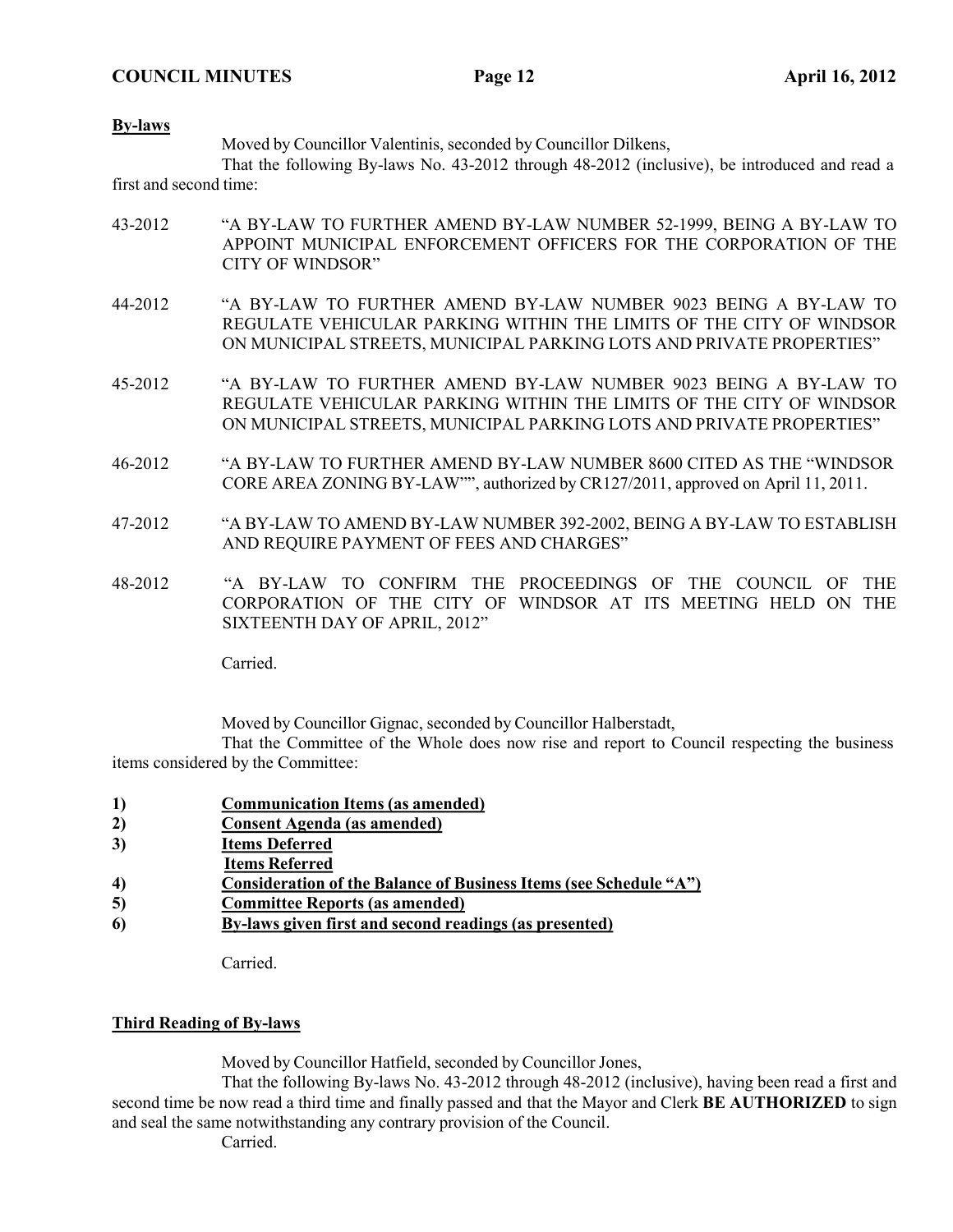### **New Notices of Motions**

Councillor Dilkens gives notice that he intends to introduce a motion for consideration at the May 7, 2012 meeting of Council regarding changes to the Traffic Calming Policy as it relates to the vertical traffic calming measures to allow for a pilot program for speed cushions.

Councillor Payne gives notice that he intends to introduce a motion for consideration at the May 7, 2012 meeting of Council regarding the sale of signs by the City in "alleged" competition with the private sign industry.

### **Petitions**

None presented.

### **Council Questions**

None registered.

### **Adjournment**

of the Mayor. Moved by Councillor Valentinis, seconded by Councillor Dilkens, That this Council meeting stand adjourned until the next regular meeting of Council or at the call

Carried.

Accordingly, the meeting is adjourned at 9:48 o'clock p.m.

**MAYOR**

**CITY CLERK**

### **THIS IS A DRAFT COPY**

# **DEPUTY CITY CLERK/SENIOR MANAGER OF COUNCIL SERVICES**

ACO/11248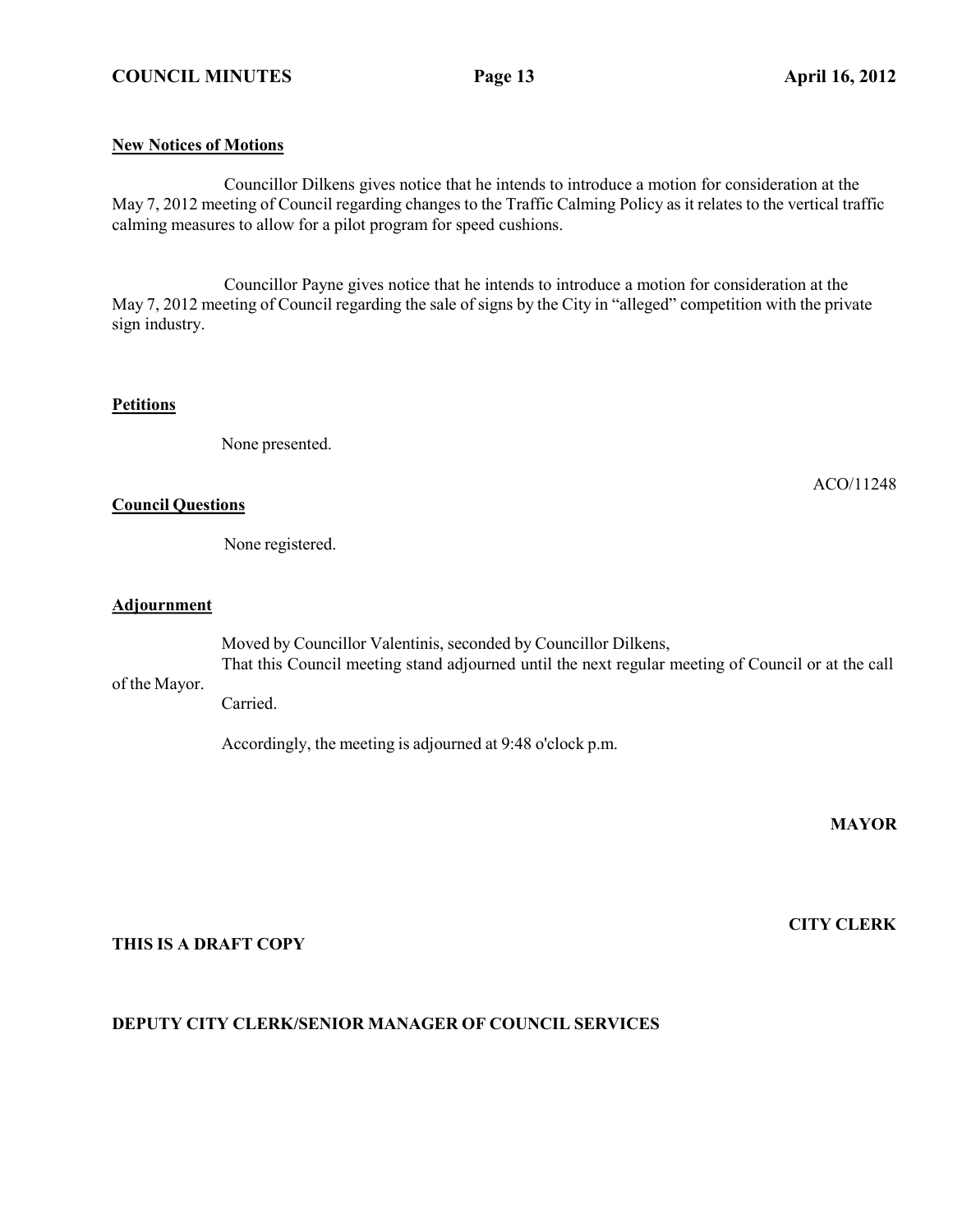Valentinis Hatfield

## CR78/2012

That the report of the City Engineer dated March 19, 2012 entitled "1459 Ottawa Street – Garbage Bin Encroachment" **BE DEFERRED** to the May 7, 2012 meeting of Council, to allow for Administration to meet with the affected parties to determine if a possible solution or compromise can be reached.

Carried.

Report Number **15856 SE2012 1**

Hatfield Jones

### CR79/2012

THAT Council **APPROVE** the low tender of \$114,723.00 (excluding HST) from James Sylvestre Ltd. for the construction of a 150' x 40' storage building at Crawford Yard; and that the Chief Administrative Officer and City Clerk **BE AUTHORIZED** to sign a contract satisfactory in form to the City Solicitor, technical content to the Executive Director of Operations and financial content to the City Treasurer with James Sylvestre Ltd. chargeable to account 007 5410 1790 93400 7033139.

Carried.

Report Number **15853 SW/11373 C2**

Hatfield Jones

### CR80/2012

- **I.** That the City Engineer **BE AUTHORIZED** to proceed with the Award of the Tender for the reconstruction of multiple phases of the Walker Road Corridor, from Division Road to Digby Street, to the low bidders, to be funded from Project ID# 7104001 (Walker Road Corridor), subject to the tender meeting project specifications and being within the approved budget and subject to the terms and conditions of the City's Purchasing By-law 400-2004 (as amended);
- **II.** That the CAO and City Clerk **BE AUTHORIZED** to sign a contract with the low Tenderer, satisfactory in form to the City Solicitor, in financial content to the Chief Financial Officer and City Treasurer, and in technical content to the City Engineer.

Carried.

Report Number **15862 SW/10859 C3**

Valentinis Sleiman

### CR81/2012

**THAT** Council **APPROVE** the reallocation of \$40,000 from the Parking Lot Rehab and Construction project to the Parking Garage Improvement project for repairs in Municipal Garage 3.

Carried.

Councillor Halberstadt voting nay.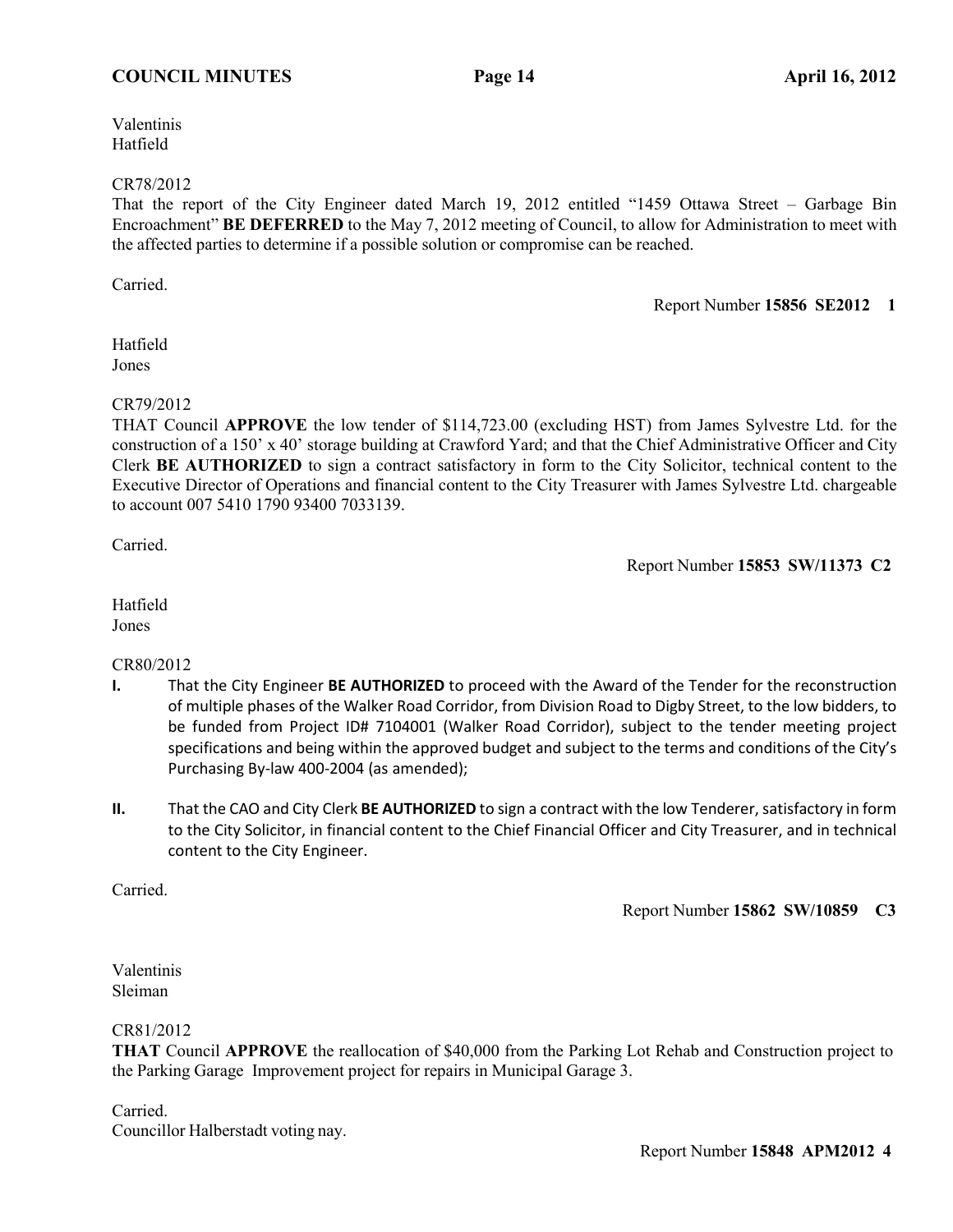Jones Sleiman

## CR82/2012

- I. That Council **APPROVE** the expenditure of \$1,760,000.00 currently in placeholder for the construction of Wyandotte Street West from Sunset Avenue to Campbell Avenue Improvements, to **BE FUNDED** from Project ID# 7091006 (Wyandotte Street West, California-Partington);
- II. That, in order to proceed with construction of the Wyandotte Street West Sunset Avenue to Campbell Avenue Improvements, the City Engineer **BE AUTHORIZED** to proceed with the Award of Tender to the low bidder, subject to the tender meeting project specifications and being within the approved budget and subject to the terms and conditions of the City's Purchasing By-law 400-2004 (as amended); and that the Chief Administrative Officer and City Clerk **BE AUTHORIZED** to sign a contract with the low Tenderer, satisfactory in form to the City Solicitor, in financial content to the Chief Financial Officer and City Treasurer, and in technical content to the City Engineer.
- III. That the City Engineer **BE REQUIRED** to provide a reconciliation report to Council once the project has been tendered.
- IV. That the summary of the Public Information Centre (PIC) held on February 8, 2012, attached as Appendix 'A' **BE RECEIVED** for information.

Carried.

Report Number **15864 SW/11375 5**

Appendices Summary

# Hatfield Jones

CR83/2012

That Council **APPROVE** the City of Windsor's participation in a joint submission with the Town of Amherstburg to SportAlliance of Ontario for hosting the 2014 Ontario 55+ Summer Games and; further

That the anticipated approval to move forward on the bid submission is subject to the approval of the Town of Amherstburg Council to co-host and submit the bid for the 2014 Ontario 55+ Summer Games and share equally in the resources and financial obligations of the bid and; further

That the Chief Administrative Officer and City Clerk **BE AUTHORIZED** to co-sign with the Town of Amherstburg the host agreement if the bid is successful for the 2014 Ontario 55+ Summer Games satisfactory in form to the City Solicitor, in financial content to the City Treasurer, and in technical content to the Executive Director of Recreation and Culture.

Carried.

Report Number **15849 SR/11258 C6**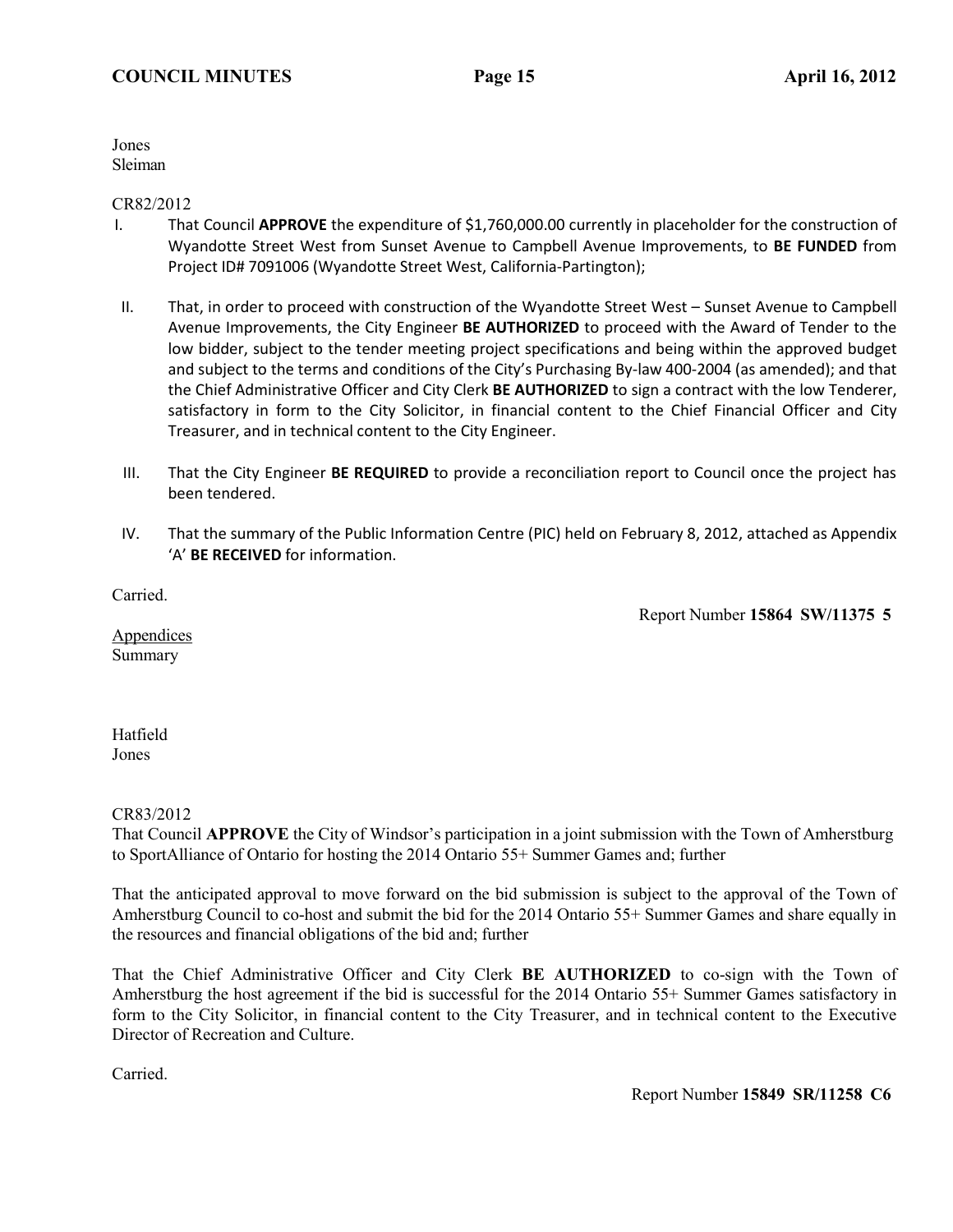Hatfield Jones

CR84/2012

**THAT** the report of the City Clerk dated March 8, 2012 respecting "Time Spent in open and in-camera Council meetings for 2007, 2008, 2009, 2010, 2011, and the 1 st Quarter of 2102" **BE RECEIVED** for information; and further

**THAT** the time spent in open and in-camera meeting statistics **BE PROVIDED** to Council annually.

Carried.

Report Number **15843 ACO/9512 C7**

Hatfield Jones

### CR85/2012

That the recommendation in the Confidential Memo with the subject "City Purchase From Soulliere - Land Required For Improvements To Walker Road From Digby Street/North Service Road East To Foster Avenue" dated March 22, 2012 **BE APPROVED.**

Carried.

Report Number **15846 APM2012 C8**

Hatfield Jones

### CR86/2012

That the City Solicitor **BE AUTHORIZED** to serve an Offer to Settle on the estate of the former Owner of 2801 Walker Road in satisfaction of all of its business losses and all other claims arising out of the expropriation of the lands at that site.

Carried.

Report Number **15820 SW/7961 C9**

Hatfield Jones

CR87/2012 THAT the Integrity Commissioner Complaint Protocols attached to this report as Appendix "A" **BE TABLED** for consideration by Executive Committee of Council at its next scheduled meeting.

Carried.

**Report Number 15877 GM/10017 C10**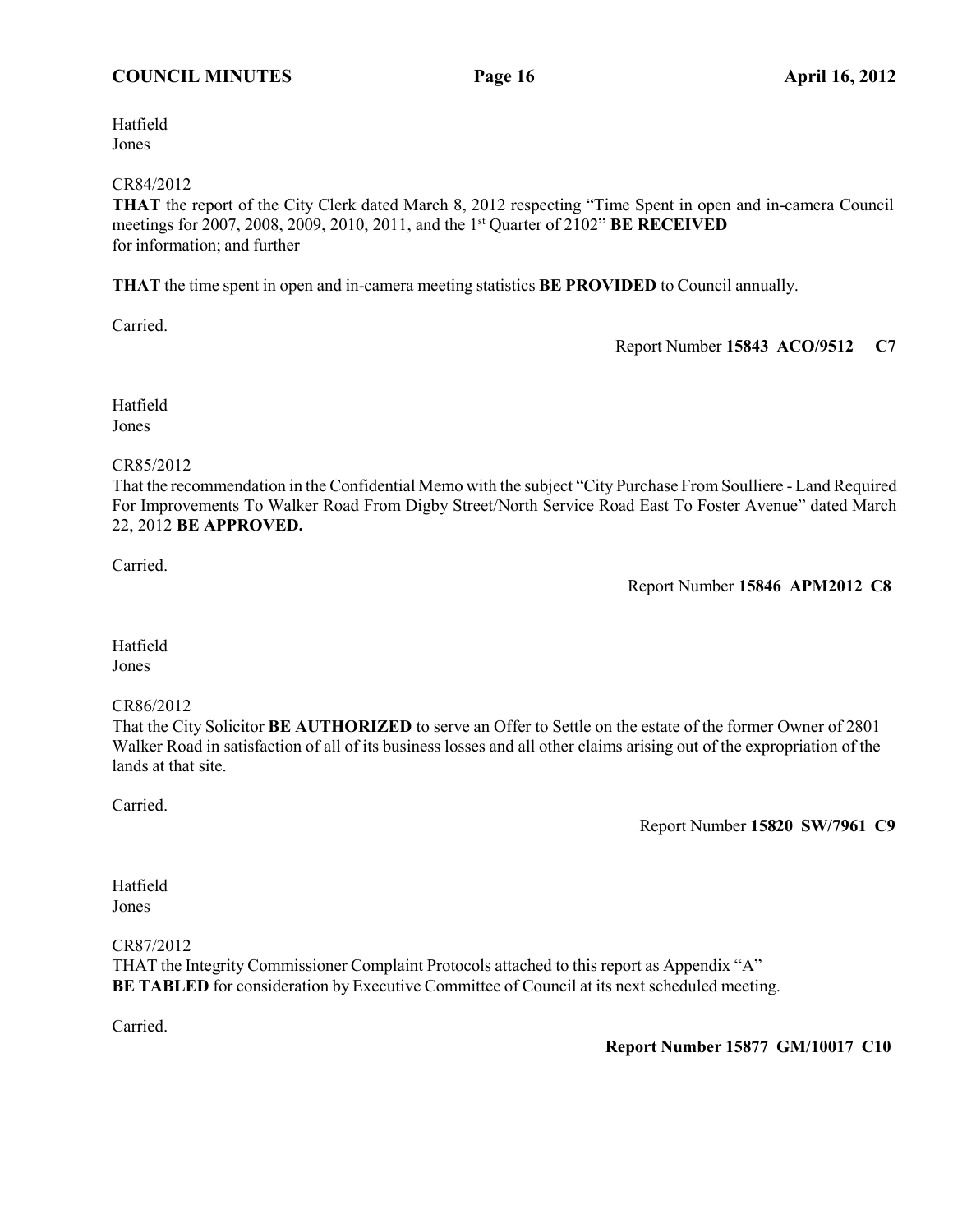**COUNCIL MINUTES Page 17 April 16, 2012**

### **STANDING COMMITTEE RESOLUTIONS**

Moved by Councillor Hatfield, seconded by Councillor Jones, **M183-2012** That **Report No. 57 of the Planning Standing Committee** of its meeting held March 20, 2012 regarding **Zoning By-Law Amendment – 1150 Edward Avenue, creation of approximately 14 residential building lots BE ADOPTED** as presented. Carried.

Report Number 15794 ZB/11262

Moved by Councillor Hatfield, seconded by Councillor Jones,

**M184-2012** That **Report No. 58 of the Planning Standing Committee** of its meeting held March 20, 2012 regarding **Rezoning, west side of Huron Church, north of Tecumseh Road West (north of 1375 Huron Church Road), Modern Property Management, allow a parking area for future development on 1375 Huron Church Road BE ADOPTED** as presented.

Carried.

Report Number 15795 ZB/11282

Moved by Councillor Hatfield, seconded by Councillor Jones, **M185-2012** That **Report No. 59 of the Planning Standing Committee** of its meeting held March 20, 2012 regarding **Zoning By-Law 8600, Housekeeping Amendment 2012-1 BE ADOPTED** as presented.

Carried.

Report Number 15796 ZB/11284

Moved by Councillor Hatfield, seconded by Councillor Jones,

**M187-2012** That **Report No. 56 of the Social Development, Health & Culture Standing Committee** of its meeting held March 21, 2012 regarding **Council Question CQ66-2011 BE ADOPTED** as presented. Carried.

Report Number 15706 SR2012

Moved by Councillor Hatfield, seconded by Councillor Jones, **M188-2012** That **Report No. 57 of the Social Development, Health & Culture Standing Committee** of its meeting held March 21, 2012 regarding **Mayfair School Monument Stone BE ADOPTED** as presented. Carried.

Report Number 15758 SR2012

Moved by Councillor Hatfield, seconded by Councillor Jones,

**M189-2012** That **Report No. 58 of the Social Development, Health & Culture Standing Committee** of its meeting held March 21, 2012 regarding **The Claim Post Sculpture to be located in the Odette Sculpture Park BE ADOPTED** as presented.

Carried.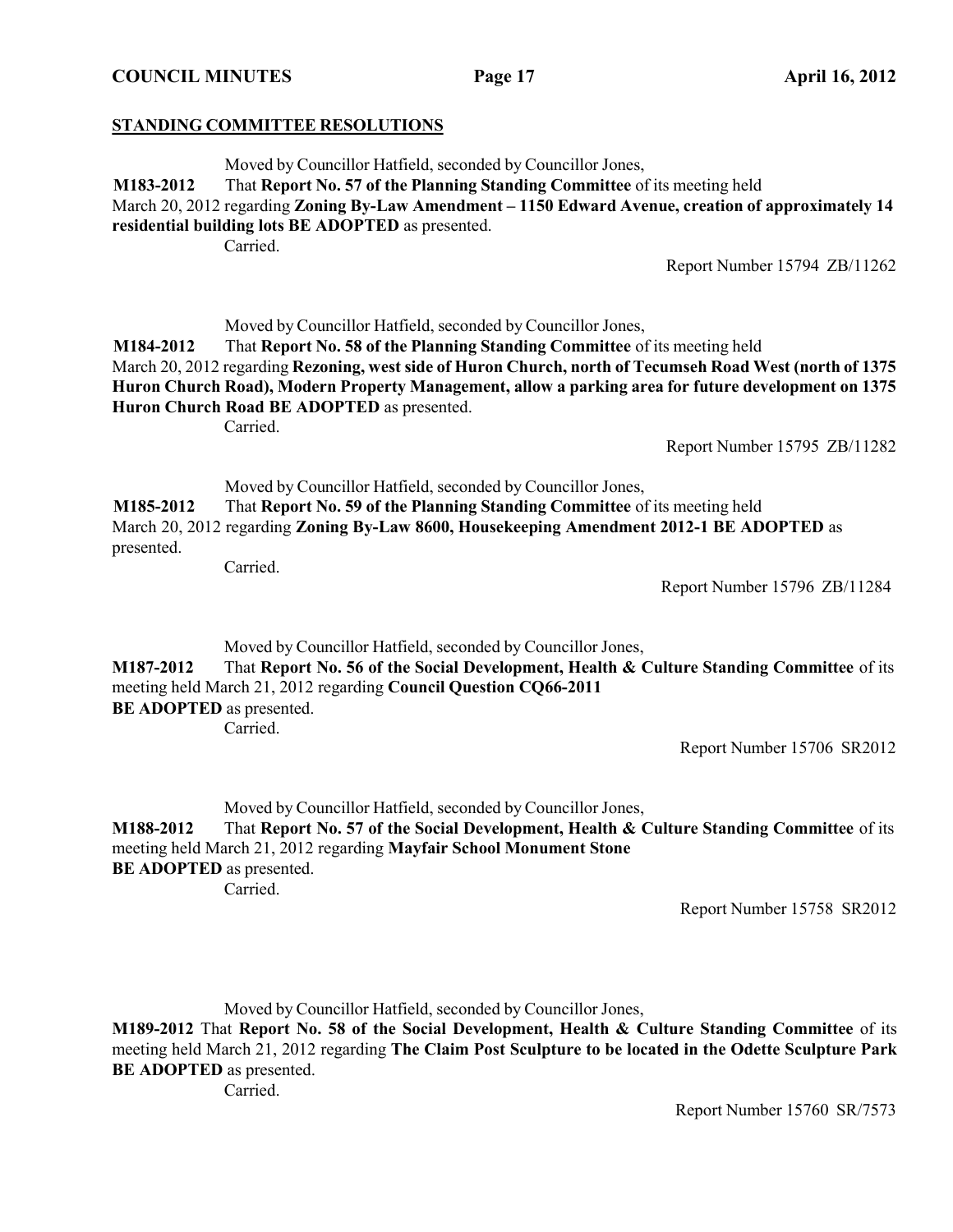### **COUNCIL MINUTES Page 18 April 16, 2012**

### Moved by Councillor Hatfield, seconded by Councillor Jones, **M190-2012** That **Report No. 59 of the Social Development, Health & Culture Standing Committee** of its meeting held March 21, 2012 regarding **Emancipation Celebrations Monument in Jackson Park BE**

**ADOPTED** as presented.

Carried.

Report Number 15759 SR2012

Moved by Councillor Hatfield, seconded by Councillor Jones, **M191-2012** That **Report No. 60 of the Social Development, Health & Culture Standing Committee** of its meeting held March 21, 2012 regarding **Investment in Affordable Housing for Ontario Program, Year 1 (2011- 2012) Business Case Approval – Operating Components BE ADOPTED** as presented. Carried.

GP2012

Moved by Councillor Hatfield, seconded by Councillor Jones, **M192-2012** That **Report No. 61 of the Social Development, Health & Culture Standing Committee** of its meeting held March 21, 2012 regarding the **Save the Date flyer for City of Windsor Cultural Summit BE ADOPTED** as presented.

Carried.

APR2012

Moved by Councillor Hatfield, seconded by Councillor Jones,

**M193-2012** That **Report No. 62 of the Social Development, Health & Culture Standing Committee** of its meeting held March 21, 2012 regarding **Municipal Cultural Master Plan Summary BE ADOPTED** as presented. Carried.

Moved by Councillor Hatfield, seconded by Councillor Jones,

**M194-2012** That **Report No. 63 of the Social Development, Health & Culture Standing Committee** of its meeting held March 21, 2012 regarding **Culture Workplan 2012 BE ADOPTED** as presented.

Carried.

Moved by Councillor Hatfield, seconded by Councillor Jones,

**M195-2012** That **Report No. 64 of the Social Development, Health & Culture Standing Committee** of its meeting held March 21, 2012 regarding **Update #1 Municipal Cultural Master Plan BE ADOPTED** as presented. Carried.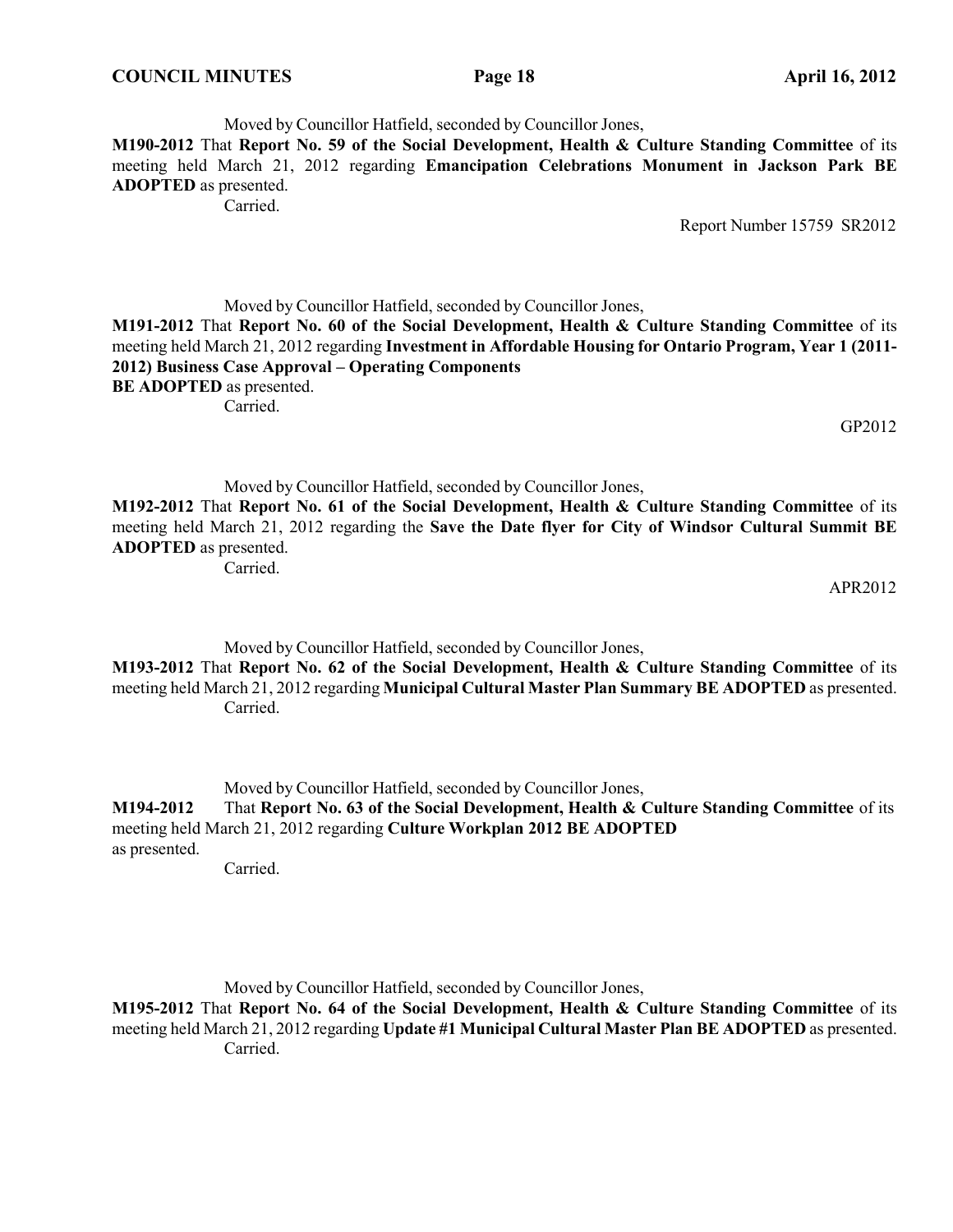### **COUNCIL MINUTES Page 19 April 16, 2012**

Moved by Councillor Hatfield, seconded by Councillor Jones,

**M197-2012** That **Report No. 66 of the Social Development, Health & Culture Standing Committee** of its meeting held March 21, 2012 regarding **November 2, 2011 Cultural Summit Summary BE ADOPTED** as presented.

Carried.

Moved by Councillor Hatfield, seconded by Councillor Jones,

**M198-2012** That **Report No. 67 of the Social Development, Health & Culture Standing Committee** of its meeting held March 21, 2012 regarding **Public Service Announcement – A Historic Moment in the War of 1812 BE ADOPTED** as presented.

Carried.

Moved by Councillor Hatfield, seconded by Councillor Jones, **M199-2012** That **Report No. 68 of the Social Development, Health & Culture Standing Committee** of its meeting held March 21, 2012 regarding **Approaches to Social Assistance Reform BE ADOPTED** as presented.

Carried.

Moved by Councillor Hatfield, seconded by Councillor Jones,

**M200-2012** That **Report No. 69 of the Social Development, Health & Culture Standing Committee** of its meeting held March 21, 2012 regarding **Minutes of the Mayor's Youth Advisory Committee meeting held November 22, 2011 BE ADOPTED** as presented.

Carried.

MB2012

Moved by Councillor Hatfield, seconded by Councillor Jones, **M201-2012** That **Report No. 70 of the Social Development, Health & Culture Standing Committee** of its meeting held March 21, 2012 regarding **Minutes of the Mayor's Youth Advisory Committee meeting held February 7, 2012 BE ADOPTED** as presented. Carried.

MB2012

Moved by Councillor Hatfield, seconded by Councillor Jones, **M202-2012** That **Report No. 71 of the Social Development, Health & Culture Standing Committee** of its meeting held March 21, 2012 regarding **Minutes of the Housing Advisory Committee meeting held November 23, 2011 BE ADOPTED** as presented. Carried.

MB2012

Moved by Councillor Hatfield, seconded by Councillor Jones,

**M203-2012** That **Report No. 72 of the Social Development, Health & Culture Standing Committee** of its meeting held March 21, 2012 regarding **Minutes of the Community Public Art Advisory Committee meeting held December 6, 2011 BE ADOPTED** as presented.

Carried.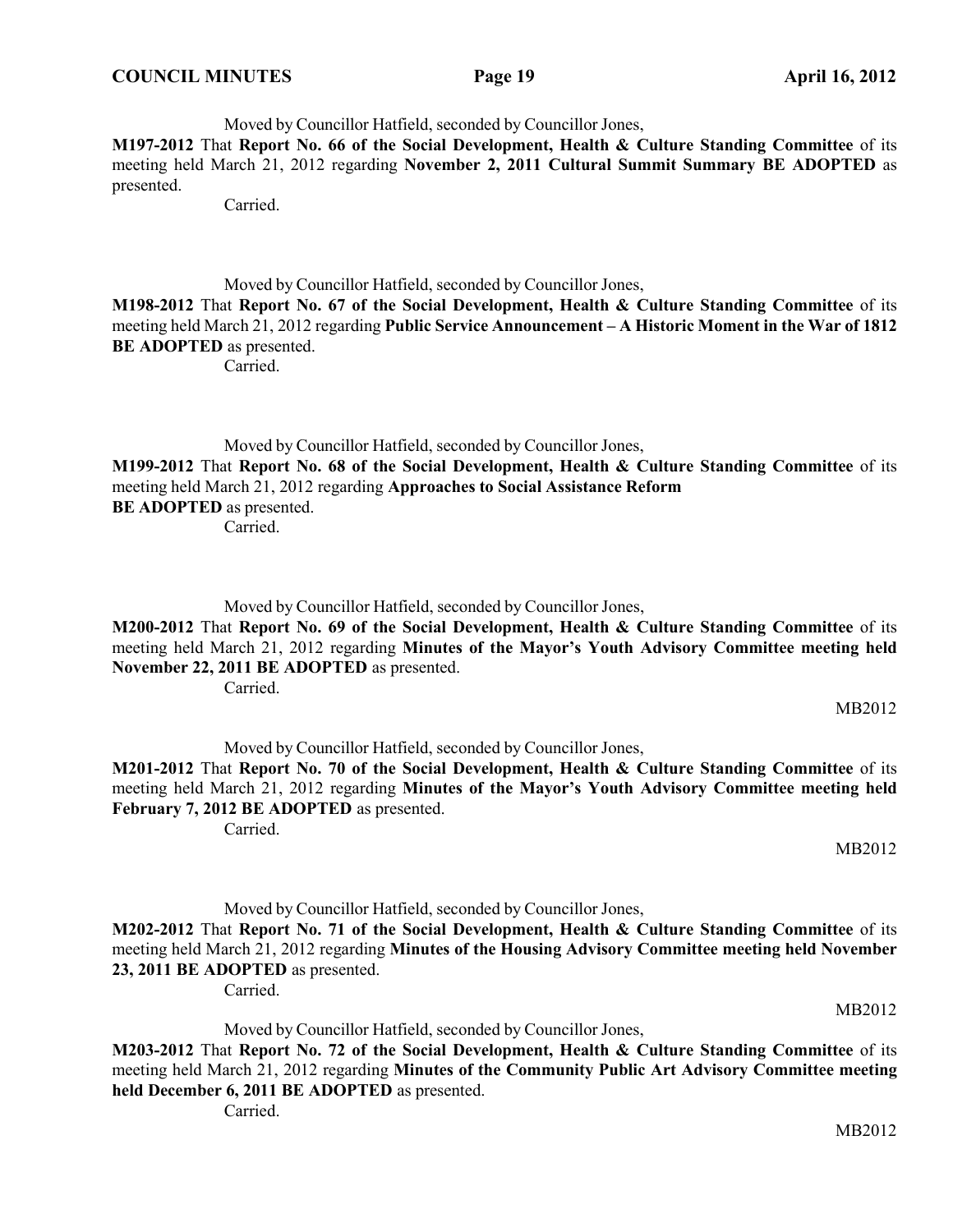Carried. MB2012 Moved by Councillor Hatfield, seconded by Councillor Jones,

**M205-2012** That **Report No. 74 of the Social Development, Health & Culture Standing Committee** of its meeting held March 21, 2012 regarding **Minutes of the Board of Directors, Willistead Manor Inc. meeting held November 10, 2011 BE ADOPTED** as presented.

Carried.

**held January 24, 2012 BE ADOPTED** as presented.

Moved by Councillor Hatfield, seconded by Councillor Jones,

**M206-2012** That **Report No. 75 of the Social Development, Health & Culture Standing Committee** of its meeting held March 21, 2012 regarding **Minutes of the Board of Directors, Willistead Manor Inc. meeting held December 15, 2011 BE ADOPTED** as presented.

Carried.

Moved by Councillor Hatfield, seconded by Councillor Jones,

**M207-2012** That **Report No. 76 of the Social Development, Health & Culture Standing Committee** of its meeting held March 21, 2012 regarding **Minutes of the Board of Directors, Willistead Manor Inc. meeting held January 12, 2012 BE ADOPTED** as presented.

Carried.

Moved by Councillor Hatfield, seconded by Councillor Jones,

**M208-2012** That **Report No. 77 of the Social Development, Health & Culture Standing Committee** of its meeting held March 21, 2012 regarding **Minutes of the Board of Directors, Willistead Manor Inc. meeting held February 9, 2012 BE ADOPTED** as presented.

Carried.

Moved by Councillor Hatfield, seconded by Councillor Jones, **M209-2012** That **Report No. 78 of the Social Development, Health & Culture Standing Committee** of its meeting held March 21, 2012 regarding **Minutes of the Seniors Advisory Committee meeting held December 7, 2011 BE ADOPTED** as presented. Carried.

MB2012

Moved by Councillor Hatfield, seconded by Councillor Jones,

**M210-2012** That **Report No. 79 of the Social Development, Health & Culture Standing Committee** of its meeting held March 21, 2012 regarding **Minutes of the Committee of Management for Huron Lodge Long Term Care Home meeting held December 12, 2011 BE ADOPTED** as presented.

Carried.

# **COUNCIL MINUTES Page 20 April 16, 2012**

MB2012

MB2012

MB2012

MB2012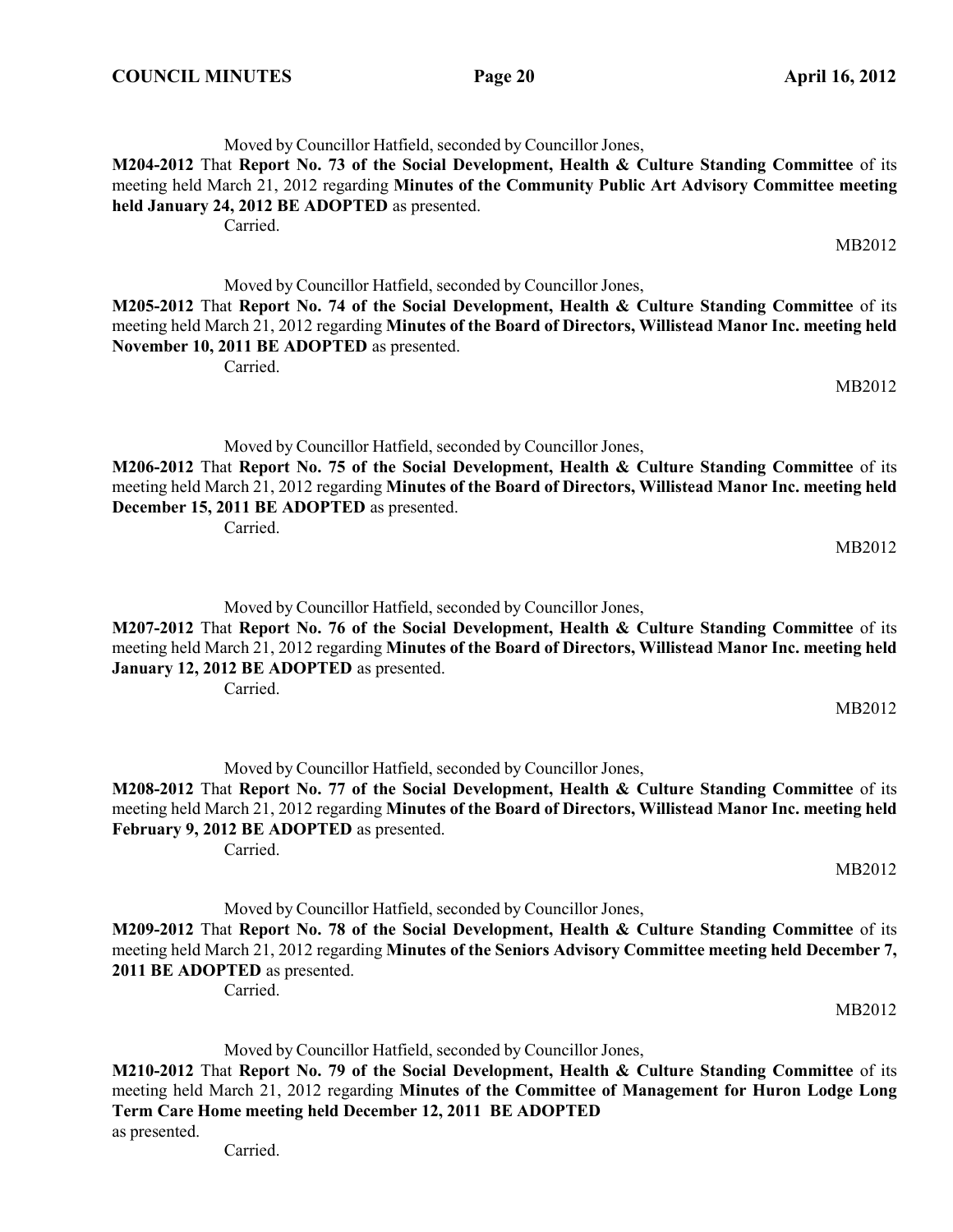MB2012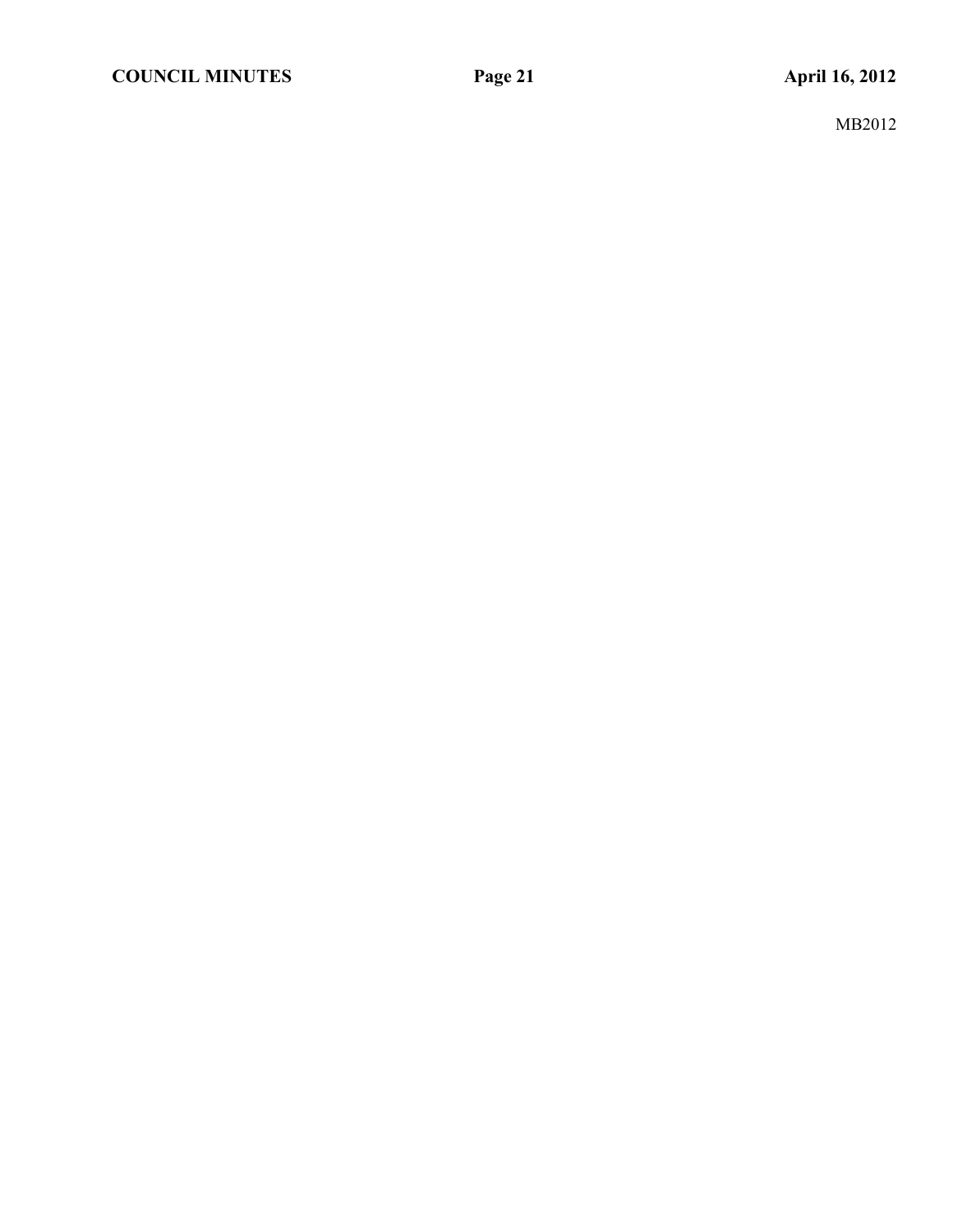**COUNCIL MINUTES Page 22 April 16, 2012**

**ADOPTED** by Council at its meeting held April 16, 2012 [**M183-2012**] /AA Windsor, Ontario April 16, 2012

# **REPORT NO. 57** of the **PLANNING STANDING COMMITTEE**

of its meeting held March 20, 2012

**Present: Councillor Bill Marra, Chair Councillor Joanne Gignac Councillor Percy Hatfield Councillor Al Maghnieh Councillor Ed Sleiman Merrill Baker Barbara Bjarneson Cheryl Cross-Leal**

That the following recommendations of the Planning Standing Committee **BE APPROVED** as follows**:**

Moved by Councillor Gignac, seconded by Cheryl Cross-Leal

**THAT** an amendment to Zoning By-law 8600 **BE APPROVED** changing the zoning of 1150 Edward Avenue; Lots 47 to 62 inclusive, Part closed Melrose Avenue, and the 14' east-west alley and the 7' north-south alley abutting the property, Registered Plan 1145, located on the east side of Edward Avenue, between Edgar Street and Melrose Avenue; from Institutional District 1.1 (ID1.1) to Residential District 1.1 (RD1.1).

Carried.

*Clerk's Note:* The report entitled "Zoning By-law Amendment, 1150 Edward Avenue, creation of approximately 14 residential building lots" dated February 24, 2012 is *attached* as background information.

Administration including *attached* memo dated April 2, 2012 as additional information.

**Livelink #15794, ZB/11262**

**CHAIRPERSON**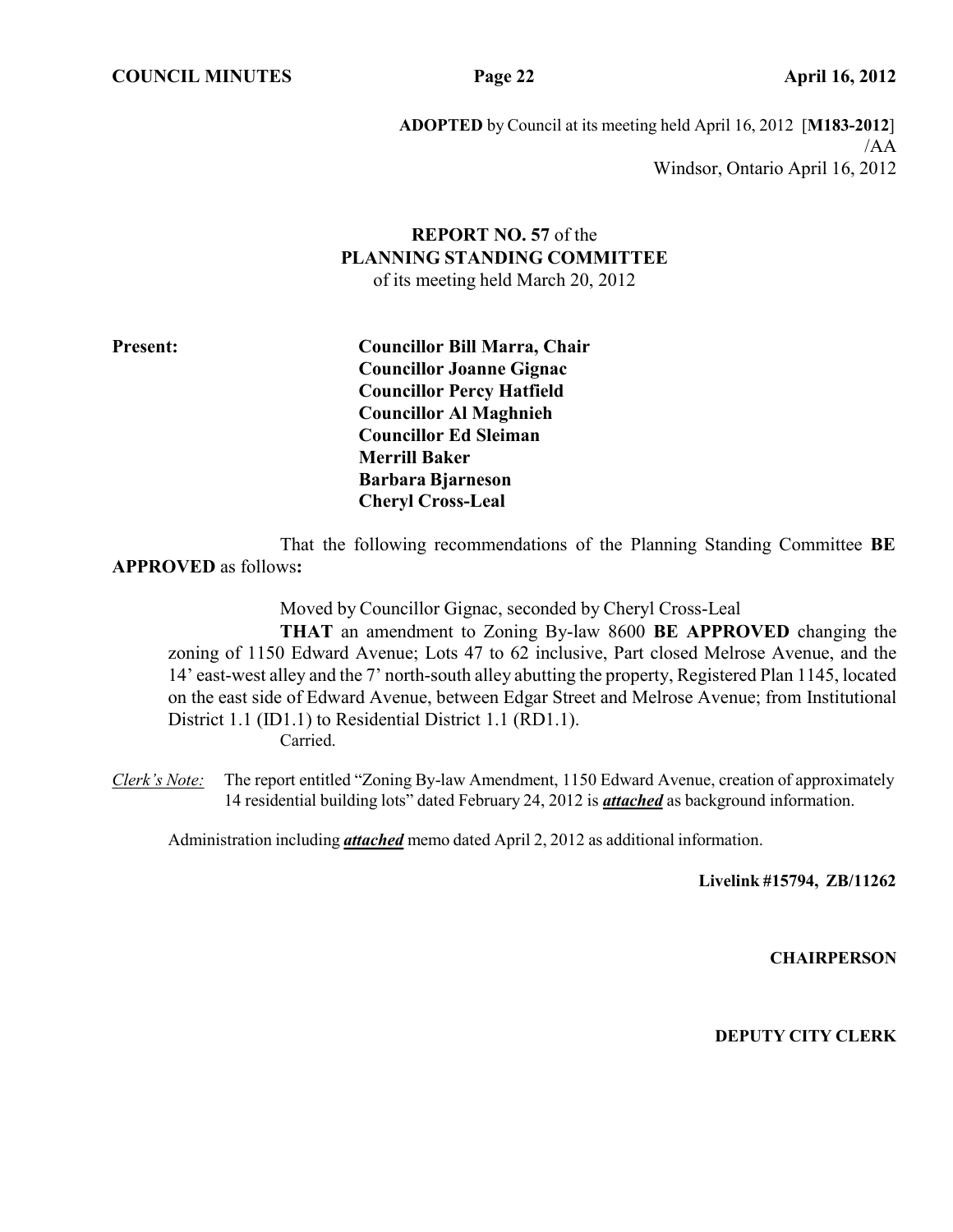**ADOPTED** by Council at its meeting held April 16, 2012 [**M184-2012**] /AA Windsor, Ontario April 16, 2012

# **REPORT NO. 58** of the **PLANNING STANDING COMMITTEE**

of its meeting held March 20, 2012

**Present: Councillor Bill Marra, Chair Councillor Joanne Gignac Councillor Percy Hatfield Councillor Al Maghnieh Councillor Ed Sleiman Merrill Baker Barbara Bjarneson Cheryl Cross-Leal**

That the following recommendations of the Planning Standing Committee **BE APPROVED** as follows**:**

Moved by Councillor Sleiman, seconded by Hatfield

**THAT** Zoning By-law 8600 **BE AMENDED** by changing the zoning of Part Lots 2122 to 2127, Plan 1344 (west side of Huron Church Road, north of Tecumseh Road West) from Green District 1.1 (GD1.1) to Commercial District 1.7 (CD1.7), and

**THAT** Mary & Ernest Oleksik **BE INCLUDED** in the Site Plan Approval Process and that trees **BE PART** of the landscaping between the parking area and the westerlylot line. Carried.

*Clerk's Note:* The report entitled "Rezoning, west side of Huron Church Road, north of Tecumseh Road West (north of 1375 Huron Church Road), Modern Property Management, allow a parking area for future development on 1375 Huron Church Road" dated March 1, 2012 is *attached* as background information.

**Livelink #15795, ZB/11282**

**CHAIRPERSON**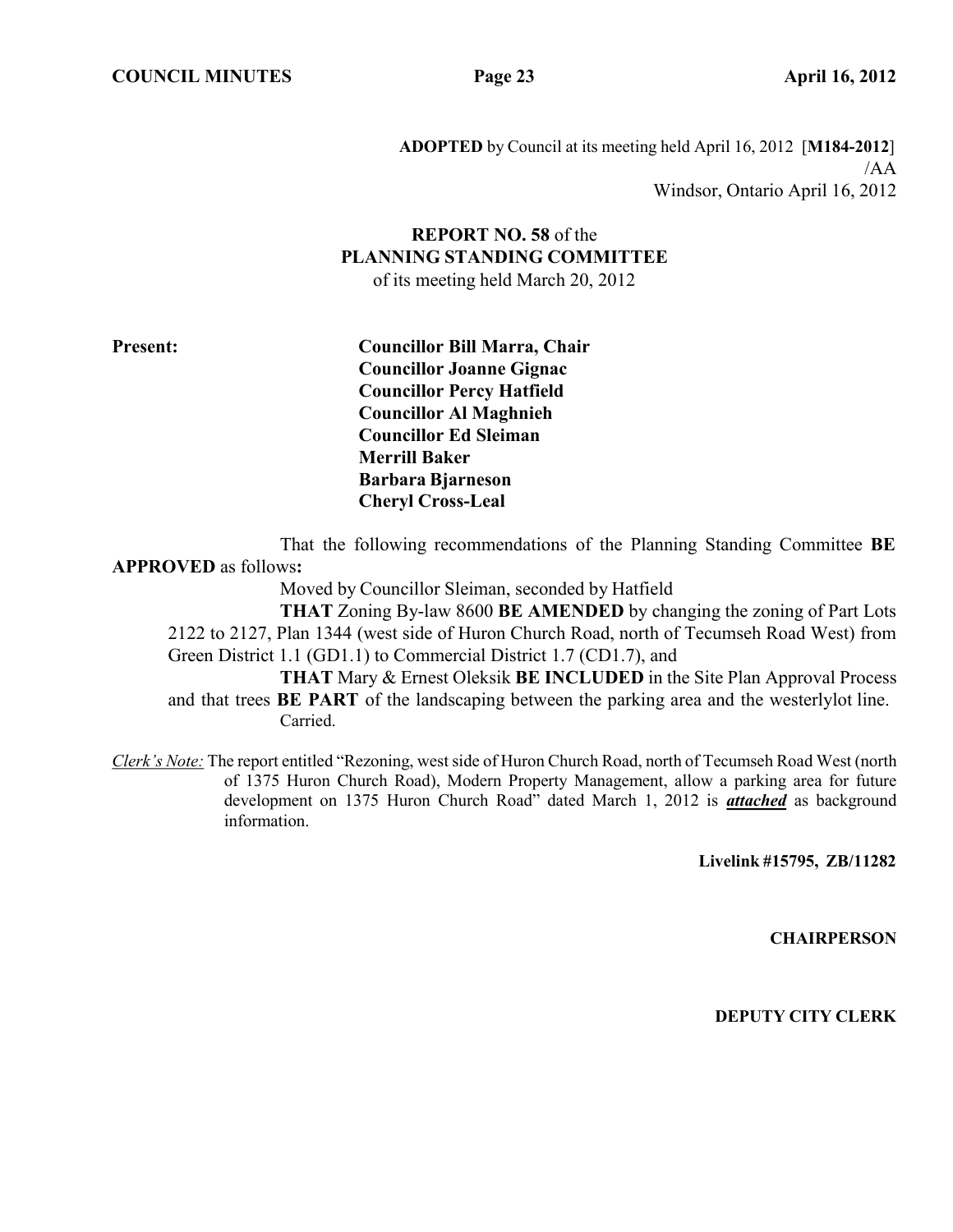**ADOPTED** by Council at its meeting held April 16, 2012 [**M185-2012**] /AA Windsor, Ontario April 16, 2012

# **REPORT NO. 59** of the **PLANNING STANDING COMMITTEE** of its meeting held March 20, 2012

**Present: Councillor Bill Marra, Chair Councillor Joanne Gignac Councillor Percy Hatfield Councillor Al Maghnieh Councillor Ed Sleiman Merrill Baker Barbara Bjarneson Cheryl Cross-Leal**

That the following recommendations of the Planning Standing Committee **BE APPROVED** as follows**:**

> Moved by Barbara Bjarneson, seconded by Councillor Sleiman **THAT** Zoning By-law 8600 **BE AMENDED** on the following basis:

**1.** That Section 21(9) be deleted and replaced with the following:

### **(9) Outdoor Storage Yard**

(1) An outdoor storage yard is prohibited in any Development Reserve District, Residential District or Institutional District, or on any other lot on which a dwelling or dwelling unit, not including a caretaker's residence, is located.

(2) Unless specifically prohibited, an outdoor storage yard may be permitted as an accessory use in a Green District, Commercial District or Manufacturing District.

(3) For an outdoor storage yard devoted exclusively to a temporary outdoor vendor's site having an area of 10 square metres or less, no separation is required from an exterior lot line.

(4) For an outdoor storage yard devoted exclusively to a temporary outdoor vendor's site having an area of more than 10 square metres or an outdoor market, the outdoor storage yard shall be a minimum of 3 metres from an exterior lot line.

(5) For all other outdoor storage yards, the outdoor storage yard shall be a minimum of 3 metres from an exterior lot line and the area between the outdoor storage yard and the exterior lot line shall be maintained as a landscaped open space yard.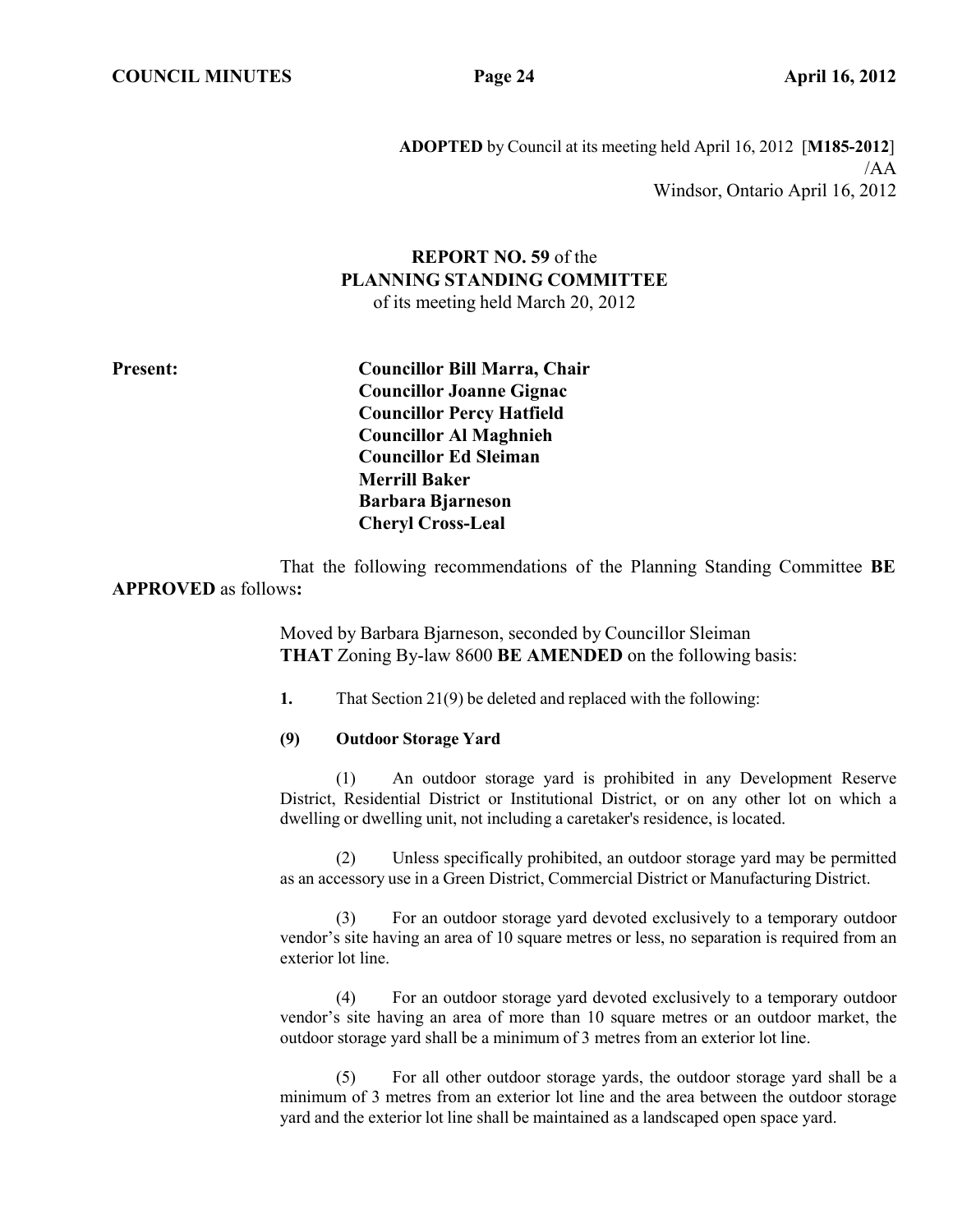(6) For any outdoor storage yard located in a zoning district in Section 15 – Commercial Districts 2. (CD2.), Section 16 – Commercial Districts 3. (CD3.), or Section 17 – Commercial Districts 4. (CD4.), used exclusively for the display of operable motor vehicles, or that is accessory to an automobile sales lot or motor vehicle dealership,

the entire surface of the outdoor storage yard shall be:

(a) graded and drained into a municipal sewer system to prevent the runoff of surface water onto a street, alley or abutting properties;

(b) paved with a hard surface consisting of concrete, asphalt, paving brick or block, and be maintained in good condition; and

(c) bounded by a continuous poured in place concrete curb having a minimum width and height of 15 centimetres.

(7) A screening fence having a minimum height of 1.8 metres shall be provided on the perimeter of any part of an outdoor storage yard which is visible from a street or a Residential District except where:

(a) That part of the outdoor storage yard is located a minimum of 100 metres from the street or the Residential District;

(b) That part of an outdoor storage area which is used exclusively for the display of operable motor vehicles, or that is accessory to an automobile sales lot or motor vehicle dealership,

(c) The outdoor storage yard is used exclusively for the display of goods as an accessory use to a retail store or wholesale store, a garden centre, an outdoor market or a temporary outdoor vendor's site, where such outdoor storage yard is permitted by this by-law.

(8) Unless the outdoor storage yard is located in a zoning district in Section 19 – Manufacturing Districts 2., the projection of equipment, materials or other goods, not including construction equipment, operable vehicles or trailers above the height of the screening fence is prohibited.

**2.** That Section 22(9)(e)(ii) be deleted and replaced with the following:

"(ii) not within 0.6 metres of a side lot line;"

**3.** That section 20(1)3 be deleted and replaced with the following paragraph:

"3. for all lands zoned GD1.1, on Zoning District Maps 3, 6 and 10 and situated on the north side of Riverside Drive East and West, no new building or parts thereof shall be permitted to extend above the crown of the pavement within Riverside Drive adjacent thereto. This provision shall not apply to observation decks, fountains, sculptures and other works of art. (ZDM 3, 6, 10; ZNG/2931)

**4.** That Section 20(1)278 be deleted and replaced with the following paragraph: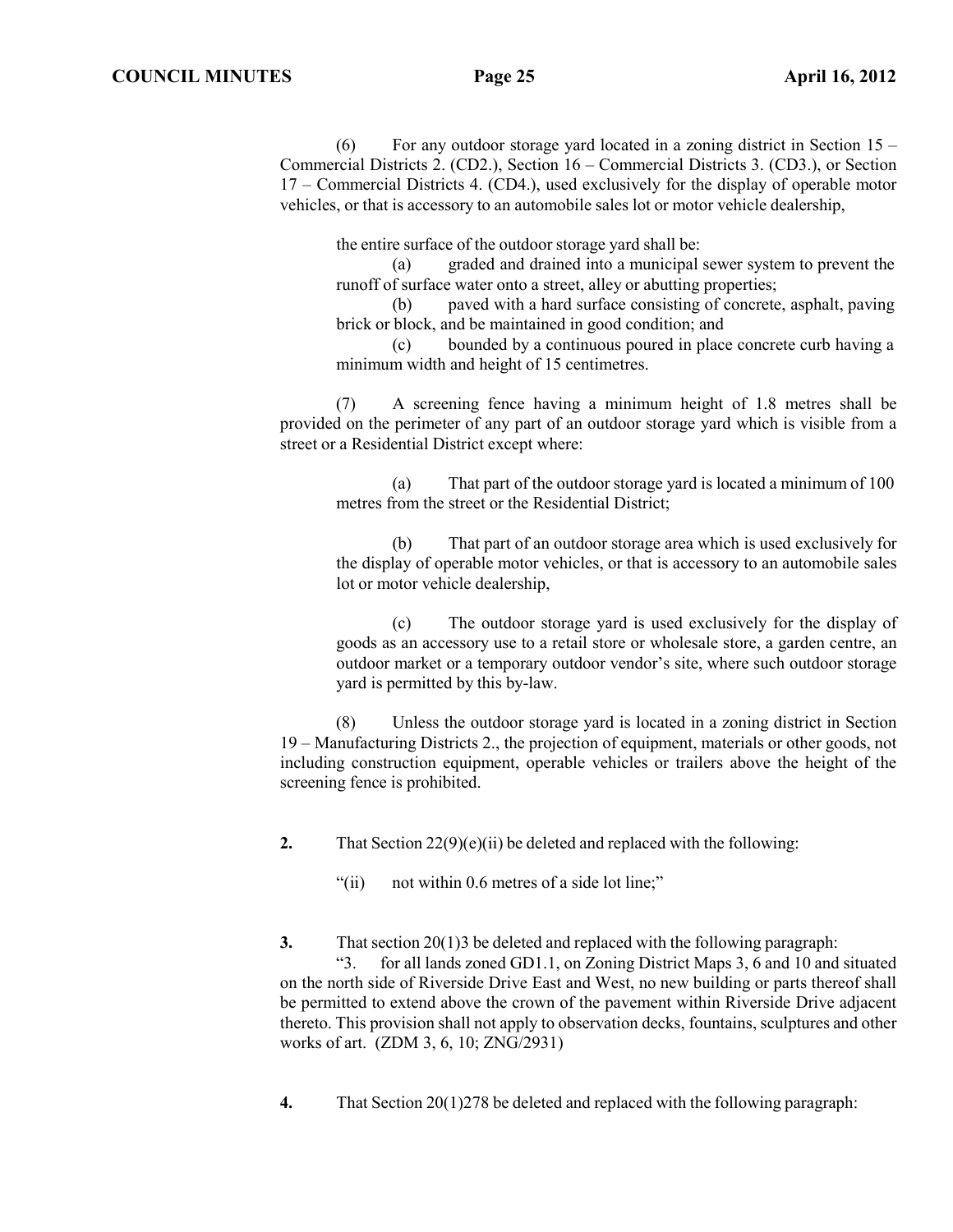"278. For the lands situated on the east and west sides of Huron Church between the south limit of College Avenue and the north limit of Continental Avenue on the west side of Huron Church Road and the north limit of EC Row Expressway on the east side of Huron Church Road, a landscaped open space yard with a minimum depth of 10 metres along Huron Church Road shall be provided, save and except for Parts 4 and 5,Plan 12R-12366 and Part Lots 1346 to 1360, Part Lot 1829 and part block A, Registered Plan 1059 (situated on the west side of Huron Church Road, north of Tecumseh Road West) a minimum landscaped open space yard with a minimum depth of 3 metres along Huron Church Road shall be provided. Buildings and the parking and display of motor vehicles are prohibited within this landscaped open space yard. (ZDM 4 and 5; ZNG/1062; ZNG/2931)

**5.** That the zoning of Parts 1, 2, 3, 4 and 5, Plan 12R-8237 (south of Continental Avenue, west of Huron Church Road; Roll No. 080-660-09900) be amended by deleting Section 20(1)278.

**6.** That Section 25(6)(a)(1) be deleted and replaced with the following:

"(1) from Huron Church Road between the south limit of 10.0 m College Avenue and north limit of Continental Avenue on the west side of Huron Church Road and the north limit of EC Row Expressway on the east side of Huron Church Road

save and except for Parts 4 and 5, Plan 12R-12366 and 3.0 m Part Lots 1346 to 1360, Part Lot 1829 and Part Block A, Registered Plan 1059 (situated on the west side of Huron Church Road, north of Tecumseh Road West)"

- **7.** That Section 25(6)(a) be amended by adding the following clause after clause (5): "(6) from the rear lot line on a lot zoned Commercial District 3.9 10.0 m"
- **8.** That Section 20(1)265 be deleted and replaced with the following:

"265. For the lands comprising Lot 24  $&$  North Part Lot 25, Registered Plan 381, situated on the west side of Victoria Avenue between Wyandotte Street West and Elliot Street West, a lodging house shall be an additional permitted (ZDM 7; ZNG/416; ZNG/2931)"

Carried.

*Clerk's Note:* The report entitled "Zoning By-law 8600, Housekeeping Amendment 2012-1" dated March 6, 2012 is *attached* as background information.

**Livelink #15796, ZB/11284**

**CHAIRPERSON**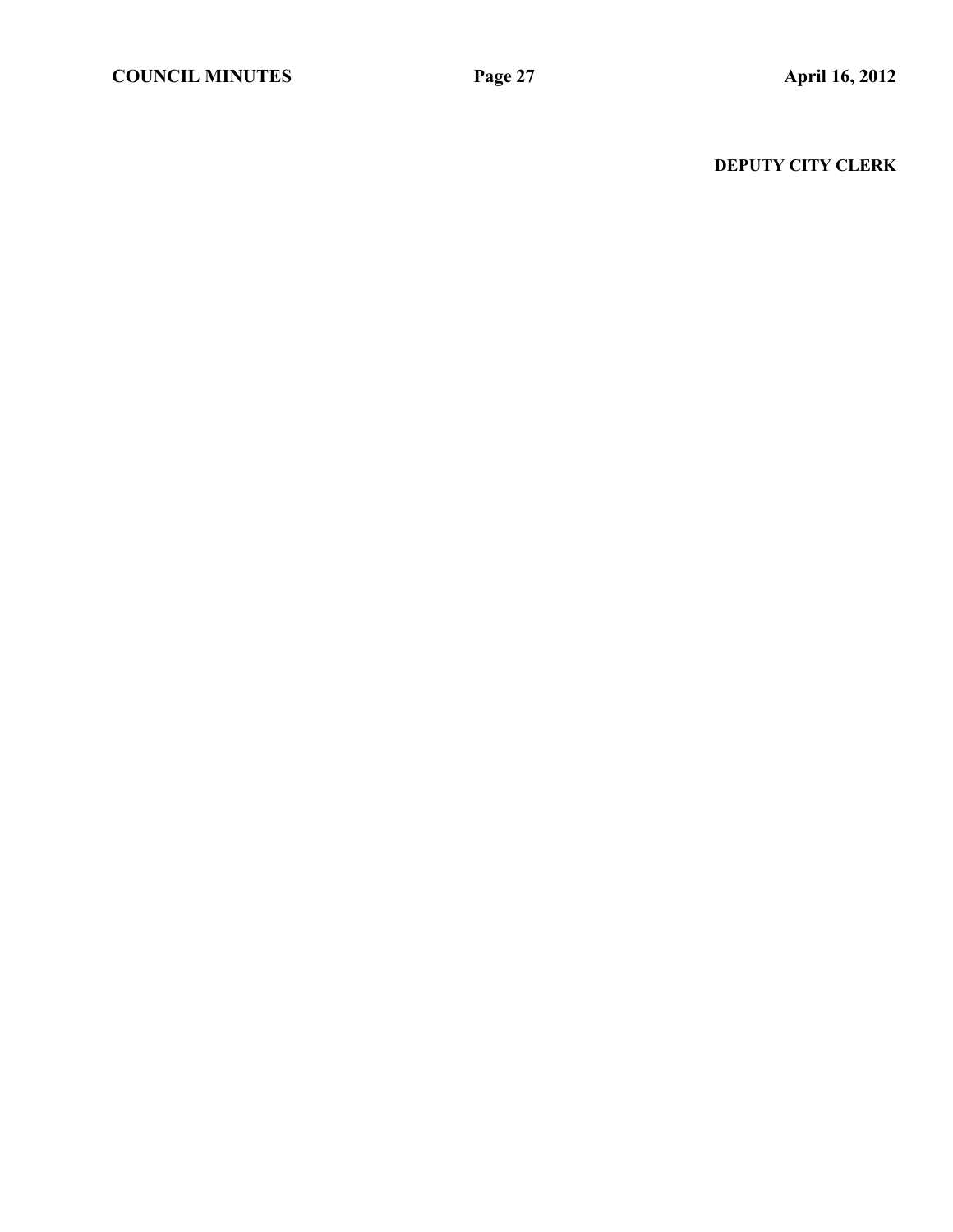**DEFERRED** to the May 7, 2012 meeting of Council **as ADOPTED** by Council at its meeting held April 16, 2012 [**M186-2012**] /AA Windsor, Ontario April 16, 2012

# **REPORT NO. 60** of the **PLANNING STANDING COMMITTEE**

of its meeting held March 20, 2012

**Present: Councillor Bill Marra, Chair Councillor Joanne Gignac Councillor Percy Hatfield Councillor Al Maghnieh Councillor Ed Sleiman Merrill Baker Barbara Bjarneson Cheryl Cross-Leal**

That the following recommendations of the Planning Standing Committee **BE APPROVED** as follows**:**

Moved by Councillor Hatfield, seconded by Councillor Maghnieh

**I)** That the application of 617847 Ontario Limited, (R. Valente, Principal) for Draft Plan of Subdivision approval for Part of Lots 148 and 149, Concession 1 (Roll No. 070- 730- 07600) located north of McNorton Street and east of the Radcliff Avenue **BE APPROVED** on the following basis:

> That this approval applies to the draft plan of subdivision, as shown on the attached Map No. SDN-001/011, which will facilitate the construction of single unit, semidetached and townhouse dwellings.

- **A. That the Draft Plan Approval shall lapse on (3 years from the date of approval).**
- **B. That this approval applies to the draft plan of subdivision presented on attached Map No. SDN-001/11 prepared by VSHBB Inc. Land Surveyors, identified as Work Order 4-25865, Plan File No: C-3032'D' dated September 26, 2011 and revised January 12, 2012, showing 23 lots for single detached dwellings, 3 blocks for a trail north of McNorton Street, 6 blocks for town homes and various road allowances.**
- **C. That prior to the execution and registration of a Subdivision Agreement between the Owner(s) and the Corporation of the City of Windsor, the Owner(s) shall submit for approval of the City Planner,**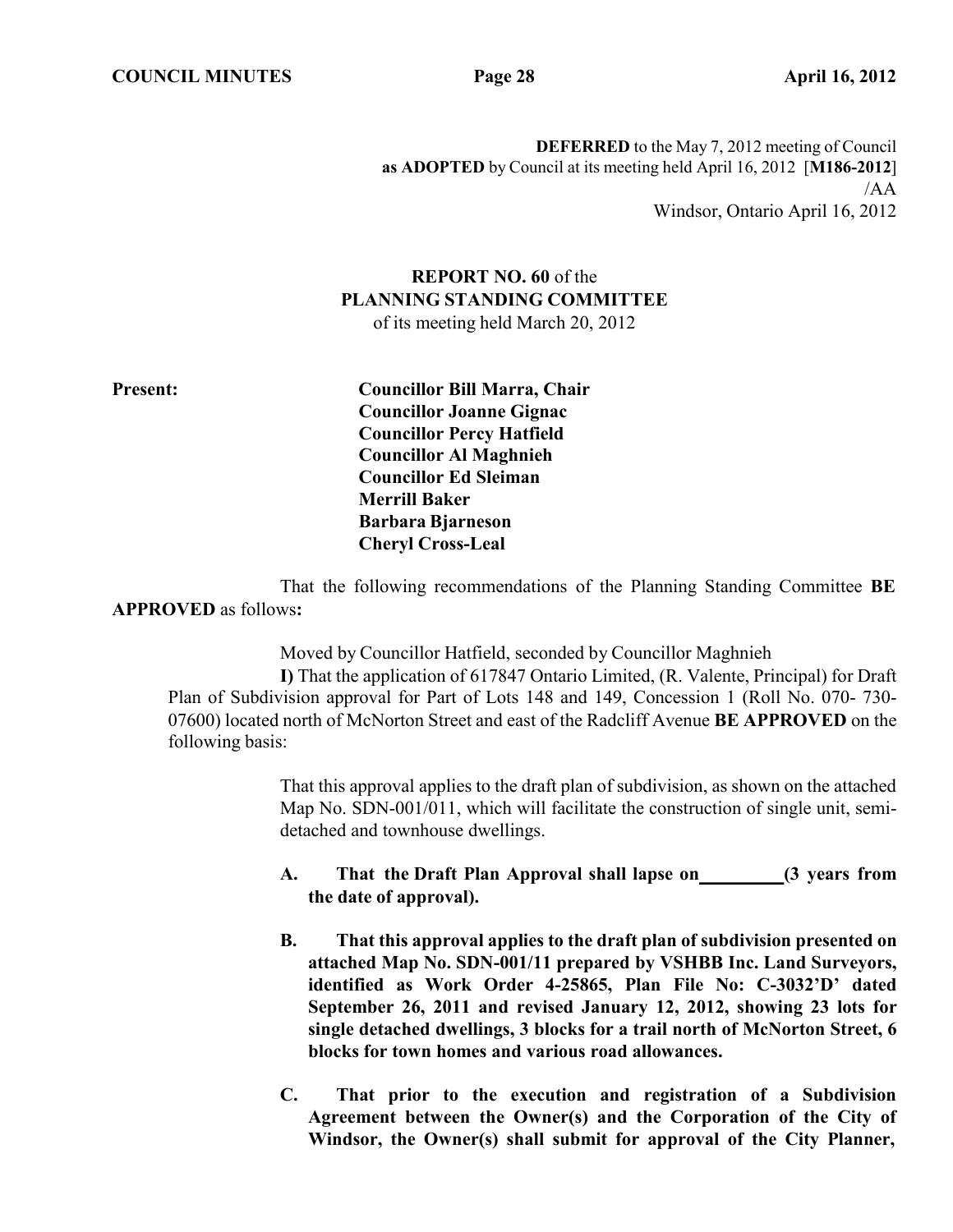**final draft M-Plans which shall include the names of all road allowances within the plan, as approved by the Corporation.**

- **D. That the owner enter into a subdivision agreement with the Corporation of the City of Windsor, such agreement to provide for the following matters:**
	- **a. The owner shall agree to include all items as set out in the results of circularization and other relevant matters set out in CR 233/98 (Standard Subdivision Agreement).**
	- **b. No driveway access shall be permitted to McNorton Street.**
	- **c. The Owner(s) shall convey land, shown as Blocks 30, 31 and 32 on Map No. SDN-001/11 and the balance in cash-in-lieu as part of the required 5% parkland dedication under the Planning Act, to the satisfaction of the Executive Director of Parks.**
	- **d. The Owner(s) shall pay to the Corporation, prior to the issuance of a Construction Permit, its share of any previously oversized services that were constructed to ensure that the subject lands could be serviced.**
	- **e. The Owner(s) agrees to pay its share of oversizing for previously installed pond and storm sewer, being a total of \$217,035.88, plus any accrued interest, prior to the City of Windsor issuance of aconstruction permit permit for the subject lands.**
	- **f. The Owner(s) agrees to gratuitously convey, prior to the issuance of a building permit, the following rights-of-way, in accordance with the approved Plan of Subdivision:**
		- **i. 15.0m right-of-way for Maitland Avenue**
		- **ii. 15.0m right-of-way for Thistledown Avenue**
		- **iii. 15.0m right-of-way for Gatwick Avenue**
	- **g. The Owner(s) shall comply with all the following requirements relating to sidewalks:**
		- **i. giving notice to all new homeowners in agreements of purchase and sale and recorded on title, that a public sidewalk will be constructed;**
		- **ii. erection of subdivision signs/maps showing the road pattern and the location of community facilities, including sidewalks and walkways;**
		- **iii. identification of specific sidewalk construction costs in the comprehensive infrastructure bond;**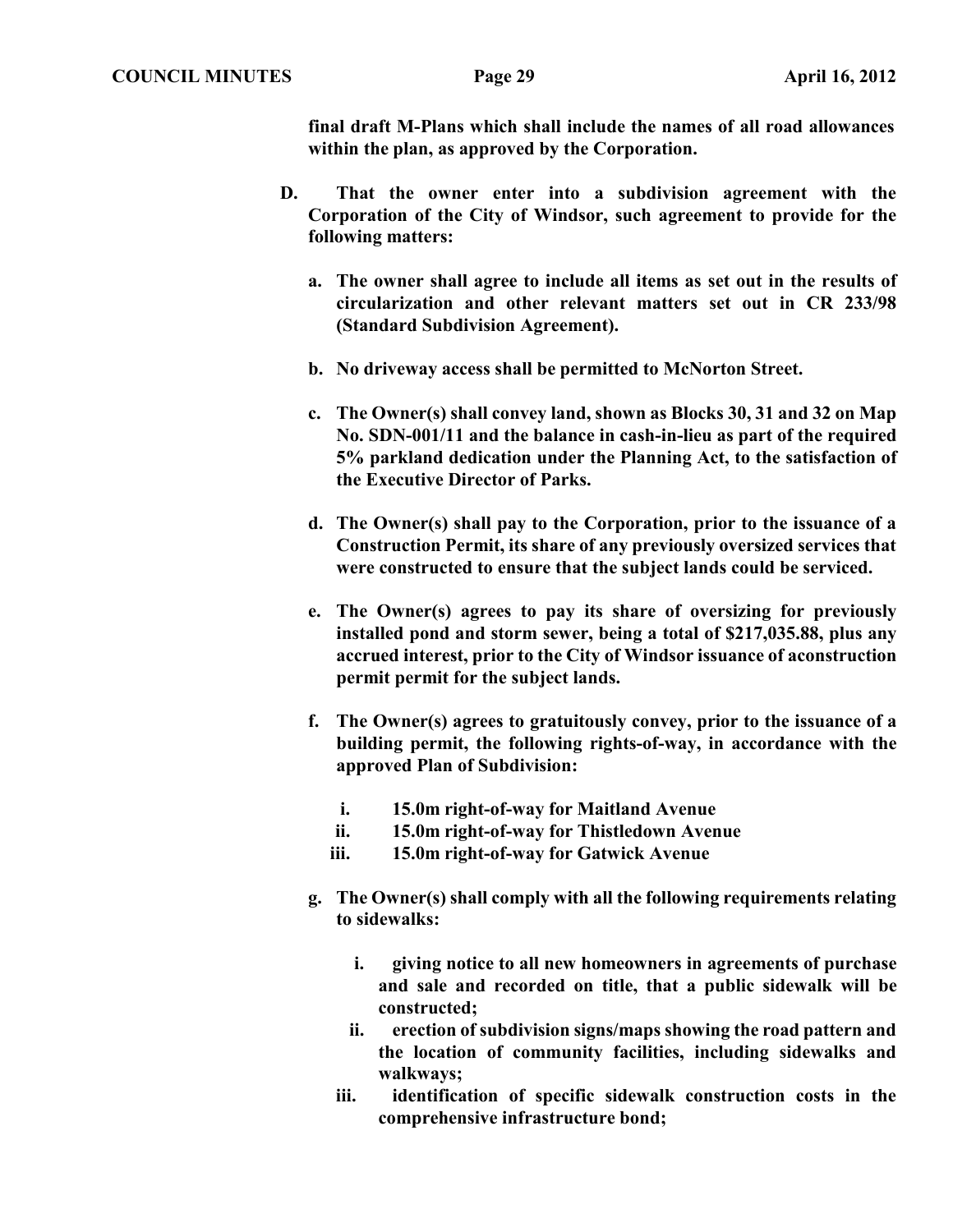- **iv. adherence to a specific sidewalk construction timetable and schedule showing the specific location of the sidewalk(s) with the provision that sidewalks will be constructed no later than when 80% of the construction permits are issued for the development OR a maximum of three years of the installation of roads/curbs; whichever comes first.**
- **v. provision for the retention of bond monies to ensure the repair of sidewalks damaged during construction or, in lieu of ii, iii and iv, at the option of the municipality.**
- **vi. submission by the builder/developer of sufficient monies for the construction of the sidewalk(s) by the municipality; and**
- **h. Special sidewalk treatments, specifically related to accessibility issues, where pedestrians are to cross the road will be determined when the sidewalk locations are chosen.**
- **i. The Owner(s) further agrees to construct at their expense and according to City of Windsor Standard Specifications AS-401 and AS-402, concrete sidewalks along the north and east side of Maitland Avenue, east side of Gatwick Avenue and north side of Thistledown Avenue, all to the satisfaction of the City Engineer.**
- **j. The owner agrees to insert a warning clause into all Agreements of Purchase and Sale, Leases and Transfers/Deeds of Land for lots on the subject lands, that any use of chemicals for lawn fertilizing, vegetable growth or such activities has a potential to wash into the storm sewer system either through the ground or through the storm sewer and will flow into Blue Heron Lake. The owners are therefore encouraged to use low-nitrogen fertilizers or environmentally friendlyfertilizers, as well as not to use pesticides to maintain their property.**
- **k. The owner agrees to insert a warning clause into all Agreements of Purchase and Sale, Leases and Transfers/Deeds of Land for lots on the subject lands, that property to the west of the subject lands wasthe former East Riverside Landfill, which has been remediated by the corporation and is monitored by the corporation. Furthermore, testing will occur in the area from time to time, to ensure and accommodate the testing and expectations of the remediation.**
- **l. The Owner agrees to place the following in all Agreements of Purchase and Sale, Lease or Transfer (Deed) between the Developer and all prospective home buyers:**
	- i) "Students from this area may not be able to attend the closest neighbourhood school due to insufficient capacity and may have to be bussed to more a distant school with the capacity to accommodate them."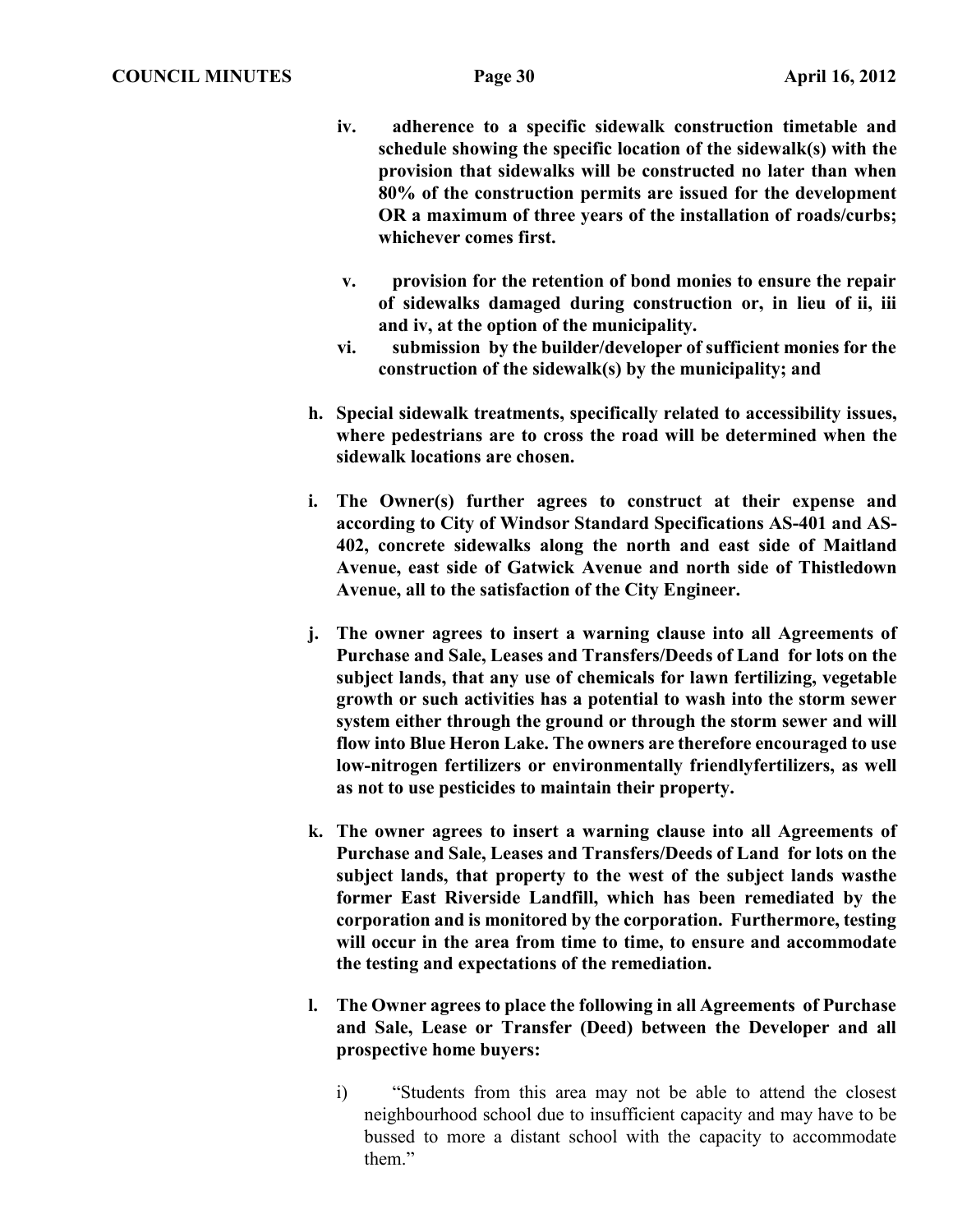ii) "All persons intending to acquire an interest in the real property by Purchase, Lease or Transfer (Deeds) within this plan of subdivision are advised that a concrete sidewalk will be constructed on one side of all streets within the Corporation's lands adjacent to their property, and that no structures or excavations are to take place beyond their property line without a written permit or permission of the Corporation.

# NOTES TO DRAFT APPROVAL (File: SDN-001/11)

- **1. The applicant is directed to Section 51(39) of The Planning Act 1990 regarding appeal of any imposed conditions to the Ontario Municipal Board. Appeals are to be directed to the City Clerk and Licence Commissioner of the City of Windsor.**
- **2. It is the applicant's responsibility to fulfil the conditions of draft approval and to ensure that the required clearance letters are forwarded by the appropriate agencies to the City of Windsor, to the attention of the Executive Director/City Planner, quoting the above-noted file number.**
- **3. Required agreements with the Municipality will be prepared by the City Solicitor.**
- **4. The applicant should consult with an Ontario Land Surveyor for this proposed plan concerning registration requirements relative to the Certification of Titles Act.**
- **5. The final plan approved by the Corporation of the City of Windsor must be registered within thirty (30) days or the Corporation may withdraw its approval under Section 51(59) of The Planning Act 1990.**
- **6. All plans of subdivision/condominium are to be prepared and presented in metric units and certified by the Ontario Land Surveyor that the final plan is in conformity to the approved zoning requirements.**
- **8. Where agency conditions are required to be included in the City's Subdivision Agreement, the applicant is required to forward a copy of the agreement to the agencies in order to facilitate their clearance of conditions for final approval of this plan. The addresses and telephone numbers of these agencies are:**
	- **i) Essex Region Conservation Authority, 360 Fairview Avenue, Essex Ontario N8M 1Y6. (519) 776-5209.**

**II.** That the City Clerk and Licence Commissioner **BE AUTHORIZED** to issue the required notice respecting approval of the draft plan of subdivision under Section 51(37) of The Planning Act.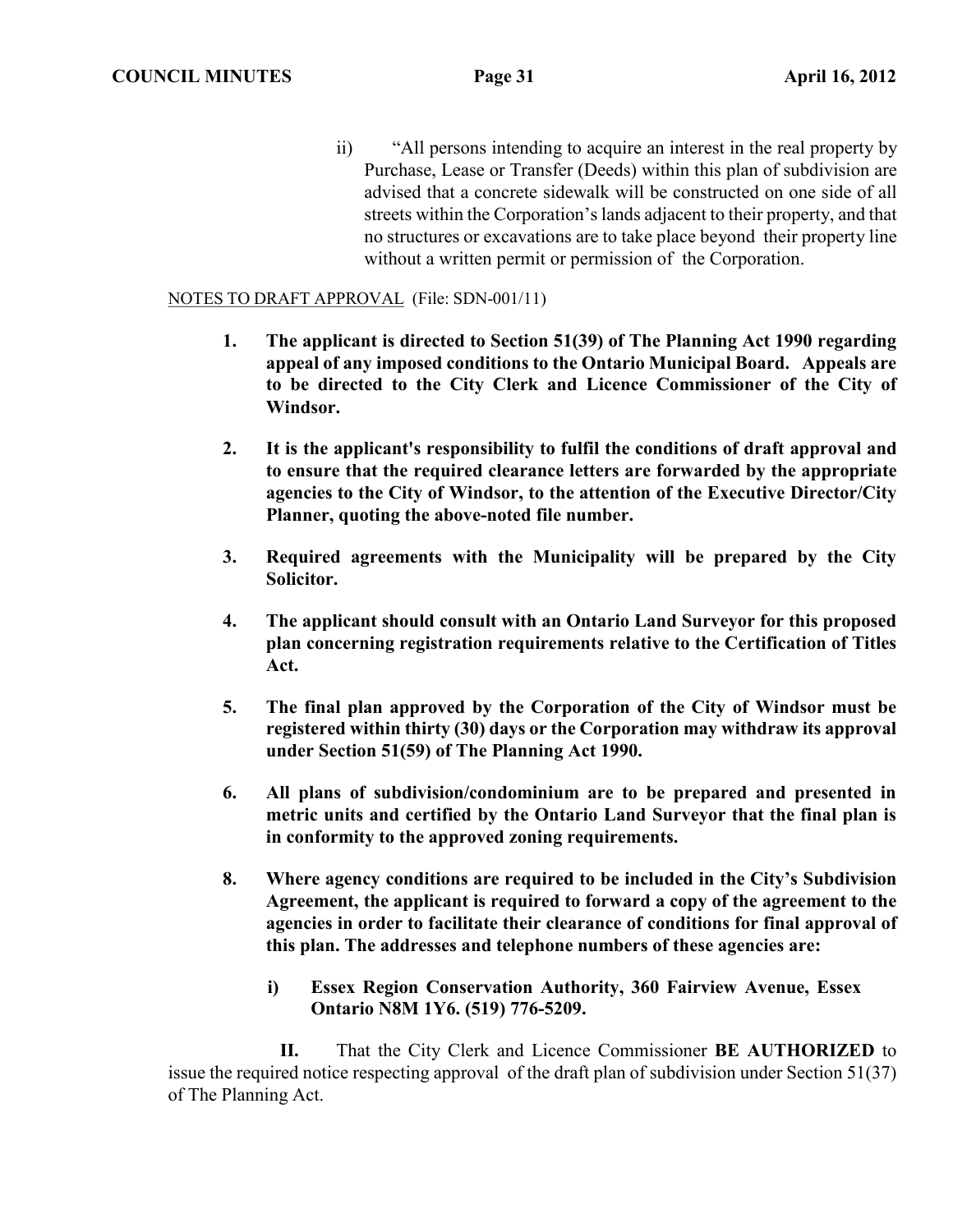**III.** That the subdivision agreement shall **BE REGISTERED** against lands to which it applies prior to the final registration of the Plan of Subdivision.

**IV.** That prior to the final approval by the Corporation of the City of Windsor, the Executive Director/City Planner shall **BE ADVISED**, in writing, by the appropriate agencies that conditions have been satisfied.

**V.** The H symbol in place on the subject lands may be removed at such time as the property owner has made application to remove the "H" symbol and:

> i) There is an executed and registered subdivision agreement for the site; and

ii) There is a registered final plan of subdivision for the site.

Carried.

*Clerk's Note:* The report entitled "Plan of Subdivision, 617847 Ontario Limited, property located north of McNorton Street between Radcliff and the City Limit" dated March 7, 2012 is *attached* as background information.

**Livelink #15797, ZP/7140**

**CHAIRPERSON**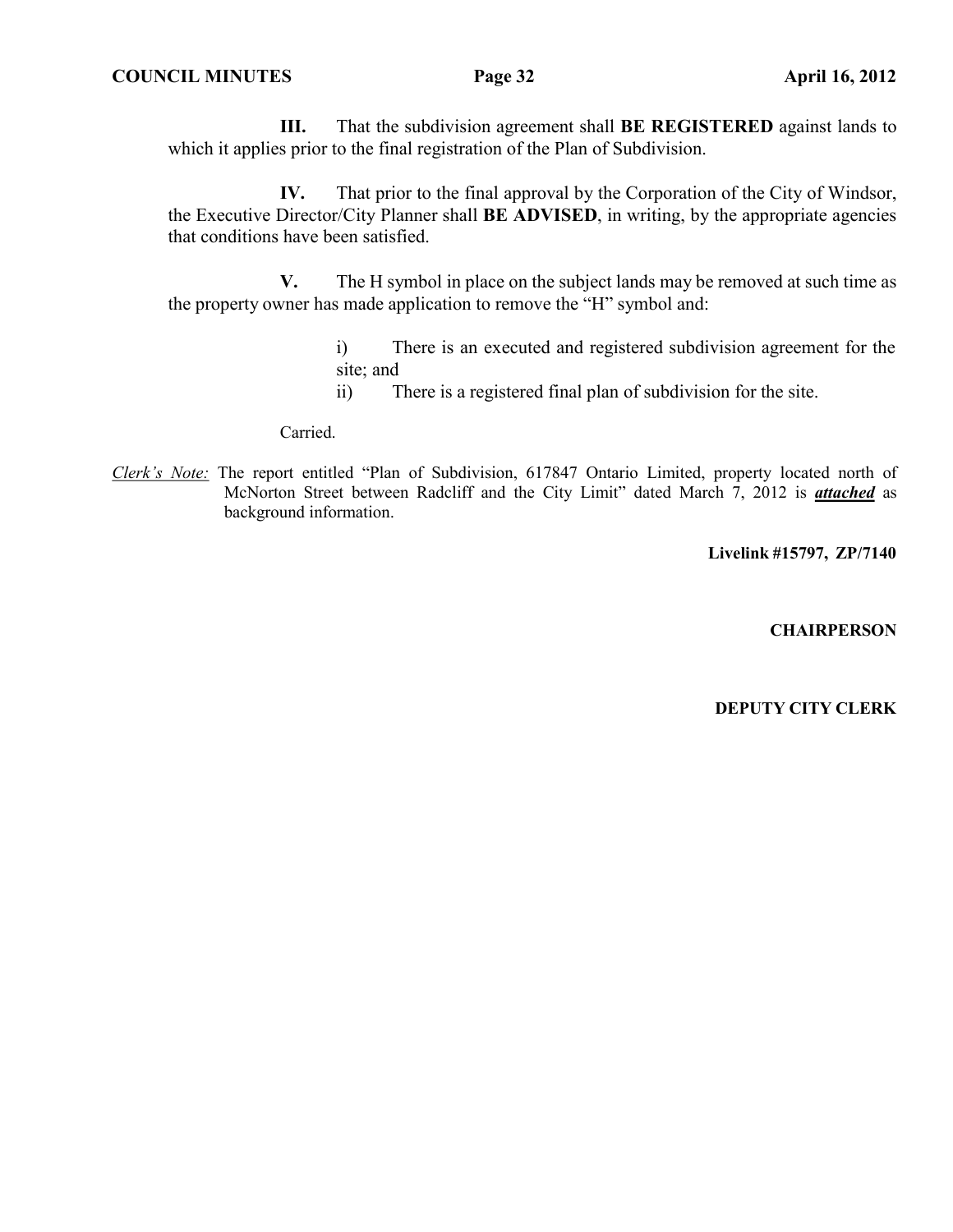**ADOPTED** by Council at its meeting held April 16, 2012 [**M187-2012**] AA/ Windsor, Ontario, April 16, 2012

# **REPORT NO. 56** of the **SOCIAL DEVELOPMENT, HEALTH & CULTURE STANDING COMMITTEE** of its meeting held March 21, 2012

| <b>Present:</b> | <b>Councillor Al Maghnieh, Chair</b> |
|-----------------|--------------------------------------|
|                 | <b>Councillor Alan Halberstadt</b>   |
|                 | <b>Councillor Percy Hatfield</b>     |
|                 | <b>Councillor Ed Sleiman</b>         |

# **Regrets: Councillor Ron Jones**

That the following recommendation of the Social Development, Health and Culture Standing Committee **BE APPROVED** as follows**:**

Moved by Councillor Hatfield, seconded by Councillor Halberstadt, **THAT** the report of the Manager of Cultural Affairs dated January 20, 2012 entitled "Council Question CQ66-2011" regarding artwork at the tunnel exit/entrance **BE RECEIVED** for information.

Carried.

**Livelink 15706, SR2012**

*Clerk's Note:* **The report of the Manager of Cultural Affairs dated January 20, 2012 entitled "Council Questions CQ66-2011" is** *attached* **as background information.**

**CHAIRPERSON**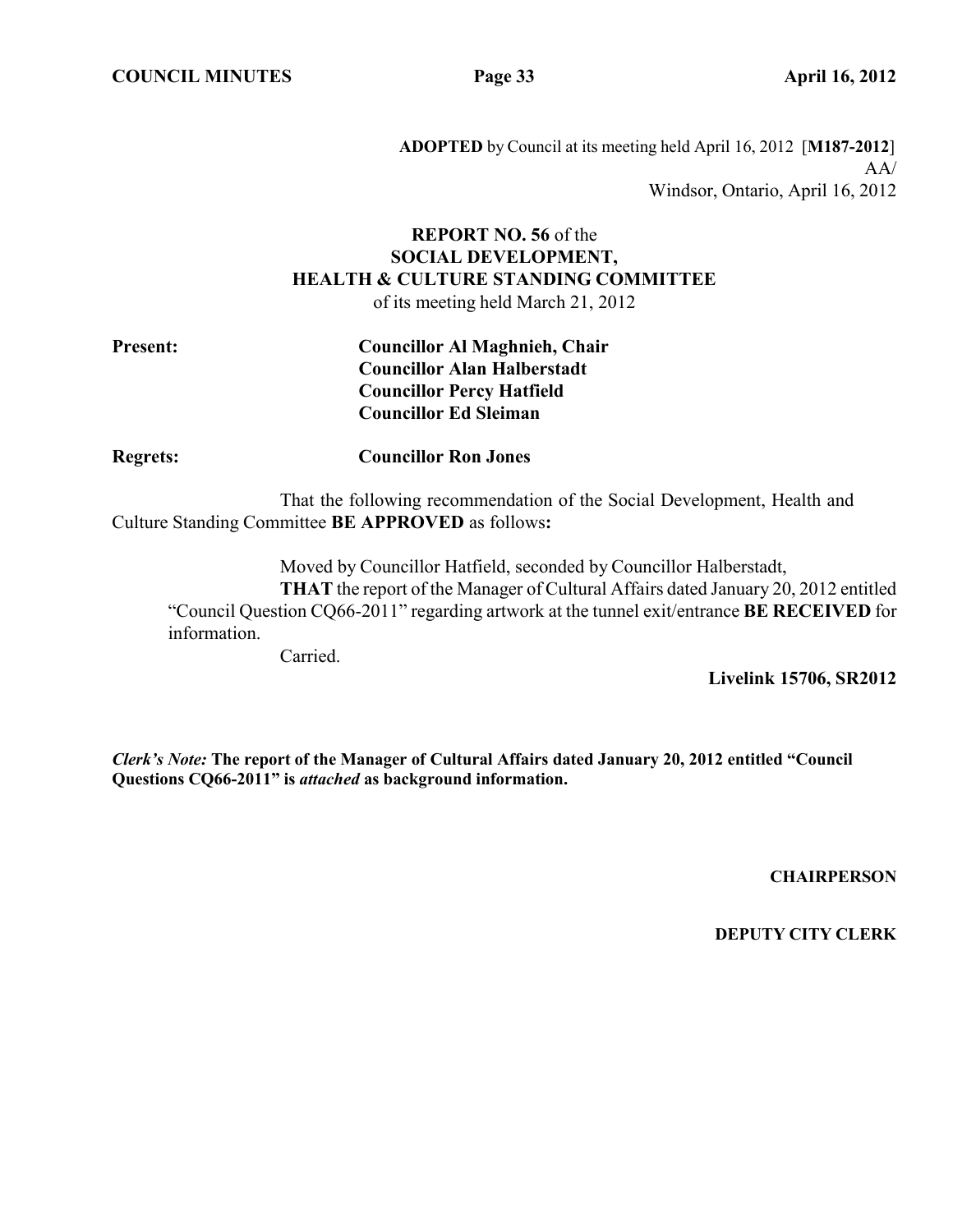**ADOPTED** by Council at its meeting held April 16, 2012 [**M188-2012**] AA/ Windsor, Ontario, April 16, 2012

# **REPORT NO. 57** of the **SOCIAL DEVELOPMENT, HEALTH & CULTURE STANDING COMMITTEE** of its meeting held March 21, 2012

| <b>Councillor Al Maghnieh, Chair</b> |
|--------------------------------------|
| <b>Councillor Alan Halberstadt</b>   |
| <b>Councillor Percy Hatfield</b>     |
| <b>Councillor Ed Sleiman</b>         |
|                                      |

# **Regrets: Councillor Ron Jones**

That the following recommendation of the Social Development, Health and Culture Standing Committee **BE APPROVED** as follows**:**

Moved by Councillor Sleiman, seconded by Councillor Hatfield, **THAT** the offer by the Mayfair School Alumni to place a monumental memorial stone within Mayfair Park at the former site of Mayfair School **BE ACCEPTED.** Carried.

**Livelink 15758, SR2012**

*Clerk's Note:* **The report of the Manager of Cultural Affairs dated February 14, 2012 entitled "Mayfair School Monument Stone" is** *attached* **as background information.**

**CHAIRPERSON**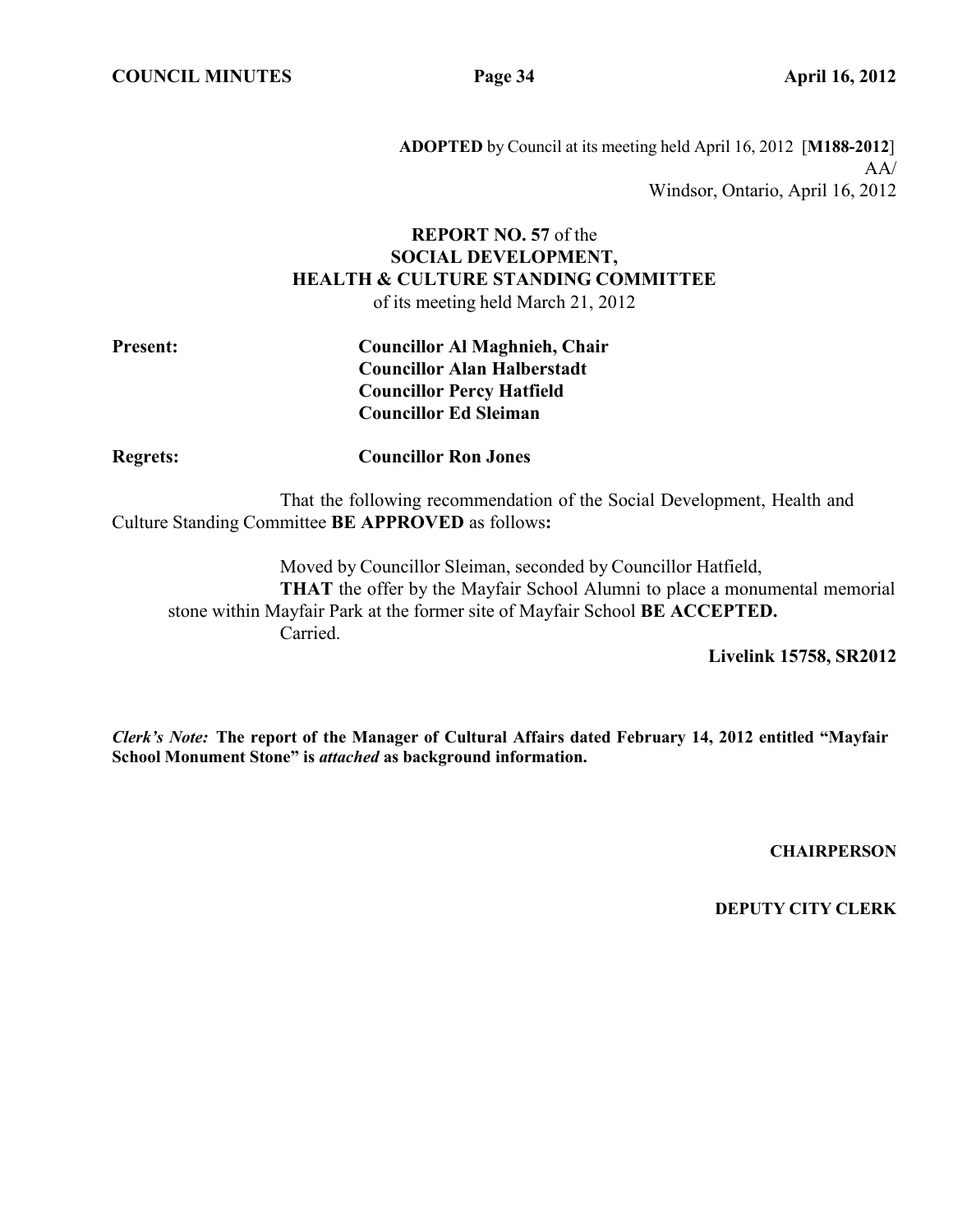**ADOPTED** by Council at its meeting held April 16, 2012 [**M189-2012**] AA/ Windsor, Ontario, April 16, 2012

# **REPORT NO. 58** of the **SOCIAL DEVELOPMENT, HEALTH & CULTURE STANDING COMMITTEE** of its meeting held March 21, 2012

| <b>Present:</b> | <b>Councillor Al Maghnieh, Chair</b> |
|-----------------|--------------------------------------|
|                 | <b>Councillor Alan Halberstadt</b>   |
|                 | <b>Councillor Percy Hatfield</b>     |
|                 | <b>Councillor Ed Sleiman</b>         |

**Regrets: Councillor Ron Jones**

That the following recommendation of the Social Development, Health and Culture Standing Committee **BE APPROVED** as follows**:**

Moved by Councillor Hatfield, seconded by Councillor Sleiman,

**THAT** the donation by Stephen and Kelly Savage of "The Claim Post" created by Scott McKay, to be placed in the Odette Sculpture Park (precise location to be determined with input from the donors) **BE ACCEPTED,** and further

**THAT** a tax receipt based on the value of the sculpture as independently evaluated **BE ISSUED** to the donors by the Office of the Chief Financial Officer. Carried.

**Livelink 15760, SR/7573**

*Clerk's Note:* **The report of the Manager of Cultural Affairs dated February 14, 2012 entitled "The Claim** Post Sculpture to be located in the Odette Sculpture Park" is *attached* along with a photo of the sculpture as **background information.**

**CHAIRPERSON**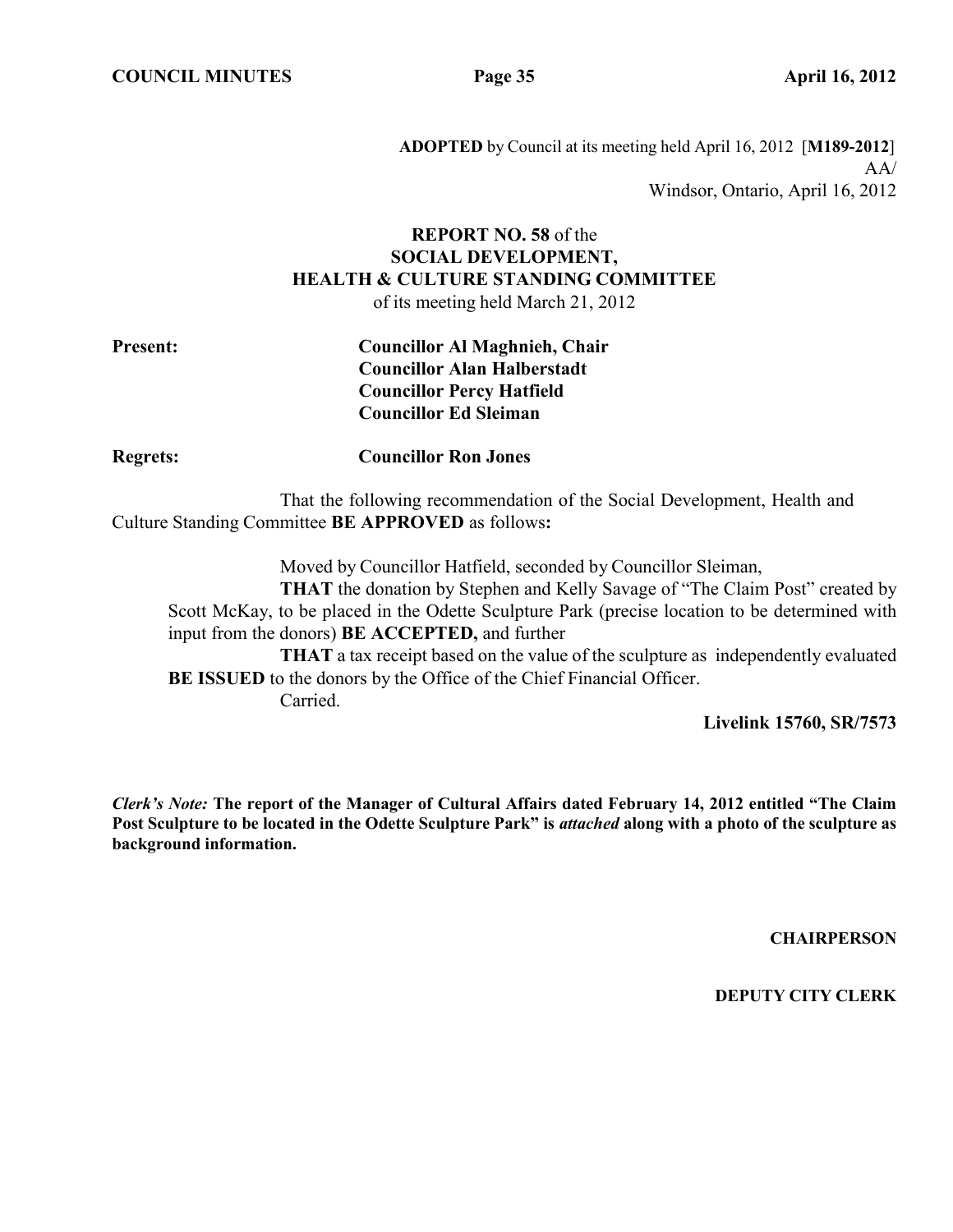**ADOPTED** by Council at its meeting held April 16, 2012 [**M190-2012**] AA/ Windsor, Ontario, April 16, 2012

# **REPORT NO. 59** of the **SOCIAL DEVELOPMENT, HEALTH & CULTURE STANDING COMMITTEE** of its meeting held March 21, 2012

| <b>Present:</b> | <b>Councillor Al Maghnieh, Chair</b> |
|-----------------|--------------------------------------|
|                 | <b>Councillor Alan Halberstadt</b>   |
|                 | <b>Councillor Percy Hatfield</b>     |
|                 | <b>Councillor Ed Sleiman</b>         |

# **Regrets: Councillor Ron Jones**

That the following recommendation of the Social Development, Health and Culture Standing Committee **BE APPROVED** as follows**:**

Moved by Councillor Hatfield, seconded by Councillor Sleiman, **THAT** the offer by the Emancipation Celebration Corp. and the Black Canadian Ethnic Club of Windsor to place an Emancipation Celebration Monument in Jackson Park near the bandstand **BE ACCEPTED**. Carried.

**Livelink 15759, SR2012**

*Clerk's Note:* **The report of the Manager of Cultural Affairs dated February 14, 2012 entitled "The Emancipation Celebration Monument in Jackson Park" is** *attached* **as background information.**

**CHAIRPERSON**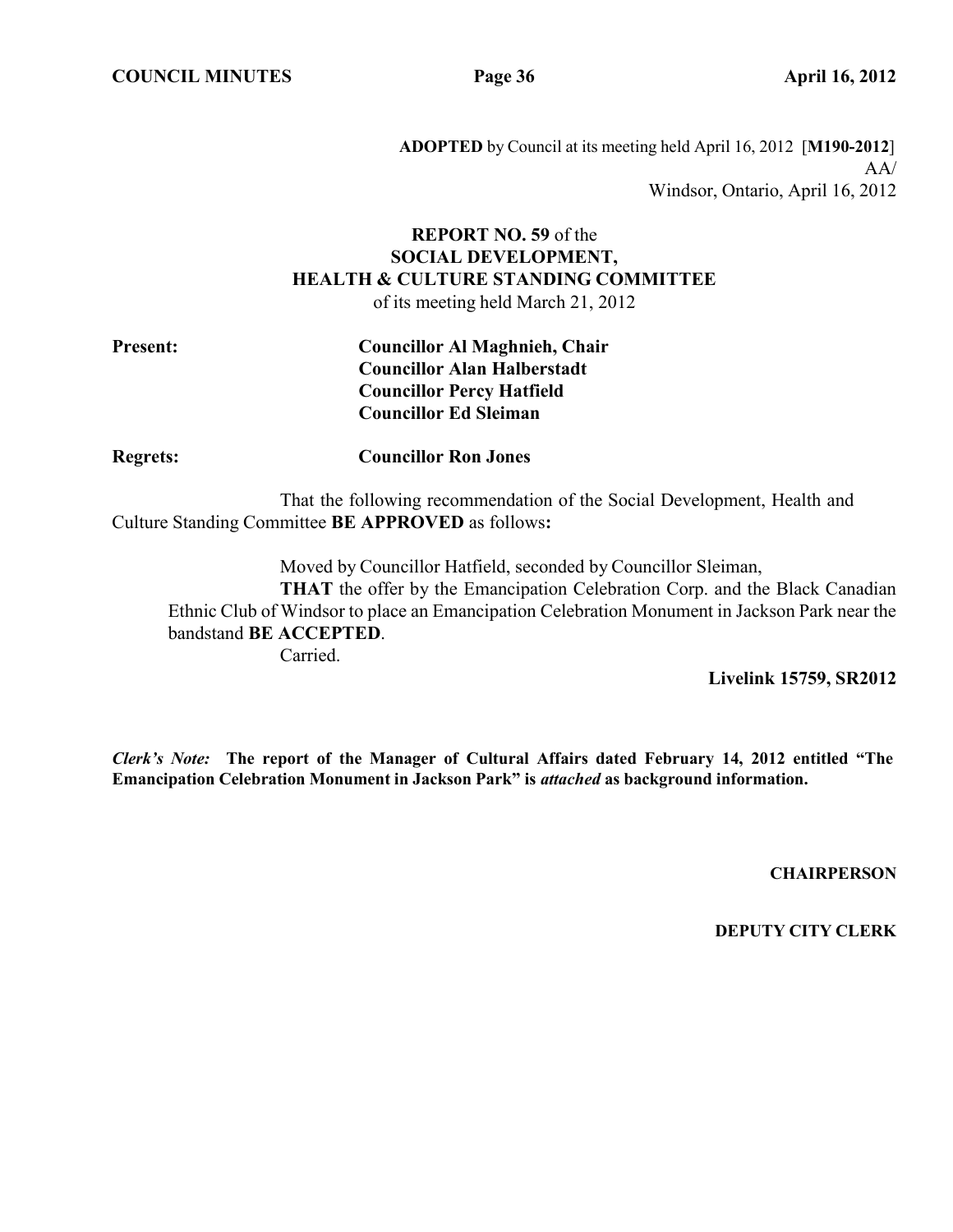**ADOPTED** by Council at its meeting held April 16, 2012 [**M191-2012**] AA/ Windsor, Ontario, April 16, 2012

# **REPORT NO. 60** of the **SOCIAL DEVELOPMENT, HEALTH & CULTURE STANDING COMMITTEE** of its meeting held March 21, 2012

| <b>Present:</b> | <b>Councillor Al Maghnieh, Chair</b> |
|-----------------|--------------------------------------|
|                 | <b>Councillor Alan Halberstadt</b>   |
|                 | <b>Councillor Percy Hatfield</b>     |
|                 | <b>Councillor Ed Sleiman</b>         |

# **Regrets: Councillor Ron Jones**

That the following recommendation of the Social Development, Health and Culture Standing Committee **BE APPROVED** as follows**:**

Moved by Councillor Hatfield, seconded by Councillor Sleiman, **THAT** the letter from the Ministry of Municipal Affairs and Housing dated December 29, 2011 regarding "Investment in Affordable Housing for Ontario Program, Year 1 (2011-2012) Business Case Approval – Operating Components" **BE RECEIVED** forinformation. Carried.

*Clerk's Note:* **The letter from the Ministry of Municipal Affairs and Housing dated December 29, 2011 regarding "Investment in Affordable Housing for Ontario Program, Year 1 (2011-2012) Business Case Approval – Operating Components" is** *attached* **as background information.**

**CHAIRPERSON**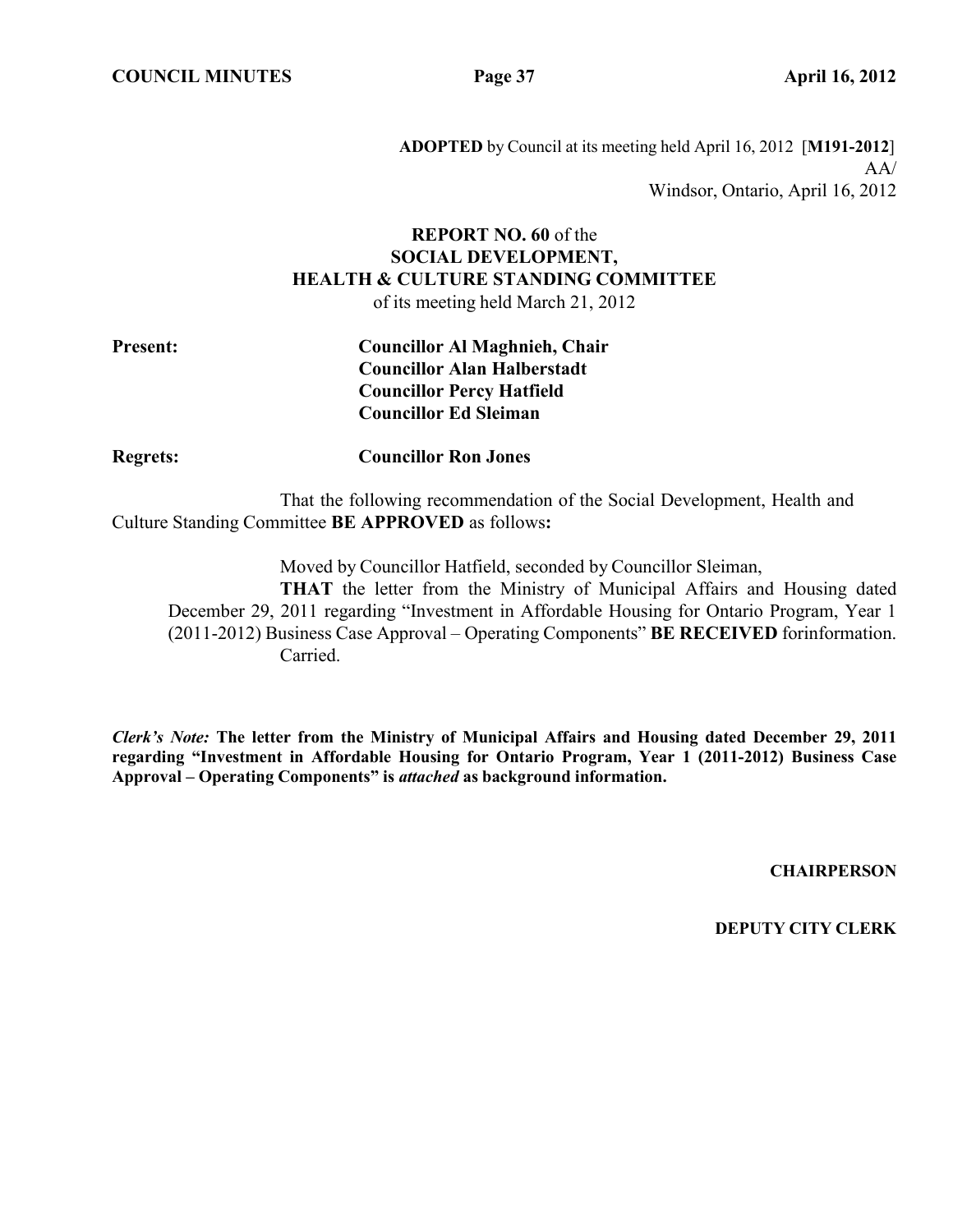**ADOPTED** by Council at its meeting held April 16, 2012 [**M192-2012**] AA/ Windsor, Ontario, April 16, 2012

# **REPORT NO. 61** of the **SOCIAL DEVELOPMENT, HEALTH & CULTURE STANDING COMMITTEE** of its meeting held March 21, 2012

| <b>Present:</b> | <b>Councillor Al Maghnieh, Chair</b> |
|-----------------|--------------------------------------|
|                 | <b>Councillor Alan Halberstadt</b>   |
|                 | <b>Councillor Percy Hatfield</b>     |
|                 | <b>Councillor Ed Sleiman</b>         |

# **Regrets: Councillor Ron Jones**

That the following recommendation of the Social Development, Health and Culture Standing Committee **BE APPROVED** as follows**:**

Moved by Councillor Hatfield, seconded by Councillor Sleiman, **THAT** the "Save the Date Flyer for the City of Windsor Cultural Summit" to be held Wednesday May 9, 2012 from 5:30 p.m. to 7:30 p.m. at The Capital Theatre, 121 University Avenue West, Joy Theatre Room **BE RECEIVED** for information. Carried.

*Clerk's Note:* **The "Save the Date" flyer is** *attached* **as background information.**

**CHAIRPERSON**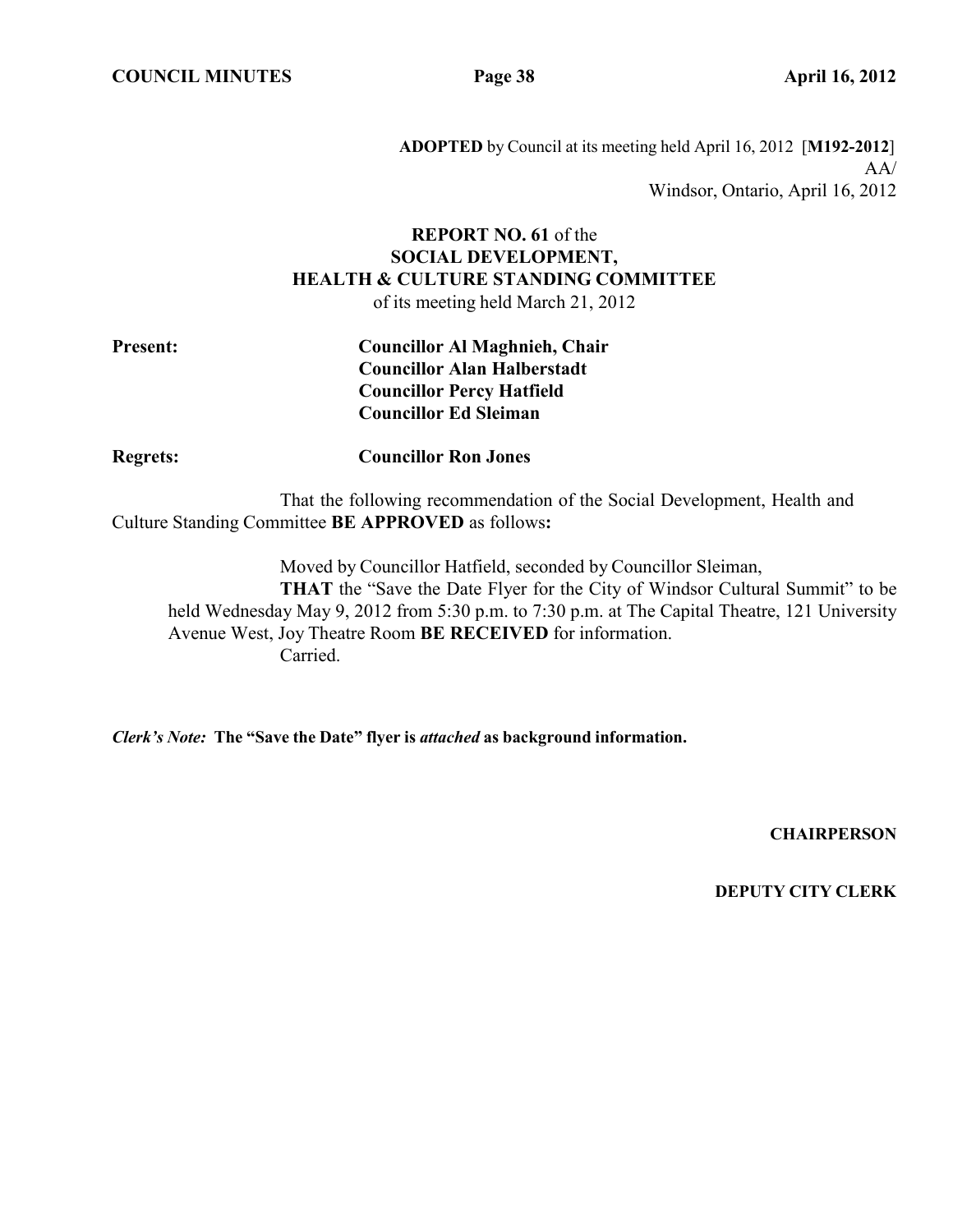**ADOPTED** by Council at its meeting held April 16, 2012 [**M193-2012**] AA/ Windsor, Ontario, April 16, 2012

# **REPORT NO. 62** of the **SOCIAL DEVELOPMENT, HEALTH & CULTURE STANDING COMMITTEE** of its meeting held March 21, 2012

| <b>Present:</b> | <b>Councillor Al Maghnieh, Chair</b> |
|-----------------|--------------------------------------|
|                 | <b>Councillor Alan Halberstadt</b>   |
|                 | <b>Councillor Percy Hatfield</b>     |
|                 | <b>Councillor Ed Sleiman</b>         |

# **Regrets: Councillor Ron Jones**

That the following recommendation of the Social Development, Health and Culture Standing Committee **BE APPROVED** as follows**:**

Moved by Councillor Hatfield, seconded by Councillor Sleiman, **THAT** the Summary of the City of Windsor's Municipal Cultural Master Plan compiled from the TCI Management Consultants' report **BE RECEIVED** for information. Carried.

*Clerk's Note:* **The "Municipal Cultural Master Plan Summary" is** *attached* **as background information.**

**CHAIRPERSON**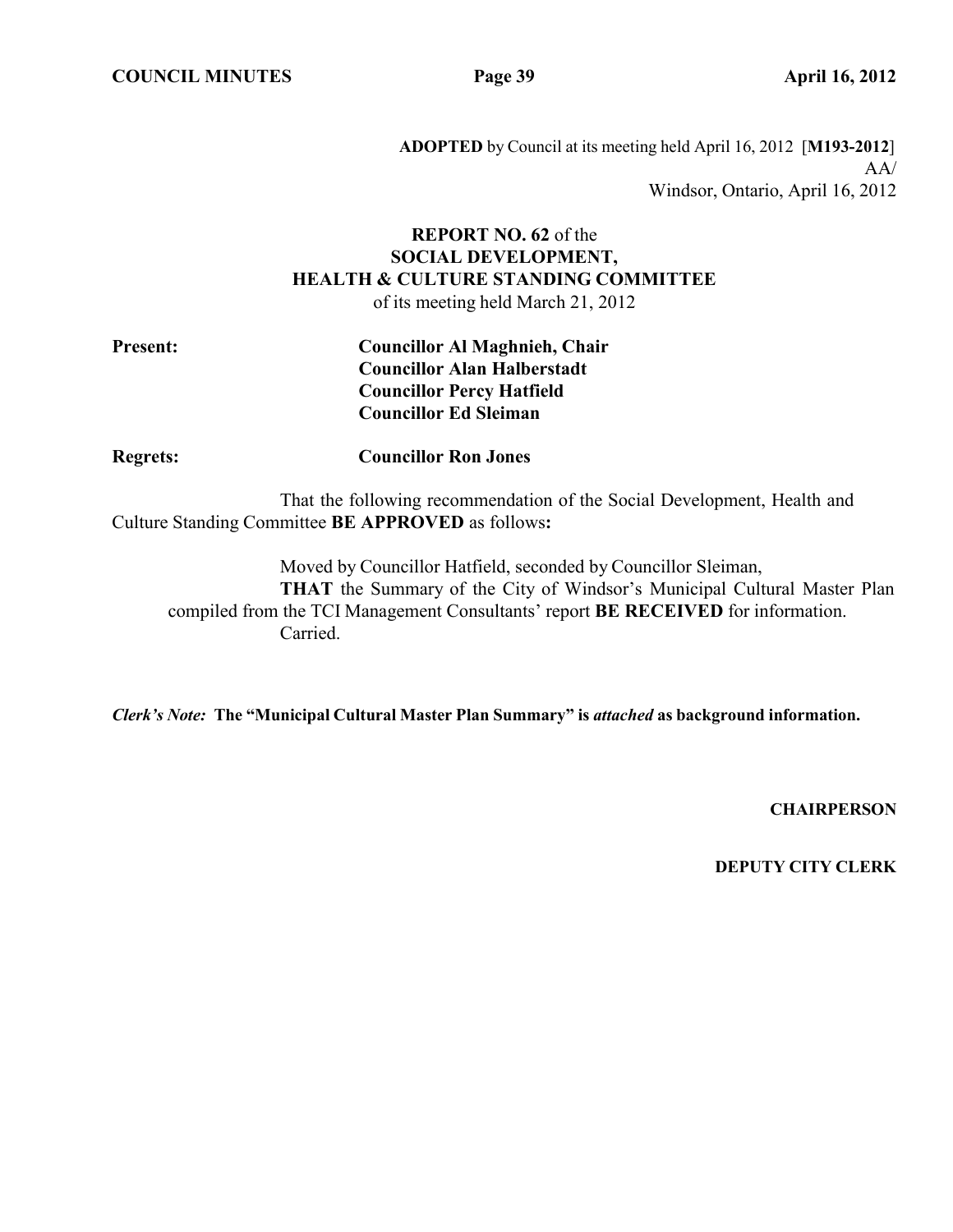**ADOPTED** by Council at its meeting held April 16, 2012 [**M194-2012**] AA/ Windsor, Ontario, April 16, 2012

# **REPORT NO. 63** of the **SOCIAL DEVELOPMENT, HEALTH & CULTURE STANDING COMMITTEE** of its meeting held March 21, 2012

| <b>Present:</b> | <b>Councillor Al Maghnieh, Chair</b> |
|-----------------|--------------------------------------|
|                 | <b>Councillor Alan Halberstadt</b>   |
|                 | <b>Councillor Percy Hatfield</b>     |
|                 | <b>Councillor Ed Sleiman</b>         |

# **Regrets: Councillor Ron Jones**

That the following recommendation of the Social Development, Health and Culture Standing Committee **BE APPROVED** as follows**:**

Moved by Councillor Hatfield, seconded by Councillor Sleiman, **THAT** the Culture Workplan 2012 prepared by the manager of Cultural Affairs **BE RECEIVED** for information. Carried.

*Clerk's Note:* **The "Culture Workplan 2012" is** *attached* **as background information.**

**CHAIRPERSON**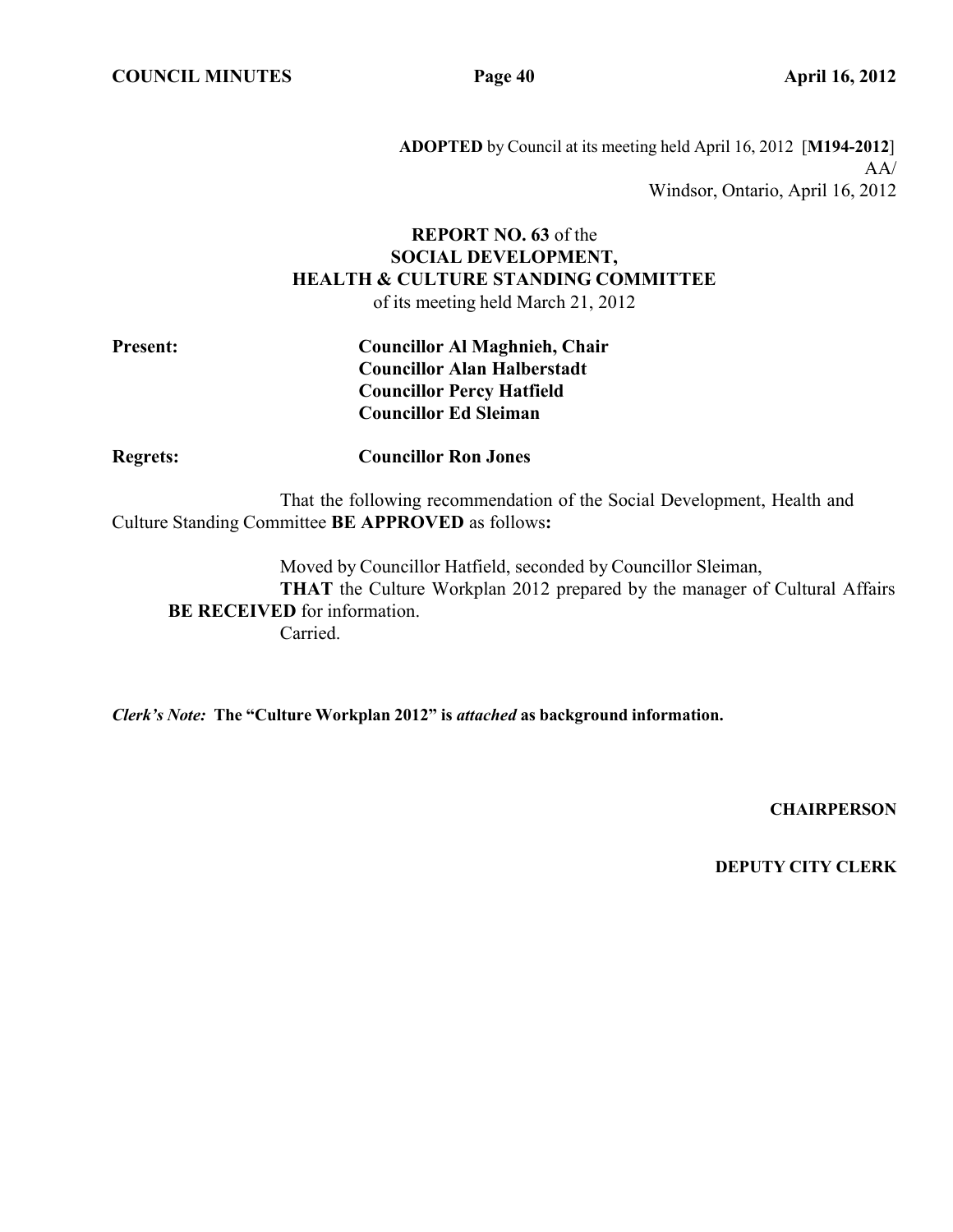**ADOPTED** by Council at its meeting held April 16, 2012 [**M195-2012**] AA/ Windsor, Ontario, April 16, 2012

# **REPORT NO. 64** of the **SOCIAL DEVELOPMENT, HEALTH & CULTURE STANDING COMMITTEE** of its meeting held March 21, 2012

| <b>Present:</b> | <b>Councillor Al Maghnieh, Chair</b> |
|-----------------|--------------------------------------|
|                 | <b>Councillor Alan Halberstadt</b>   |
|                 | <b>Councillor Percy Hatfield</b>     |
|                 | <b>Councillor Ed Sleiman</b>         |

# **Regrets: Councillor Ron Jones**

That the following recommendation of the Social Development, Health and Culture Standing Committee **BE APPROVED** as follows**:**

Moved by Councillor Hatfield, seconded by Councillor Sleiman, **THAT** the memo from the Cultural Affairs Team dated March 6, 2012 regarding "Update #1 Municipal Cultural Master Plan" **BE RECEIVED** for information. Carried.

*Clerk's Note:* **The memo from the Cultural Affairs Team dated march 6, 2012 entitled "Update #1 Municipal Cultural Master Plan" is** *attached* **as background information.**

**CHAIRPERSON**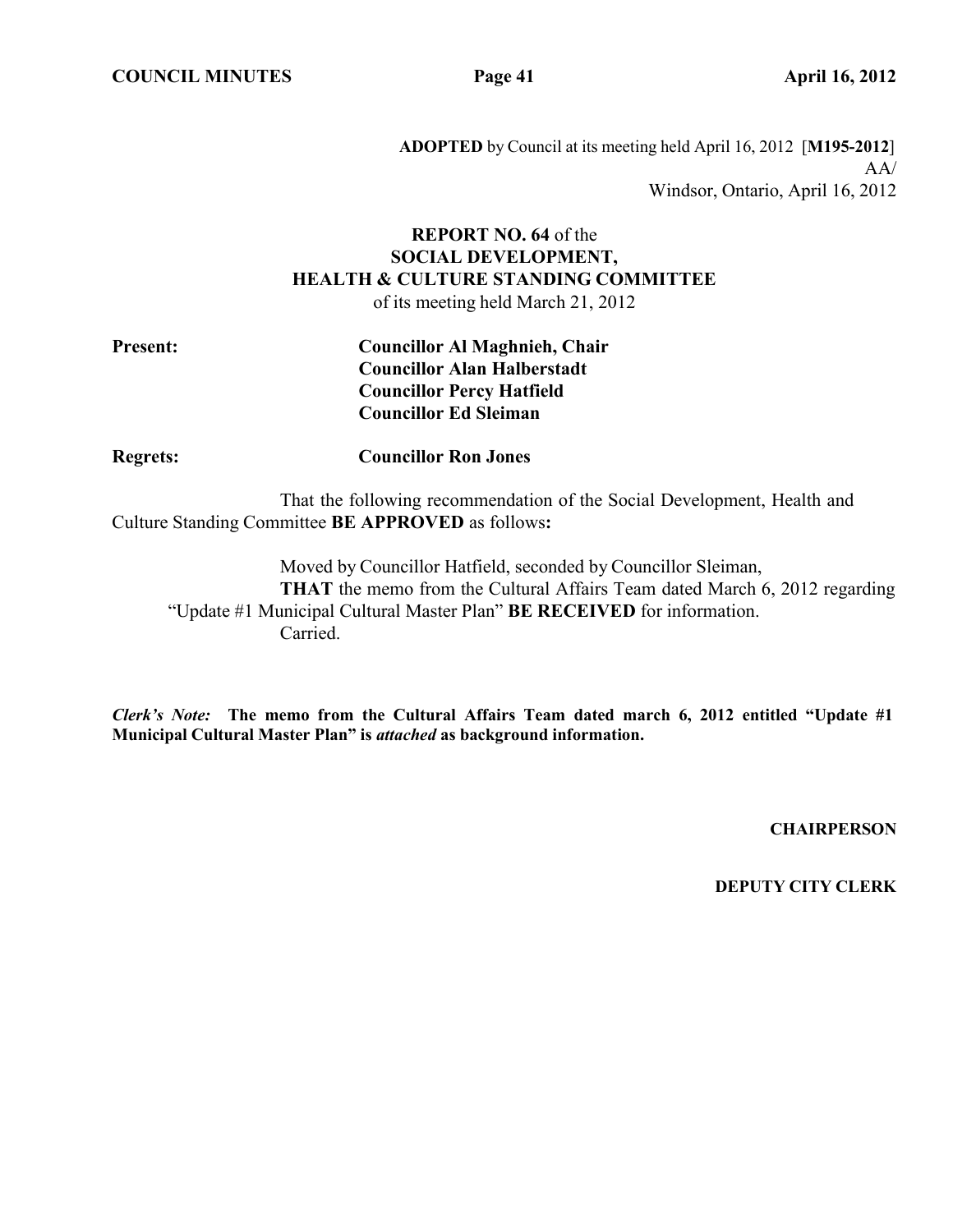**ADOPTED** by Council at its meeting held April 16, 2012 [**M196-2012**] AA/ Windsor, Ontario, April 16, 2012

# **REPORT NO. 65** of the **SOCIAL DEVELOPMENT, HEALTH & CULTURE STANDING COMMITTEE** of its meeting held March 21, 2012

| <b>Present:</b> | <b>Councillor Al Maghnieh, Chair</b> |
|-----------------|--------------------------------------|
|                 | <b>Councillor Alan Halberstadt</b>   |
|                 | <b>Councillor Percy Hatfield</b>     |
|                 | <b>Councillor Ed Sleiman</b>         |
|                 |                                      |

# **Regrets: Councillor Ron Jones**

That the following recommendation of the Social Development, Health and Culture Standing Committee **BE APPROVED** as follows**:**

Moved by Councillor Hatfield, seconded by Councillor Sleiman, **THAT** the memo from the City of Windsor 1812 Team dated March 6, 2012 subject matter "Update #2 on City Involvement with Bicentennial of the War of 1812 Commemoration" **BE RECEIVED** for information. Carried.

*Clerk's Note:* **The memo from the City of Windsor 1812 Team dated March 6, 2012 entitled "Update #2 on City Involvement with Bicentennial of the War of 1812 Commemoration" is** *attached* **as background information.**

**CHAIRPERSON**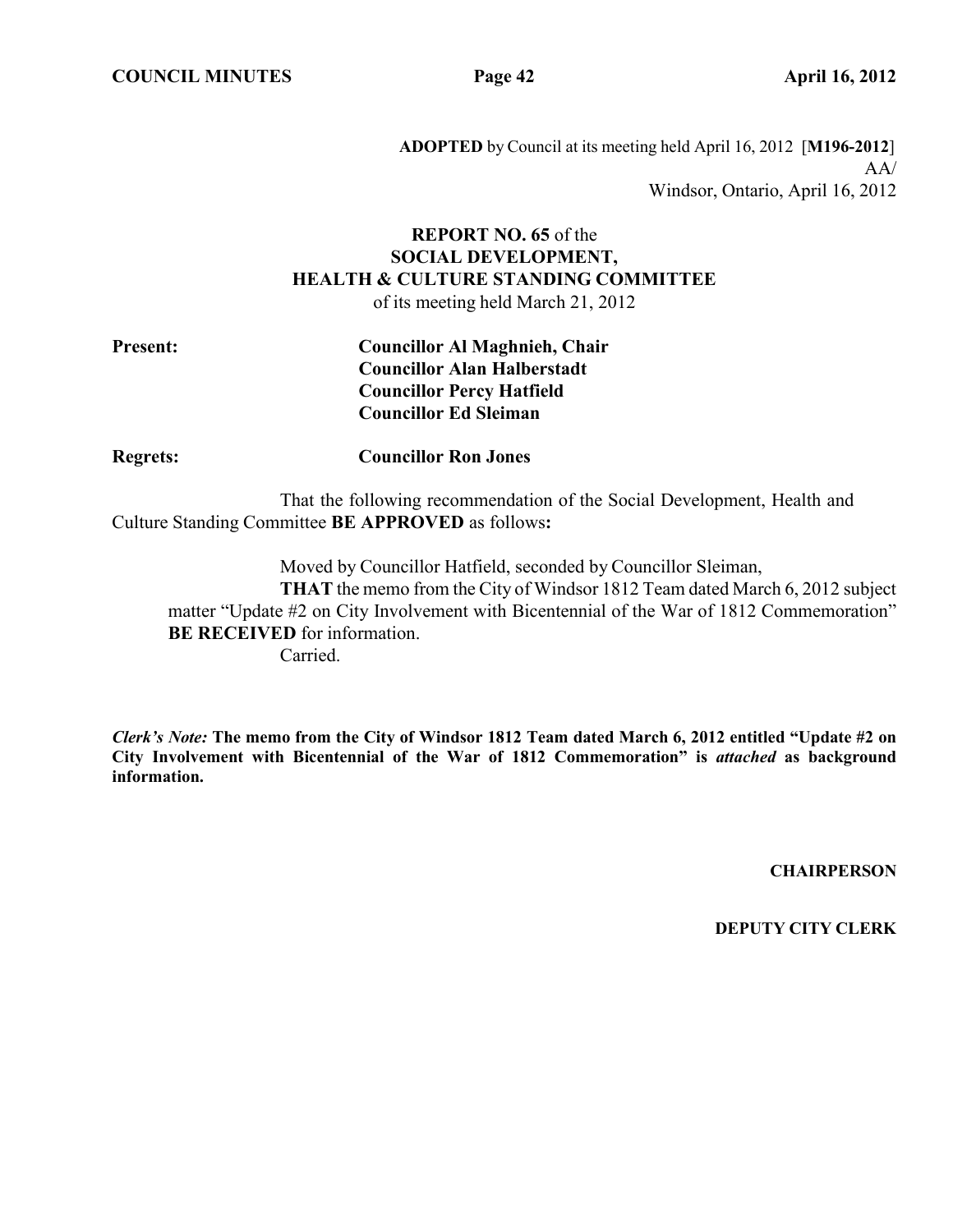**ADOPTED** by Council at its meeting held April 16, 2012 [**M197-2012**] AA/ Windsor, Ontario, April 16, 2012

# **REPORT NO. 66** of the **SOCIAL DEVELOPMENT, HEALTH & CULTURE STANDING COMMITTEE** of its meeting held March 21, 2012

| <b>Present:</b> | <b>Councillor Al Maghnieh, Chair</b> |
|-----------------|--------------------------------------|
|                 | <b>Councillor Alan Halberstadt</b>   |
|                 | <b>Councillor Percy Hatfield</b>     |
|                 | <b>Councillor Ed Sleiman</b>         |

# **Regrets: Councillor Ron Jones**

That the following recommendation of the Social Development, Health and Culture Standing Committee **BE APPROVED** as follows**:**

Moved by Councillor Hatfield, seconded by Councillor Sleiman, **THAT** the November 2, 2011 Cultural Summit Summary compiled from roundtable discussions **BE RECEIVED** for information. Carried.

*Clerk's Note:* **The "November 2, 2011 Cultural Summit Summary" is** *attached* **as background information.**

**CHAIRPERSON**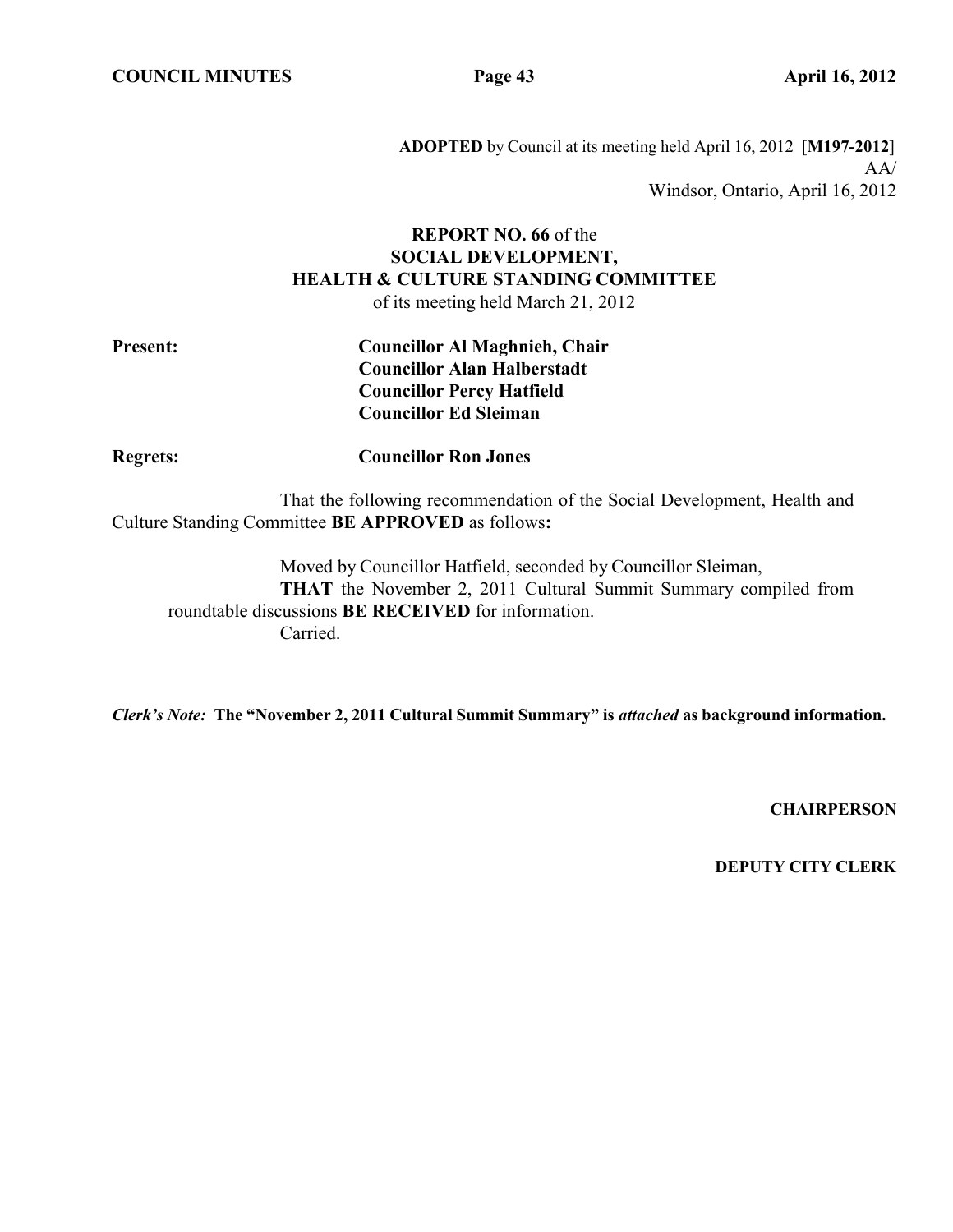**ADOPTED** by Council at its meeting held April 16, 2012 [**M198-2012**] AA/ Windsor, Ontario, April 16, 2012

# **REPORT NO. 67** of the **SOCIAL DEVELOPMENT, HEALTH & CULTURE STANDING COMMITTEE** of its meeting held March 21, 2012

| <b>Present:</b> | <b>Councillor Al Maghnieh, Chair</b> |
|-----------------|--------------------------------------|
|                 | <b>Councillor Alan Halberstadt</b>   |
|                 | <b>Councillor Percy Hatfield</b>     |
|                 | <b>Councillor Ed Sleiman</b>         |

# **Regrets: Councillor Ron Jones**

That the following recommendation of the Social Development, Health and Culture Standing Committee **BE APPROVED** as follows**:**

Moved by Councillor Hatfield, seconded by Councillor Sleiman, **THAT** the Corporation of the City of Windsor Public Service Announcement dated For Immediate Release June 11, 2102 entitled "An Historic Moment in the War of 1812" **BE RECEIVED** for information. Carried.

*Clerk's Note:* **The PSA entitled "An Historic Moment in the War of 1812"is** *attached* **as background information.**

**CHAIRPERSON**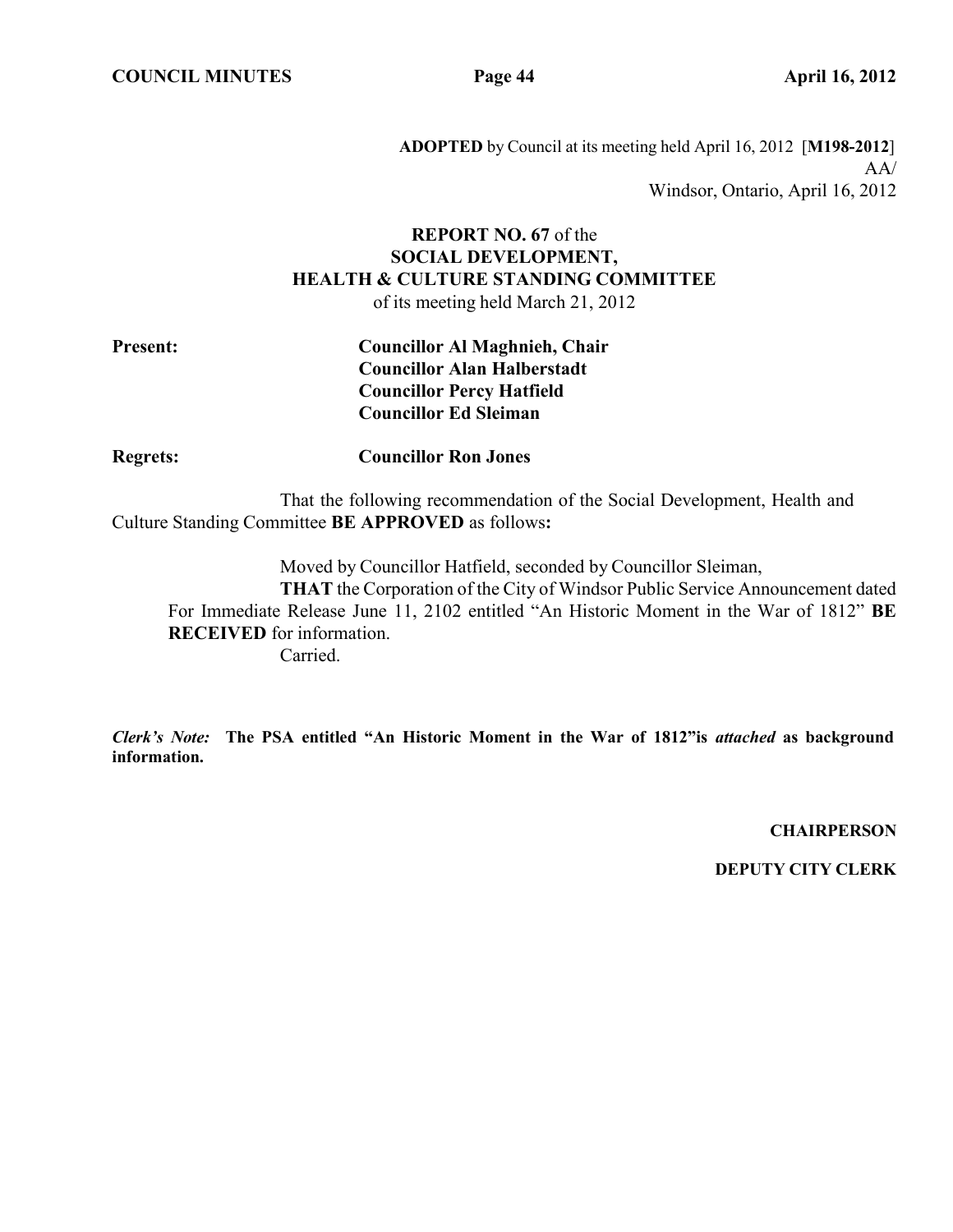**ADOPTED** by Council at its meeting held April 16, 2012 [**M199-2012**] AA/ Windsor, Ontario, April 16, 2012

# **REPORT NO. 68** of the **SOCIAL DEVELOPMENT, HEALTH & CULTURE STANDING COMMITTEE** its meeting held March 21, 2012

| <b>Present:</b> | <b>Councillor Al Maghnieh, Chair</b> |
|-----------------|--------------------------------------|
|                 | <b>Councillor Alan Halberstadt</b>   |
|                 | <b>Councillor Percy Hatfield</b>     |
|                 | <b>Councillor Ed Sleiman</b>         |

# **Regrets: Councillor Ron Jones**

That the following recommendation of the Social Development, Health and Culture Standing Committee **BE APPROVED** as follows**:**

Moved by Councillor Sleiman, seconded by Councillor Hatfield, **THAT** the presentation by the Acting Manager, Social Policy & Planning regarding "Approaches to Social Assistance Reform" **BE RECEIVED.** Carried.

*Clerk's Note:* **The PowerPoint presentation entitled "Approaches to Social Assistance Reform" is** *attached* **as background information.**

**CHAIRPERSON**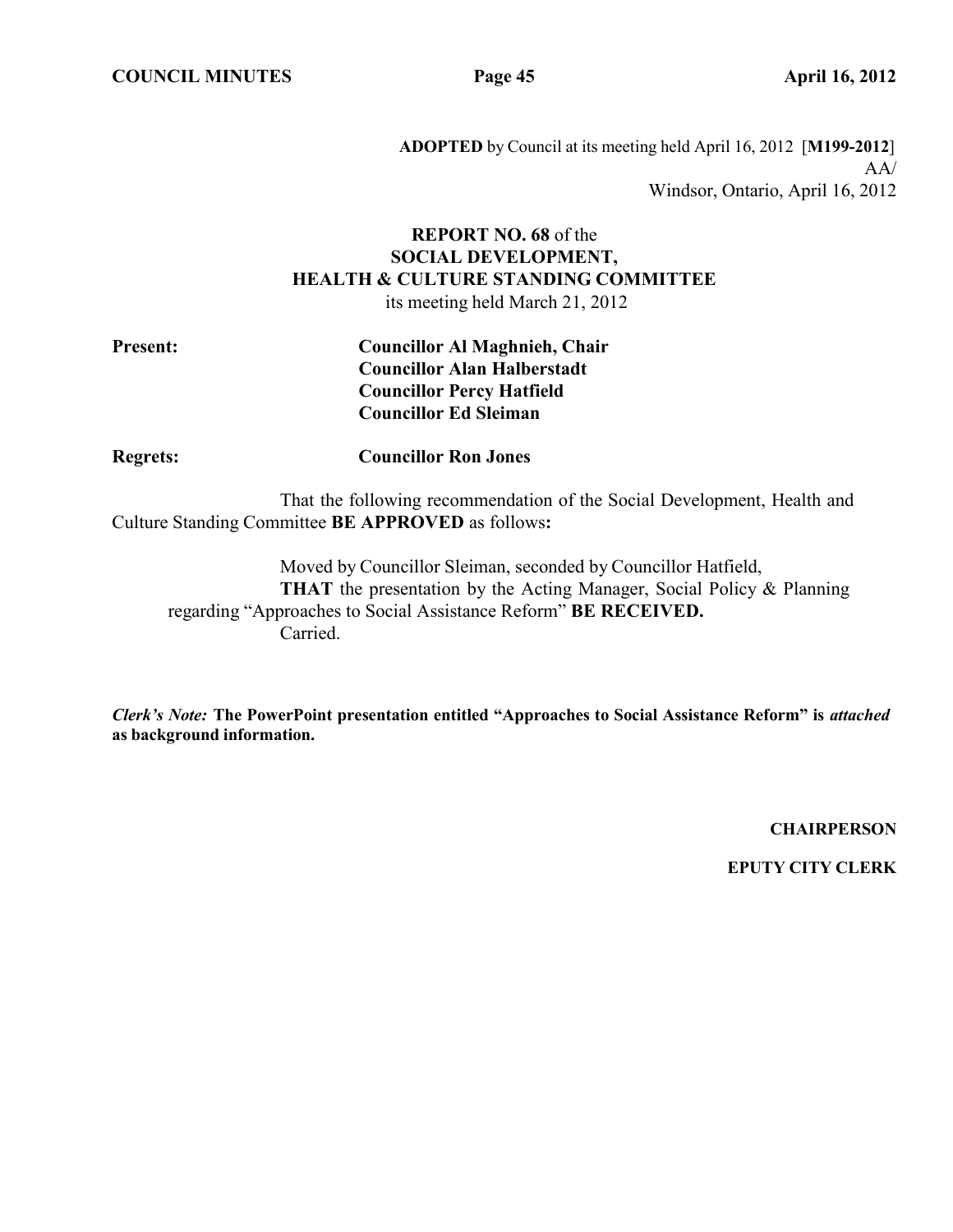**ADOPTED** by Council at its meeting held April 16, 2012 [**M200-2012**] AA/ Windsor, Ontario, April 16, 2012

# **REPORT NO. 69** of the **SOCIAL DEVELOPMENT, HEALTH & CULTURE STANDING COMMITTEE** of its meeting held March 21, 2012

| <b>Present:</b> | <b>Councillor Al Maghnieh, Chair</b> |
|-----------------|--------------------------------------|
|                 | <b>Councillor Alan Halberstadt</b>   |
|                 | <b>Councillor Percy Hatfield</b>     |
|                 | <b>Councillor Ed Sleiman</b>         |

# **Regrets: Councillor Ron Jones**

That the following recommendation of the Social Development, Health and Culture Standing Committee **BE APPROVED** as follows**:**

Moved by Councillor Sleiman, seconded by Councillor Hatfield, **THAT** the minutes of the Mayor's Youth Advisory Committee meeting held November 22, 2011 **BE RECEIVED** for information. Carried.

*Clerk's Note:* **The minutes of the Mayor's Youth Advisory Committee meeting held November 22, 2011 are** *attached* **as background information.**

**CHAIRPERSON**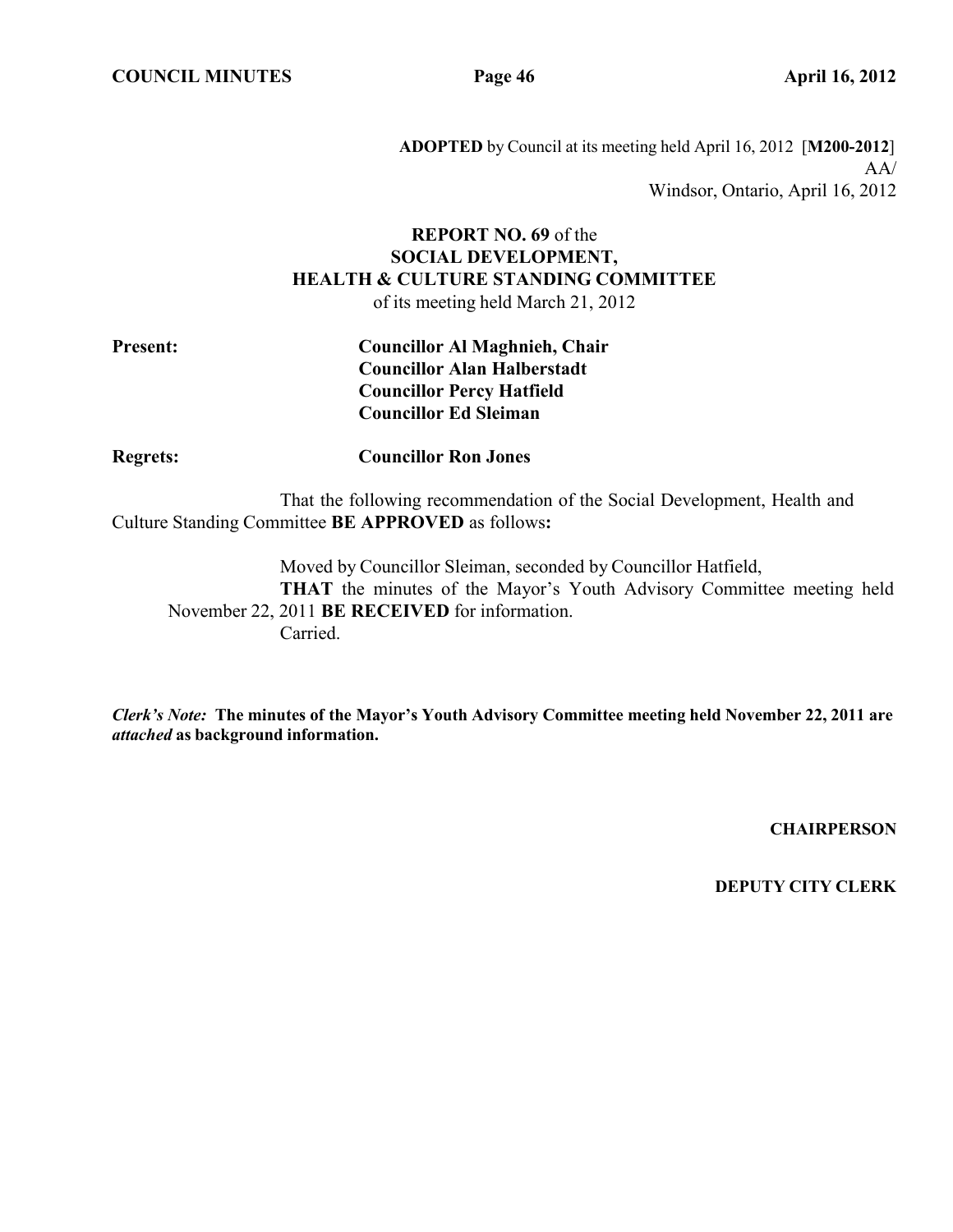**ADOPTED** by Council at its meeting held April 16, 2012 [**M201-2012**] AA/ Windsor, Ontario, April 16, 2012

# **REPORT NO. 70** of the **SOCIAL DEVELOPMENT, HEALTH & CULTURE STANDING COMMITTEE** its meeting held March 21, 2012

| <b>Present:</b> | <b>Councillor Al Maghnieh, Chair</b> |
|-----------------|--------------------------------------|
|                 | <b>Councillor Alan Halberstadt</b>   |
|                 | <b>Councillor Percy Hatfield</b>     |
|                 | <b>Councillor Ed Sleiman</b>         |

# **Regrets: Councillor Ron Jones**

That the following recommendation of the Social Development, Health and Culture Standing Committee **BE APPROVED** as follows**:**

Moved by Councillor Sleiman, seconded by Councillor Hatfield, **THAT** the minutes of the Mayor's Youth Advisory Committee meeting held February 7, 2012 **BE RECEIVED** for information. Carried.

*Clerk's Note:* **The minutes of the Mayor's Youth Advisory Committee meeting held February 7, 2012 are** *attached* **as background information.**

**CHAIRPERSON**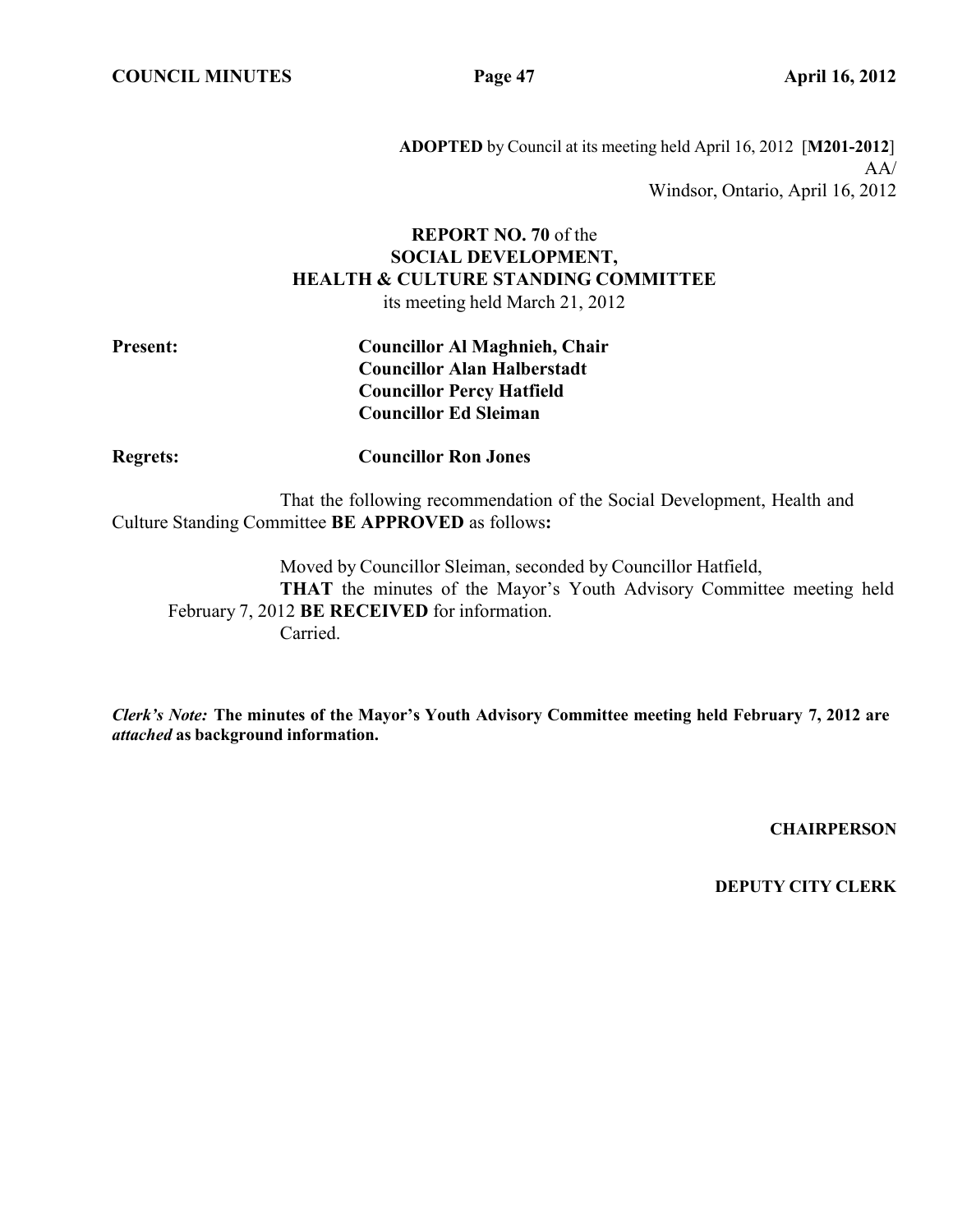**ADOPTED** by Council at its meeting held April 16, 2012 [**M202-2012**] AA/ Windsor, Ontario, April 16, 2012

# **REPORT NO. 71** of the **SOCIAL DEVELOPMENT, HEALTH & CULTURE STANDING COMMITTEE** of its meeting held March 21, 2012

| <b>Present:</b> | <b>Councillor Al Maghnieh, Chair</b> |
|-----------------|--------------------------------------|
|                 | <b>Councillor Alan Halberstadt</b>   |
|                 | <b>Councillor Percy Hatfield</b>     |
|                 | <b>Councillor Ed Sleiman</b>         |

# **Regrets: Councillor Ron Jones**

That the following recommendation of the Social Development, Health and Culture Standing Committee **BE APPROVED** as follows**:**

Moved by Councillor Sleiman, seconded by Councillor Hatfield, **THAT** the minutes of the Housing Advisory Committee meeting held November 23, 2011 **BE RECEIVED** for information. Carried.

*Clerk's Note:* **The minutes of the Housing Advisory Committee meeting held November 23, 2011 are** *attached* **as background information.**

**CHAIRPERSON**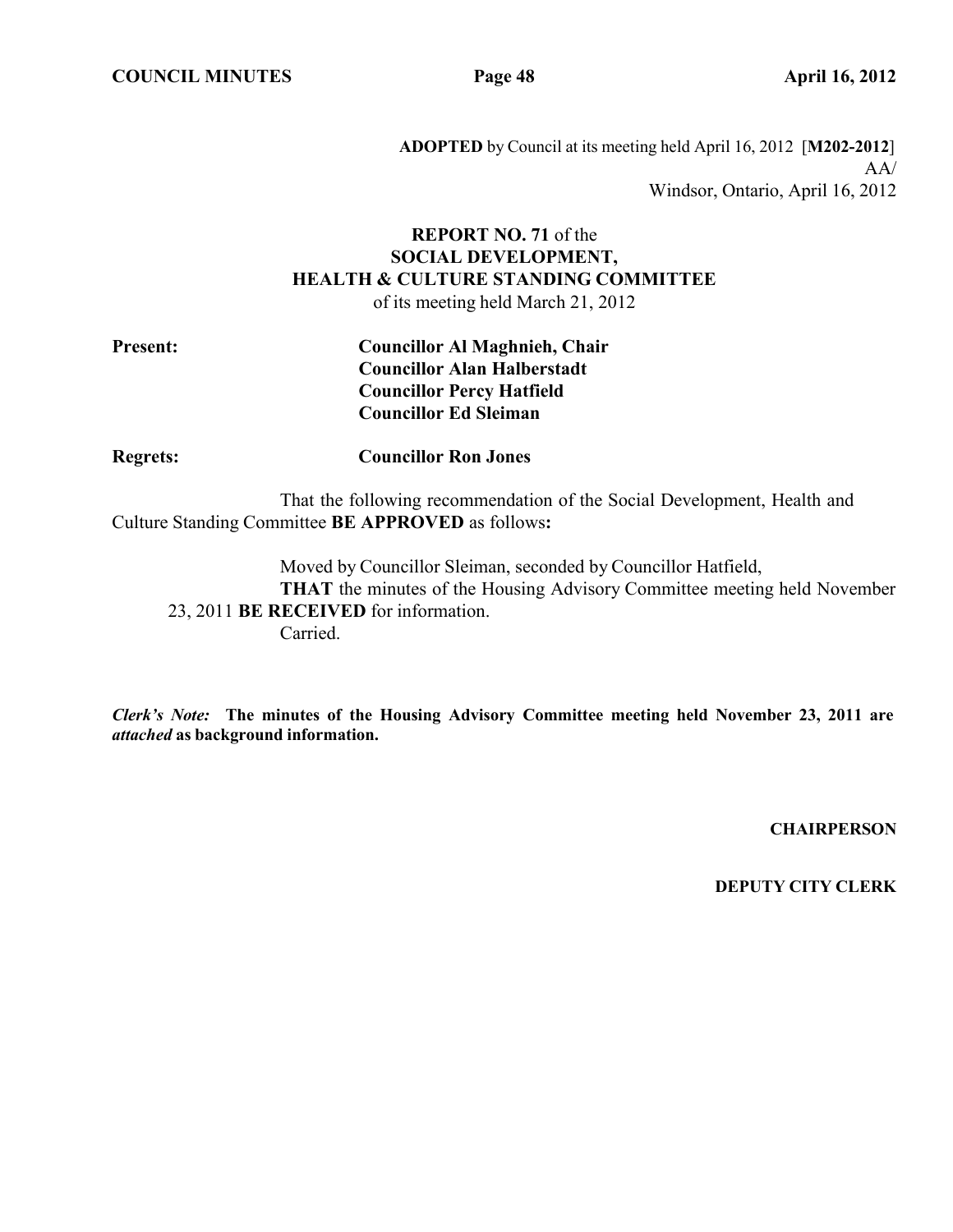**ADOPTED** by Council at its meeting held April 16, 2012 [**M203-2012**] AA/ Windsor, Ontario, April 16, 2012

# **REPORT NO. 72** of the **SOCIAL DEVELOPMENT, HEALTH & CULTURE STANDING COMMITTEE** of its meeting held March 21, 2012

| <b>Present:</b> | <b>Councillor Al Maghnieh, Chair</b> |
|-----------------|--------------------------------------|
|                 | <b>Councillor Alan Halberstadt</b>   |
|                 | <b>Councillor Percy Hatfield</b>     |
|                 | <b>Councillor Ed Sleiman</b>         |

# **Regrets: Councillor Ron Jones**

That the following recommendation of the Social Development, Health and Culture Standing Committee **BE APPROVED** as follows**:**

Moved by Councillor Sleiman, seconded by Councillor Hatfield, **THAT** the minutes of the Community Public Art Advisory Committee meeting held December 6, 2011 **BE RECEIVED** for information. Carried.

*Clerk's Note:* **The minutes of the Community Public Art Advisory Committee meeting held December 6, 2011 are** *attached* **as background information.**

**CHAIRPERSON**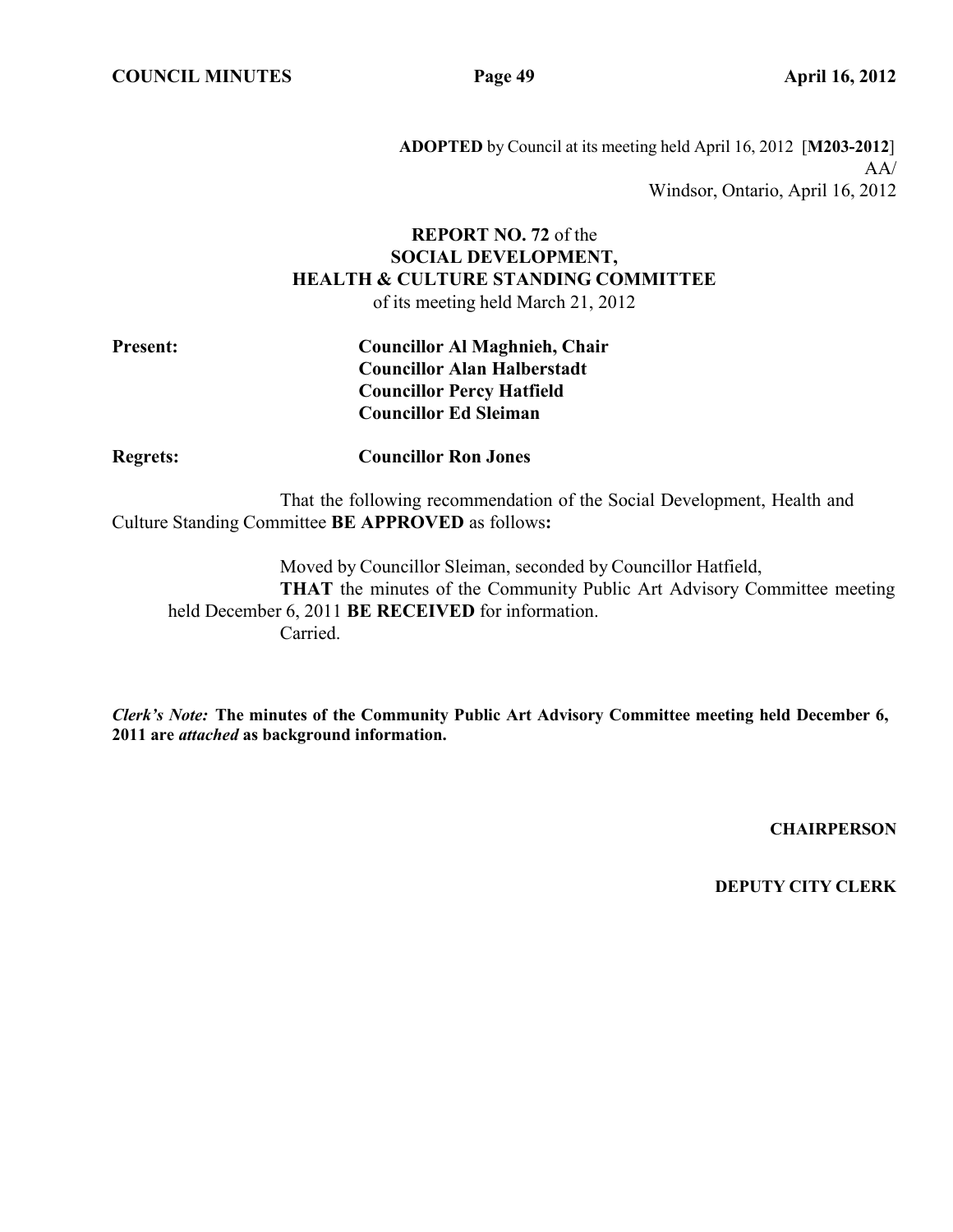**ADOPTED** by Council at its meeting held April 16, 2012 [**M204-2012**] AA/ Windsor, Ontario, April 16, 2012

# **REPORT NO. 73** of the **SOCIAL DEVELOPMENT, HEALTH & CULTURE STANDING COMMITTEE** of its meeting held March 21, 2012

| <b>Present:</b> | <b>Councillor Al Maghnieh, Chair</b> |
|-----------------|--------------------------------------|
|                 | <b>Councillor Alan Halberstadt</b>   |
|                 | <b>Councillor Percy Hatfield</b>     |
|                 | <b>Councillor Ed Sleiman</b>         |

# **Regrets: Councillor Ron Jones**

That the following recommendation of the Social Development, Health and Culture Standing Committee **BE APPROVED** as follows**:**

Moved by Councillor Sleiman, seconded by Councillor Hatfield, **THAT** the minutes of the Community Public Art Advisory Committee meeting held January 24, 2012 **BE RECEIVED** for information. Carried.

*Clerk's Note:* **The minutes of the Community Public Art Advisory Committee meeting held January 24, 2012 are** *attached* **as background information.**

**CHAIRPERSON**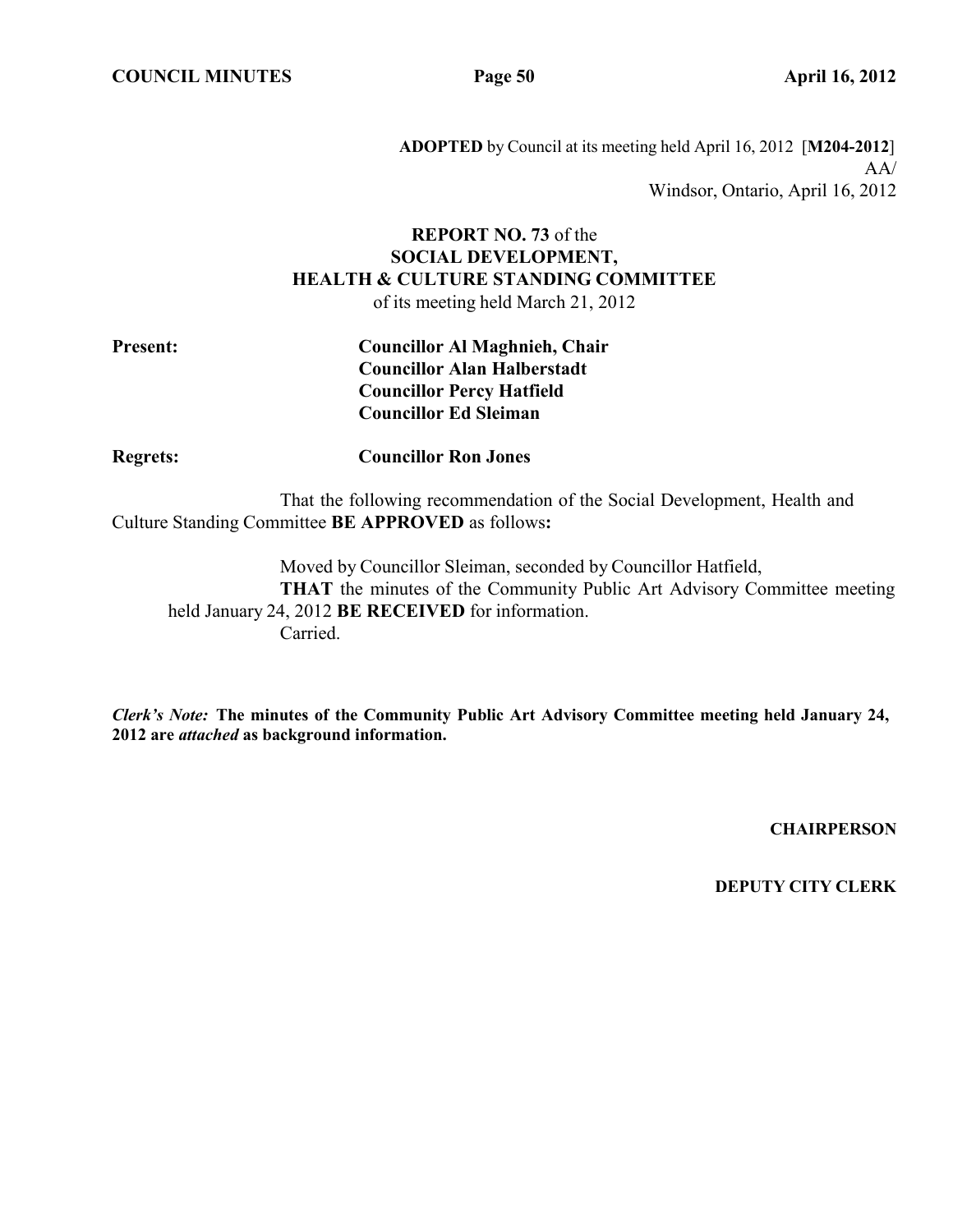**ADOPTED** by Council at its meeting held April 16, 2012 [**M205-2012**] AA/ Windsor, Ontario, April 16, 2012

# **REPORT NO. 74** of the **SOCIAL DEVELOPMENT, HEALTH & CULTURE STANDING COMMITTEE** of its meeting held March 21, 2012

| <b>Present:</b> | <b>Councillor Al Maghnieh, Chair</b> |
|-----------------|--------------------------------------|
|                 | <b>Councillor Alan Halberstadt</b>   |
|                 | <b>Councillor Percy Hatfield</b>     |
|                 | <b>Councillor Ed Sleiman</b>         |

# **Regrets: Councillor Ron Jones**

That the following recommendation of the Social Development, Health and Culture Standing Committee **BE APPROVED** as follows**:**

Moved by Councillor Sleiman, seconded by Councillor Hatfield, **THAT** the minutes of the Board of Directors, Willistead Manor Inc. meeting held November 10, 2011 **BE RECEIVED** for information. Carried.

*Clerk's Note:* **The minutes of the Board of Directors, Willistead Manor Inc. meeting held November 10, 2011 are** *attached* **as background information.**

**CHAIRPERSON**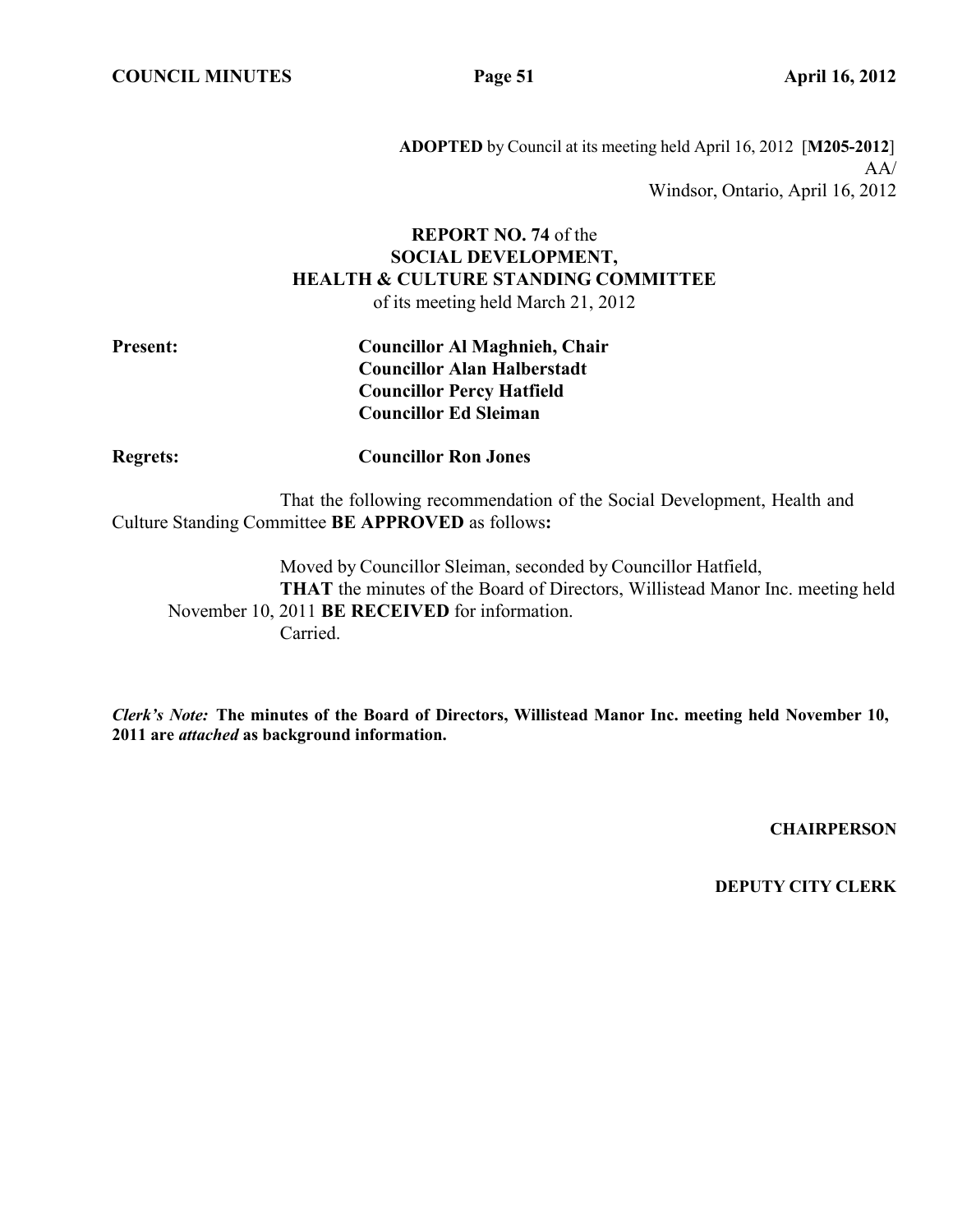**ADOPTED** by Council at its meeting held April 16, 2012 [**M206-2012**] AA/ Windsor, Ontario, April 16, 2012

# **REPORT NO. 75** of the **SOCIAL DEVELOPMENT, HEALTH & CULTURE STANDING COMMITTEE** of its meeting held March 21, 2012

| <b>Present:</b> | <b>Councillor Al Maghnieh, Chair</b> |
|-----------------|--------------------------------------|
|                 | <b>Councillor Alan Halberstadt</b>   |
|                 | <b>Councillor Percy Hatfield</b>     |
|                 | <b>Councillor Ed Sleiman</b>         |

# **Regrets: Councillor Ron Jones**

That the following recommendation of the Social Development, Health and Culture Standing Committee **BE APPROVED** as follows**:**

Moved by Councillor Sleiman, seconded by Councillor Hatfield, **THAT** the minutes of the Board of Directors, Willistead Manor Inc. meeting held December 15, 2011 **BE RECEIVED** for information. Carried.

*Clerk's Note:* **The minutes of the Board of Directors, Willistead Manor Inc. meeting held December 15, 2011 are** *attached* **as background information.**

**CHAIRPERSON**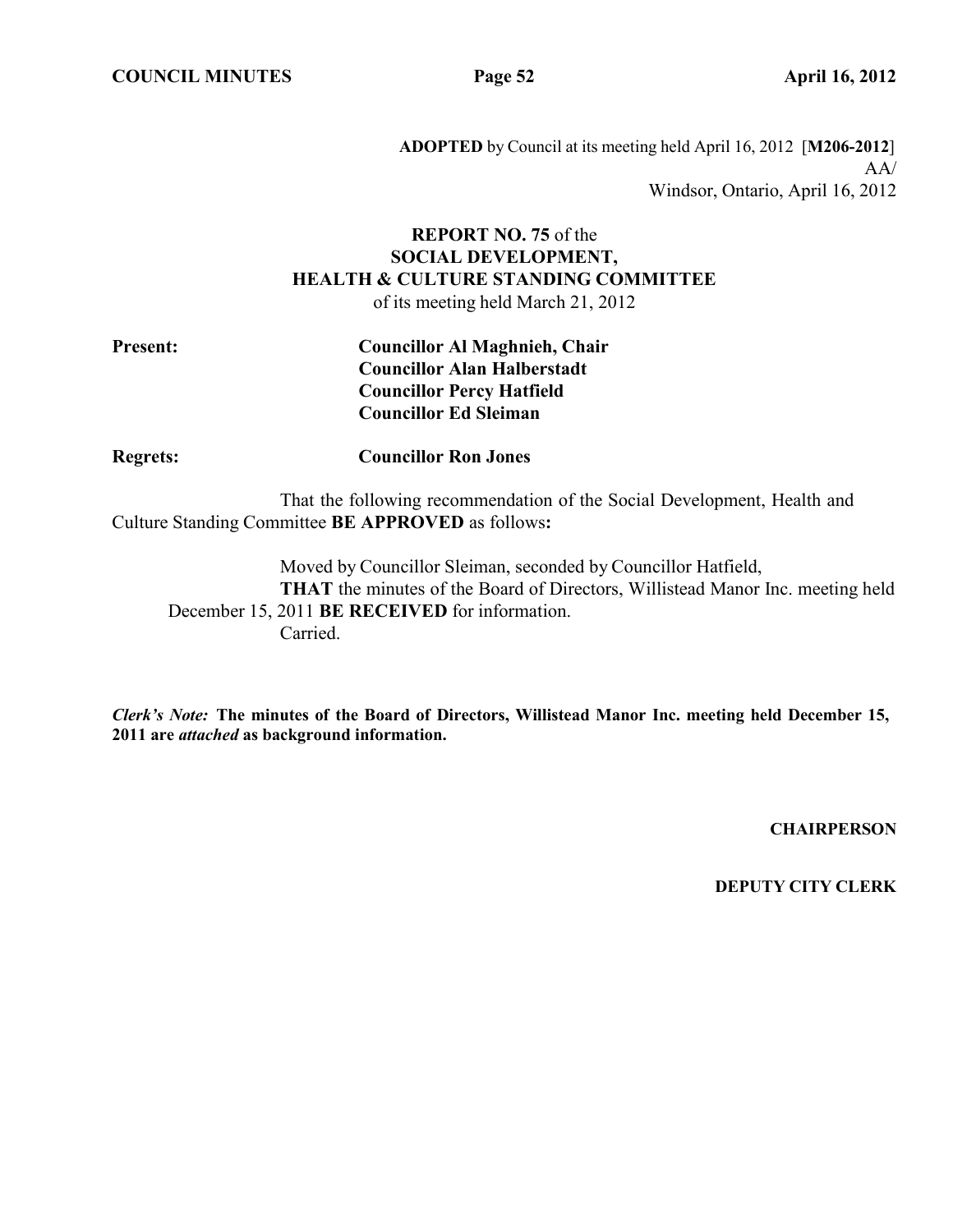**ADOPTED** by Council at its meeting held April 16, 2012 [**M207-2012**] AA/ Windsor, Ontario, April 16, 2012

# **REPORT NO. 76** of the **SOCIAL DEVELOPMENT, HEALTH & CULTURE STANDING COMMITTEE** of its meeting held March 21, 2012

| <b>Present:</b> | <b>Councillor Al Maghnieh, Chair</b> |
|-----------------|--------------------------------------|
|                 | <b>Councillor Alan Halberstadt</b>   |
|                 | <b>Councillor Percy Hatfield</b>     |
|                 | <b>Councillor Ed Sleiman</b>         |

# **Regrets: Councillor Ron Jones**

That the following recommendation of the Social Development, Health and Culture Standing Committee **BE APPROVED** as follows**:**

Moved by Councillor Sleiman, seconded by Councillor Hatfield, **THAT** the minutes of the Board of Directors, Willistead Manor Inc. meeting held January 12, 2012 **BE RECEIVED** for information. Carried.

*Clerk's Note:* **The minutes of the Board of Directors, Willistead Manor Inc. meeting held January 12, 2012 are** *attached* **as background information.**

**CHAIRPERSON**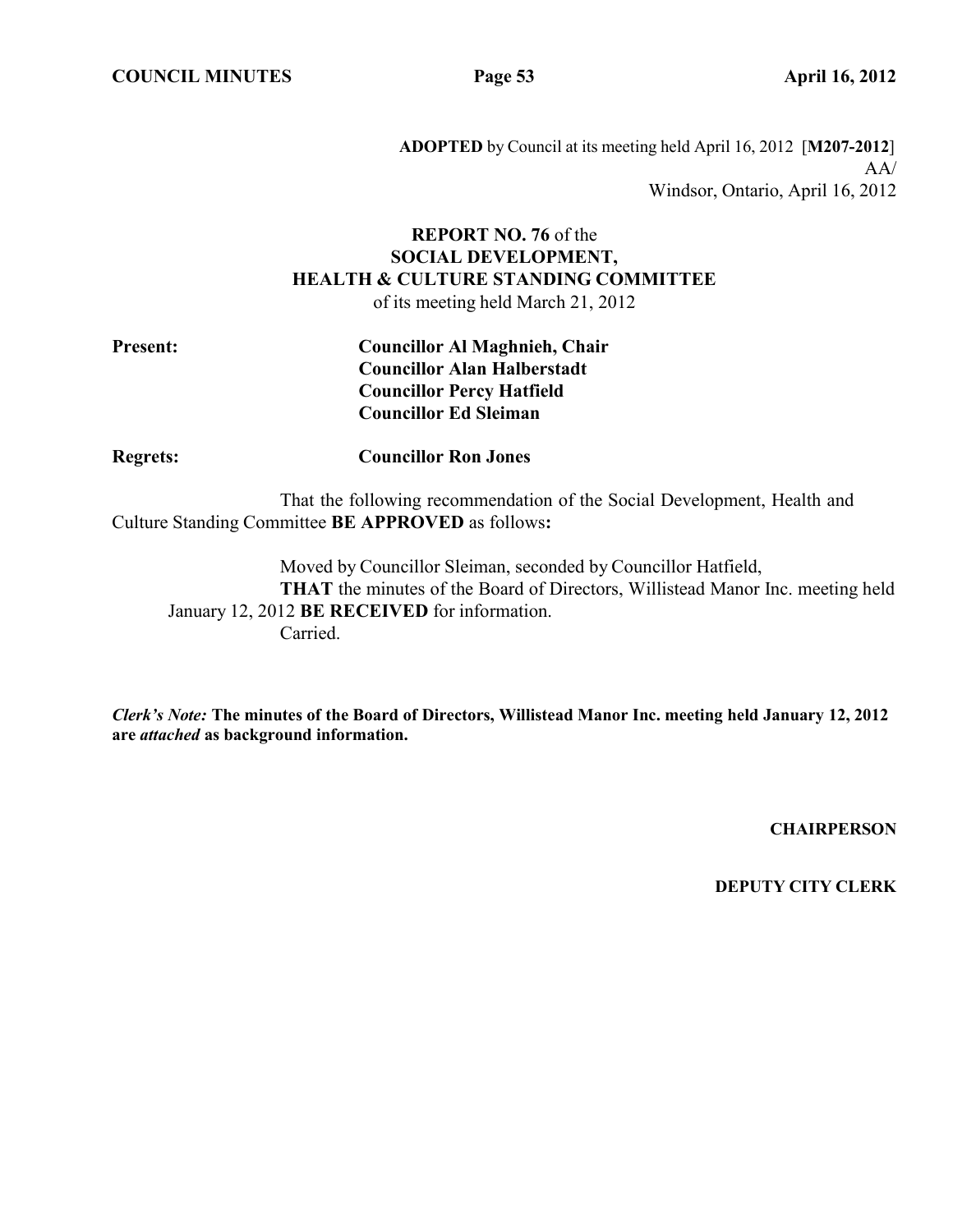**ADOPTED** by Council at its meeting held April 16, 2012 [**M208-2012**] AA/ Windsor, Ontario, April 16, 2012

# **REPORT NO. 77** of the **SOCIAL DEVELOPMENT, HEALTH & CULTURE STANDING COMMITTEE** of its meeting held March 21, 2012

| <b>Present:</b> | <b>Councillor Al Maghnieh, Chair</b> |
|-----------------|--------------------------------------|
|                 | <b>Councillor Alan Halberstadt</b>   |
|                 | <b>Councillor Percy Hatfield</b>     |
|                 | <b>Councillor Ed Sleiman</b>         |

# **Regrets: Councillor Ron Jones**

That the following recommendation of the Social Development, Health and Culture Standing Committee **BE APPROVED** as follows**:**

Moved by Councillor Sleiman, seconded by Councillor Hatfield, **THAT** the minutes of the Board of Directors, Willistead Manor Inc. meeting held February 9, 2012 **BE RECEIVED** for information. Carried.

*Clerk's Note:* **The minutes of the Board of Directors, Willistead Manor Inc. meeting held February 9, 2012 are** *attached* **as background information.**

CHAIRPERSON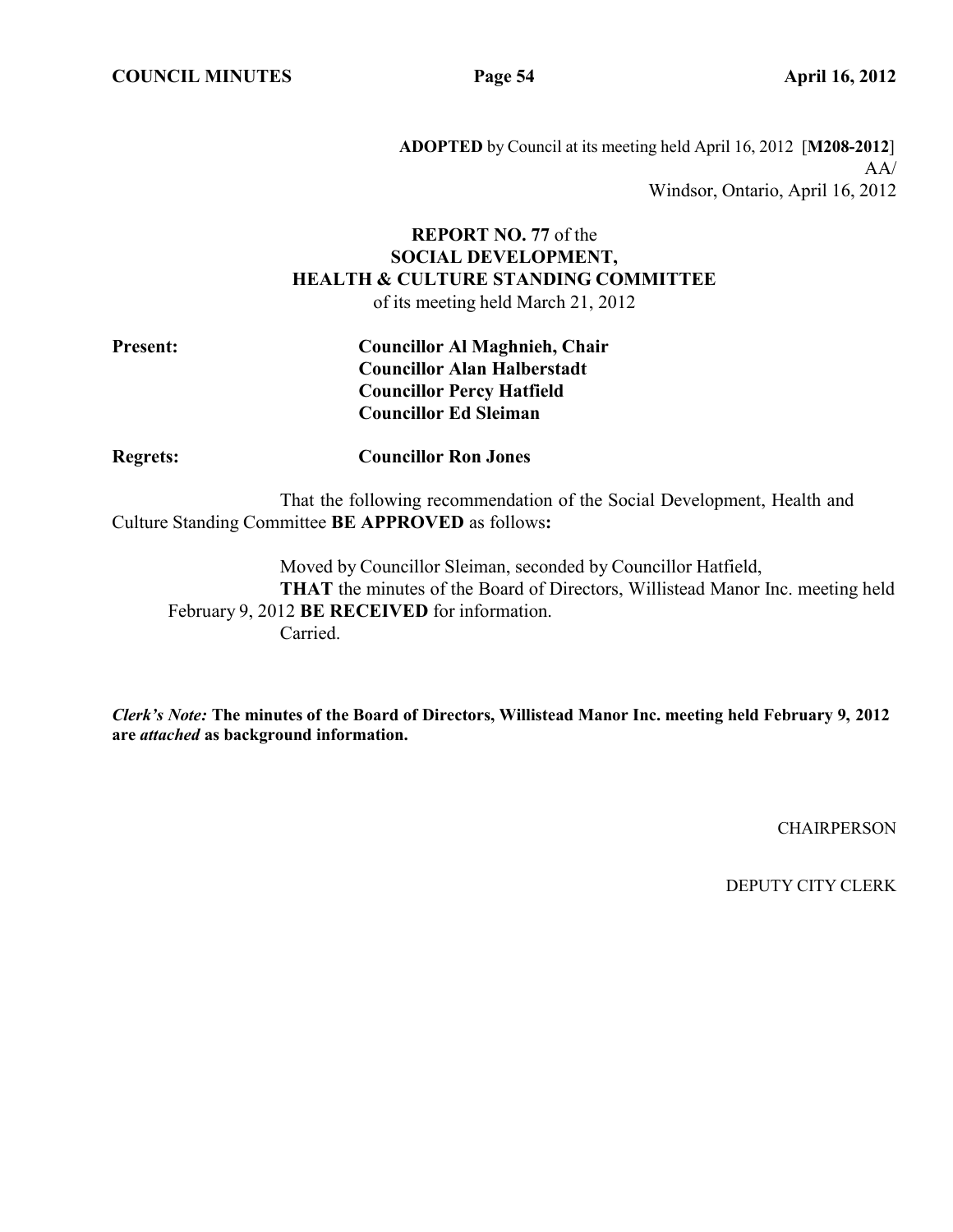**ADOPTED** by Council at its meeting held April 16, 2012 [**M209-2012**] AA/ Windsor, Ontario, April 16, 2012

# **REPORT NO. 78** of the **SOCIAL DEVELOPMENT, HEALTH & CULTURE STANDING COMMITTEE** of its meeting held March 21, 2012

| <b>Present:</b> | <b>Councillor Al Maghnieh, Chair</b> |
|-----------------|--------------------------------------|
|                 | <b>Councillor Alan Halberstadt</b>   |
|                 | <b>Councillor Percy Hatfield</b>     |
|                 | <b>Councillor Ed Sleiman</b>         |

# **Regrets: Councillor Ron Jones**

That the following recommendation of the Social Development, Health and Culture Standing Committee **BE APPROVED** as follows**:**

Moved by Councillor Sleiman, seconded by Councillor Hatfield, **THAT** the minutes of the Seniors Advisory Committee meeting held December 7, 2011 **BE RECEIVED** for information. Carried.

*Clerk's Note:* **The minutes of the Seniors Advisory Committee meeting held December 7, 2011 are** *attached* **as background information.**

**CHAIRPERSON**